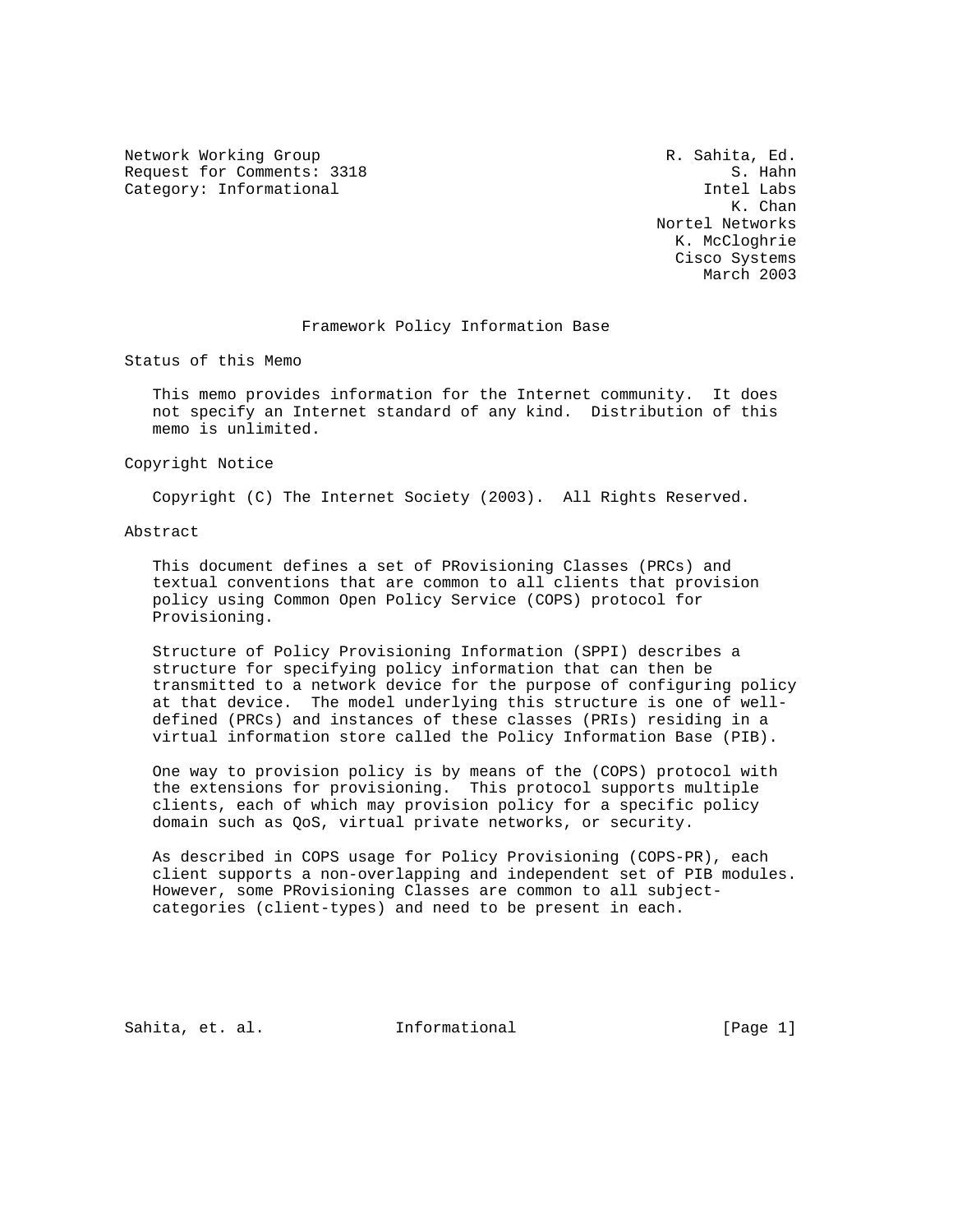# Table of Contents

| 2.5. Reporting and Configuring of Device Capabilities11 |
|---------------------------------------------------------|
| 2.6. Reporting of Device Limitations12                  |
|                                                         |
|                                                         |
|                                                         |
|                                                         |
|                                                         |
|                                                         |
|                                                         |
|                                                         |
|                                                         |
|                                                         |
|                                                         |
|                                                         |
|                                                         |
|                                                         |
|                                                         |

Conventions used in this document

 The key words "MUST", "MUST NOT", "REQUIRED", "SHALL", "SHALL NOT", "SHOULD", "SHOULD NOT", "RECOMMENDED", "MAY", and "OPTIONAL" in this document are to be interpreted as described in [RFC2119].

# 1. Glossary

| PRC        | PRovisioning Class. A type of policy data. See [POLTERM].    |
|------------|--------------------------------------------------------------|
| PRI        | PRovisioning Instance. An instance of a PRC. See [POLTERM].  |
| PIB        | Policy Information Base. The database of policy information. |
|            | See [POLTERM]                                                |
| <b>PDP</b> | Policy Decision Point. See [RAP-FRAMEWORK].                  |
| <b>PEP</b> | Policy Enforcement Point. See [RAP-FRAMEWORK].               |
|            |                                                              |

Sahita, et. al. 10. Informational 1. [Page 2]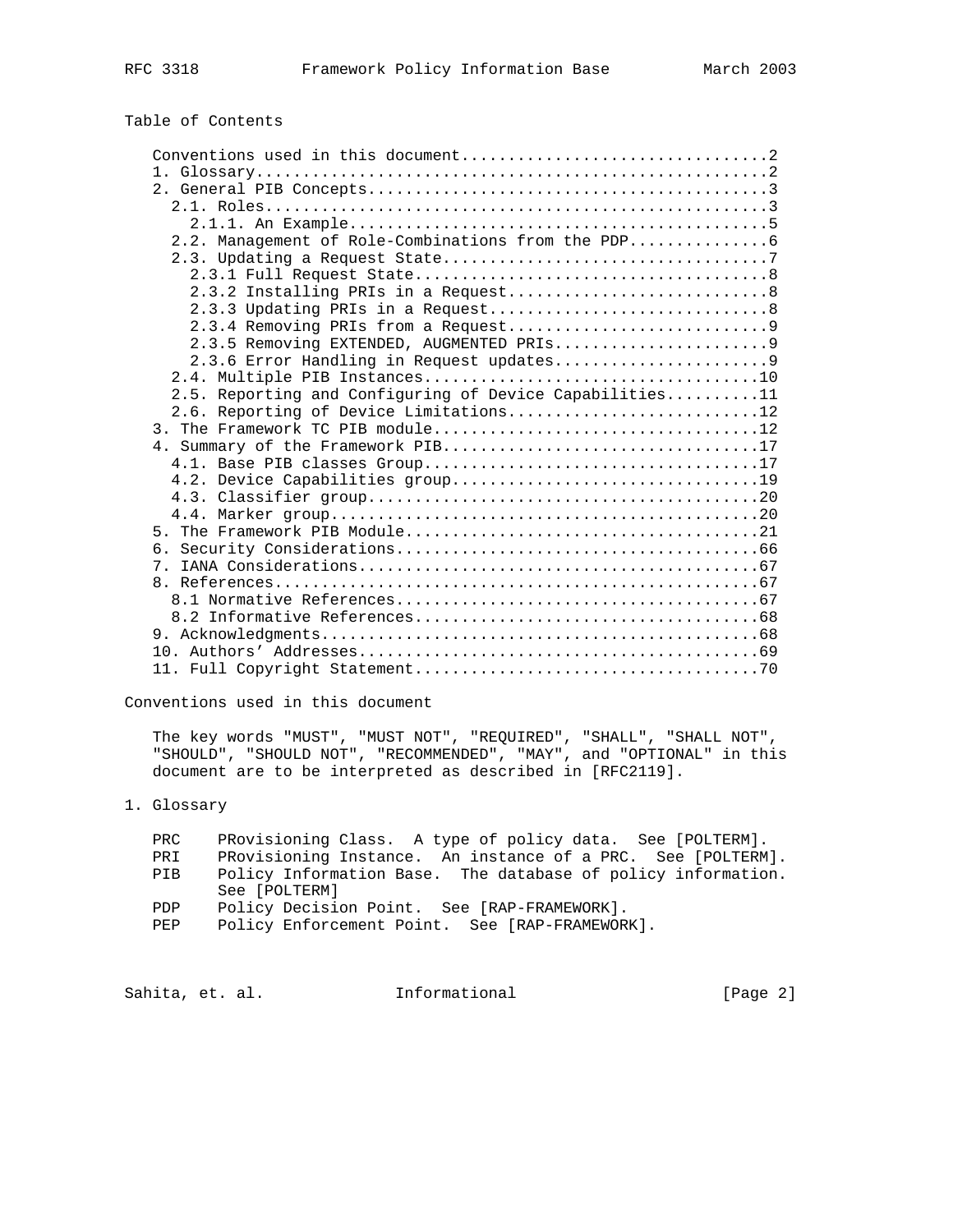#### 2. General PIB Concepts

#### 2.1. Roles

 The policy to apply to an interface may depend on many factors, such as immutable characteristics of the interface (e.g., Ethernet or frame relay), the status of the interface (e.g., half or full duplex), or user configuration (e.g., branch office or headquarters interface). Rather than specifying policies explicitly for each interface of all devices in the network, policies are specified in terms of interface functionality.

 To describe these functionalities of an interface, we use the concept of "Roles". A Role is simply a string that is associated with an interface. A given interface may have any number of roles simultaneously. Provisioning classes have an attribute called a "RoleCombination" which is a lexicographically ordered set of roles. Instances of a given PRovisioning Class are applied to an interface if and only if the set of roles in the role combination matches the set of the roles of the interface.

 Thus, roles provide a way to bind policy to interfaces without having to explicitly identify interfaces in a consistent manner across all network devices. That is, roles provide a level of indirection to the application of a set of policies to specific interfaces. This separates the policy definition from device implementation specific interface identification. Furthermore, if the same policy is being applied to several interfaces, that policy needs to be pushed to the device only once, rather than once per interface, as long as the interfaces are configured with the same role combination.

 We point out that, in the event that the administrator needs to have a unique policy for each interface, the administrator can configure each interface with a unique role.

 The PEP sends all its Capability Set Names, Role Combinations, Policy Controlled Interfaces, and their relationships to the PDP in the first COPS request (REQ) message for a handle, and whenever any updates or deletes occur. The PDP can install new instances or change existing instances of these PRIs. This operation can also occur in subsequent request messages generated in response to COPS state synchronization (SSQ) requests and local configuration changes.

The comparing of roles (or role combinations) is case sensitive.

Sahita, et. al. **Informational** [Page 3]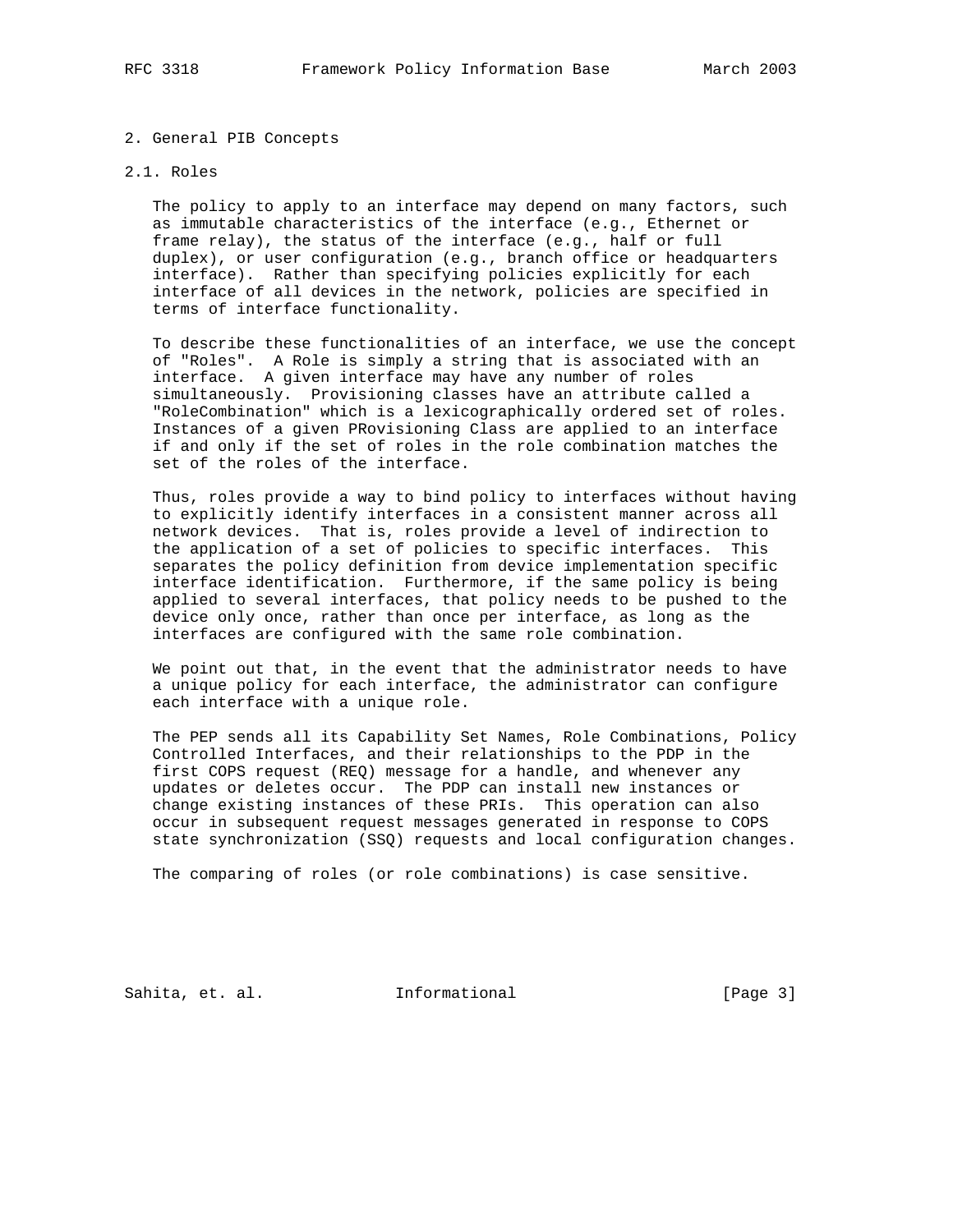By convention, when formatting the role-combination for exchange within a protocol message, within a PIB object's value, or as a printed value, the set is formatted in lexicographical order of the role's ASCII values; that is, the role that is first is formatted first. For example, "a+b" and "b+a" are NOT different role combinations; rather, they are different formatting of the same role-combination, and hence for this example:

 - "a+b" is the valid formatting of that role-combination, - "b+a" is an invalid formatting of that role-combination.

 The role-combination of interfaces to which no roles have been assigned is known as the "null" role-combination. (Note the deliberate use of lower-case letters for "null" so that it avoids confusion with the ASCII NULL character that has a value of zero but a length of one.)

 In an "install" or an "install-notify" class, the wildcard role combination "\*" can be used. In addition to providing for interface-specific roles, it also allows for other optimizations in reducing the number of role-combinations for which a policy has to be specified. For example:

Suppose we have three interfaces:

 Roles A, B and R1 are assigned to interface I1 Roles A, B and R2 are assigned to interface I2 Roles A, B and R3 are assigned to interface I3

 Then, a PRI of a fictional IfDscpAssignTable that has the following values for its attributes:

 ifDscpAssignPrid = 1 ifDscpAssignRoles = "\*+A+B" ifDscpAssignName = "4queues" ifDscpAssignDscpMap = 1

 will apply to all three interfaces, because "\*" matches with R1, R2 and R3. The policies can be assigned to an interface due to more than one wild-carded role combo matching a given interface's role combo string. The PDP should attempt to resolve conflicts between policies before sending policies to the PEP. In the situation where the PDP sends multiple policies to a PEP and they do conflict, either because of an error by the PDP or because of a device specific conflict, the PEP MUST reject the installation of the conflicting policies and return an error.

Sahita, et. al. **Informational** [Page 4]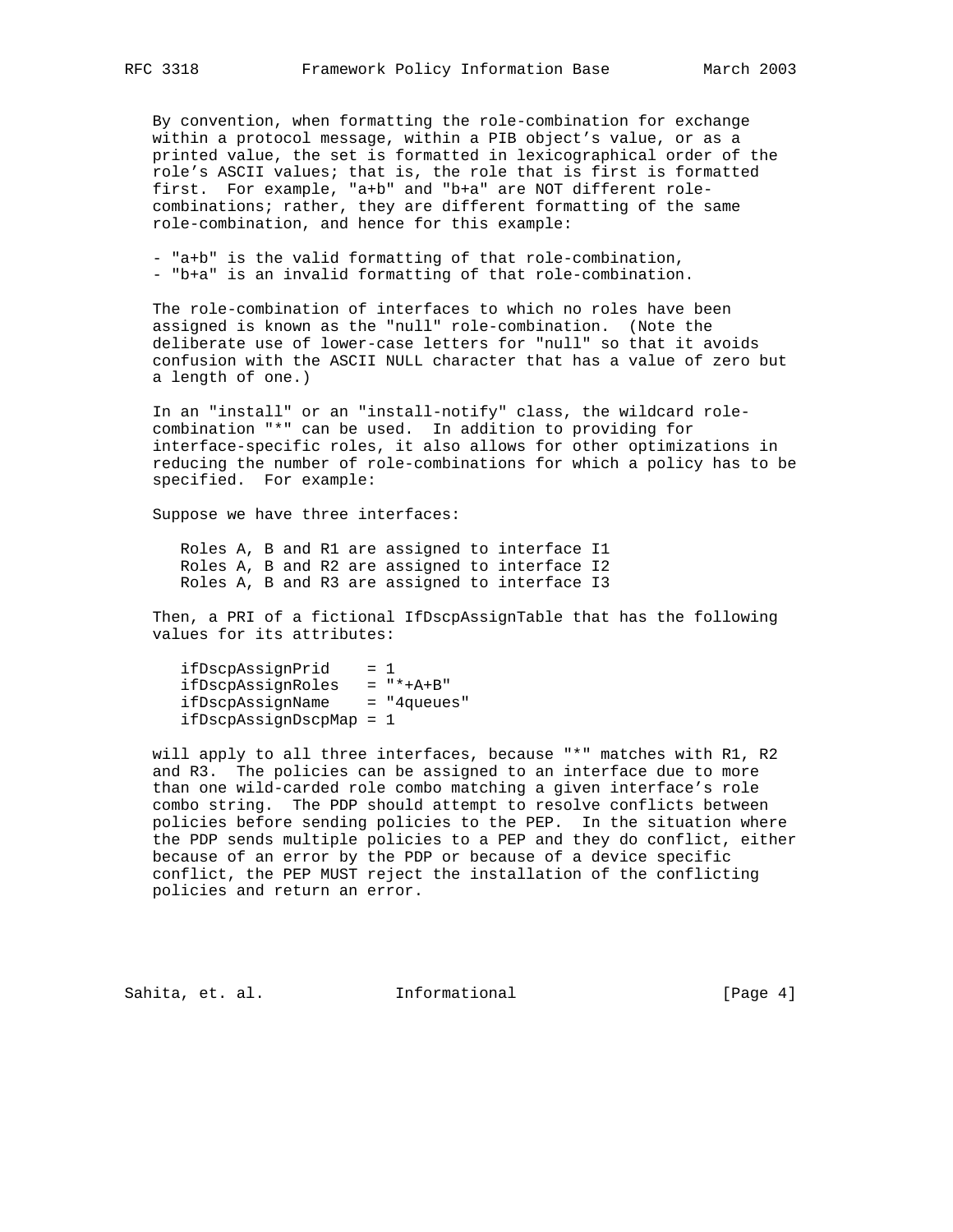Formally,

- The wildcard Role is denoted by "\*",
- The "\*" Role is not allowed to be defined as part of the role combination of an interface as notified by the PEP to the PDP; it is only allowed in policies installed/deleted via COPS-PR from the PDP to the PEP.
- For a policy to apply to an interface when the policy's role combination is "\*+a+b", the interface's role-combination:
	- Must include "a" and "b", and
	- Can include zero or more other roles.
- The wildcard character "\*" is listed before the other roles as "\*" is lexicographically before "a"; however, the wildcard matches any zero or more roles, irrespective of lexicographical order. For example: "\*+b+e+g" would match "a+b+c+e+f+g".

 Note that the characters "+" and "\*" MUST not be used in an interface Role. The Framework Role PIB module in section 4 of this document contains the Role and RoleCombination Textual Conventions.

2.1.1. An Example

 The functioning of roles might be best understood by an example. Suppose I have a device with three interfaces, with roles as follows:

 IF1: "finance" IF2: "finance" IF3: "manager"

Suppose, I also have a PDP with two policies:

 P1: Packets from finance department (role "finance") get DSCP 5 P2: Packets from managers (role "manager") get DSCP 6

 To obtain policy, the PEP reports to the PDP that it has some interfaces with role combination "finance" and some with role combination "manager". In response, the PDP downloads policy P1 associated with role combination "finance" and downloads a second policy P2 associated with role combination "manager".

 Now suppose the finance person attached to IF2 is promoted to manager and so the system administrator adds the role "manager" to IF2. The PEP now reports to the PDP that it has three role combinations: some interfaces with role combination "finance", some with role combination "manager" and some with role combination "finance+manager". In response, the PDP downloads an additional third policy associated with the new role combination "finance+manager".

Sahita, et. al. Informational [Page 5]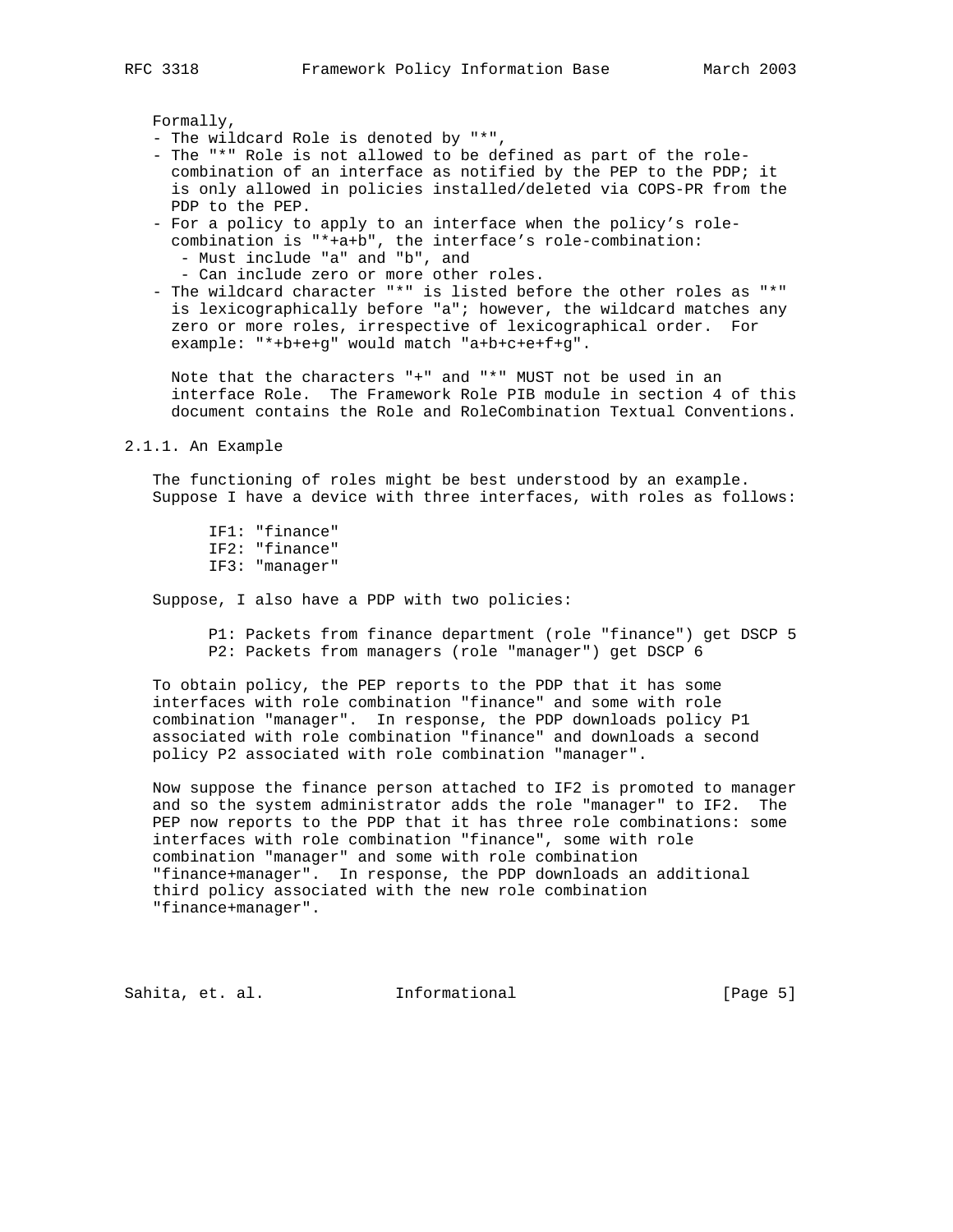How the PDP determines the policy for this new role combination is entirely the responsibility of the PDP. It could do so algorithmically or by rule. For example, there might be a rule that specifies that manager policy takes preference over department policy. Or there might be a third policy installed in the PDP as follows:

 P3: Packets from finance managers (role "finance" and role "manager") get DSCP 7

 The point here is that the PDP is required to determine what policy applies to this new role combination and to download a third policy to the PEP for the role combination "finance+manager", even if that policy is the same as one already downloaded. The PEP is not required (or allowed) to construct policy for new role combinations from existing policy.

2.2. Management of Role-Combinations from the PDP

 The PEP notifies the PDP of the Role-Combination assigned to each interface and capability set name in a COPS configuration request (instances of the frwkIfRoleComboTable). The first request sent to the PDP must be a 'full state' request. A 'full state' request for a PEP includes notify and install-notify table PRIs for the PEP which must be interpreted as the complete state of the PEP and must not be interpreted as updates to any previous set of PRIs sent in a previous message. Any previous PRIs from the PEP should be discarded when a 'full state' request is received for the particular request handle. A request is specified as a 'full state' request by setting the frwkPibIncarnationFullState attribute in the frwkPibIncarnation PRI sent in the request.

 All existing frwkIfRoleCombo instances must be sent to the PDP in the first configuration request for a request handle. If the Role- Combinations are not assigned specific values, default ('null') Role-Combinations must be sent to the PDP for all ifIndices active on the PEP and updates must be sent every time the IfIndices are updated. The PEP may notify the PDP of the Capability sets (if any) via the frwkCapabilitySetTable. If the PEP does not need to notify the PDP of capability sets, it must set the capability set name in the frwkIfRoleComboTable instances to a zero length string.

 In response to this configuration request, if applicable, the PDP may send policies for the PEP in a solicited decision or must send a null decision. The PEP must then send a solicited report message for the decision.

Sahita, et. al. **Informational** [Page 6]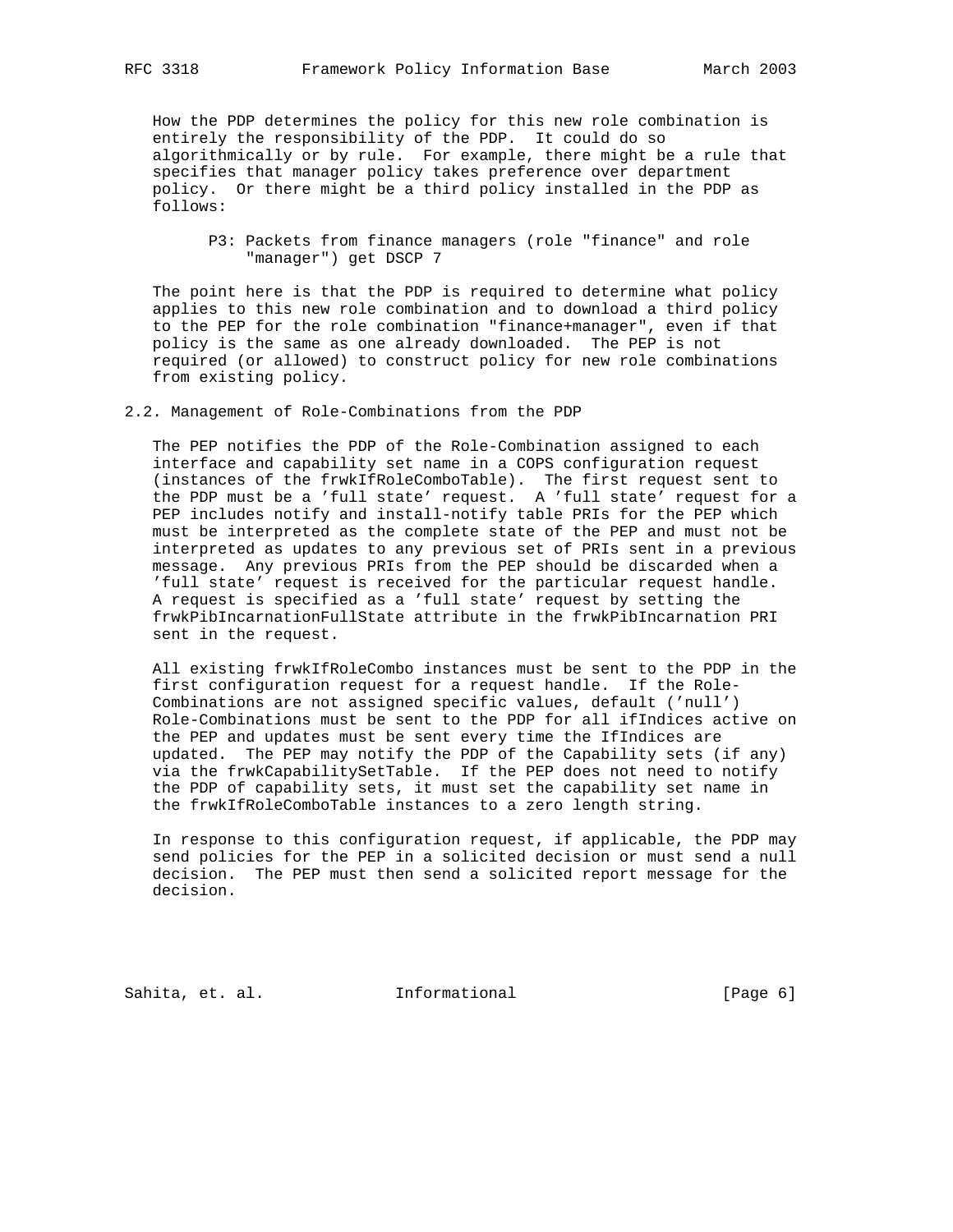At any later time, the PDP can update the Role-Combinations assigned to a specific interface, identified by IfIndex, or for an aggregate, identified by the capability set name, via an unsolicited decision to the PEP on any open request handle. The PDP does this by sending updated PRIs for the frwkIfRoleComboTable.

 When the Interface Role Combination associations are updated by the PDP, the PEP SHOULD send updated 'full state' requests for all open contexts. A context is an instantiation of the PIB module(s) namespace identified by a unique COPS handle for a particular COPS client type. This is true even if the PEP's request state changes due to an internal event or if the state is changed by the PDP. If the role-combination updates were sent by the PDP, the PEP SHOULD send these updated requests only if it can process the unsolicited decision containing the frwkIfRoleCombo PRIs successfully, and it MUST do so after sending the success report for the unsolicited decision. If the PEP failed to process the decision (i.e., the frwkIfRoleCombo PRIs), it MUST only send a failure report to the PDP.

 On the other hand, the PDP must not expect to receive the updated requests with the revised role-combination information until after it receives a success report for these updates from the PEP. If the PDP does not receive updated requests on some request handles, the PEP must not be sent decision updates for that frwkIfRoleCombo updates, i.e., the PDP must have the previous request state that it maintained for that request handle.

 Note that, any unsolicited decisions received by the PEP in the time period after it receives updates to its Role-Combination associations and before receiving solicited decisions for the updated requests it sent for all context handles, could possibly contain outdated policies corresponding to the old Role-Combination associations as notified by this PEP in a previous request state.

 The PDP must respond to the updated requests by solicited decisions, sending policies if applicable or null decisions. The PEP must respond to these solicited decisions with solicited reports to complete the transaction.

2.3. Updating a Request State

 This section describes the messages exchanged between the PEP and PDP when the PEP is updating a previously sent request for a particular COPS handle. Note that a PEP can incrementally update a request only if the frwkPibIncarnationFullState attribute is shown to be supported via the supported PRC table. If this attribute is not supported, the PDP must treat all PEP requests as the full request state.

Sahita, et. al. 1nformational 1999 [Page 7]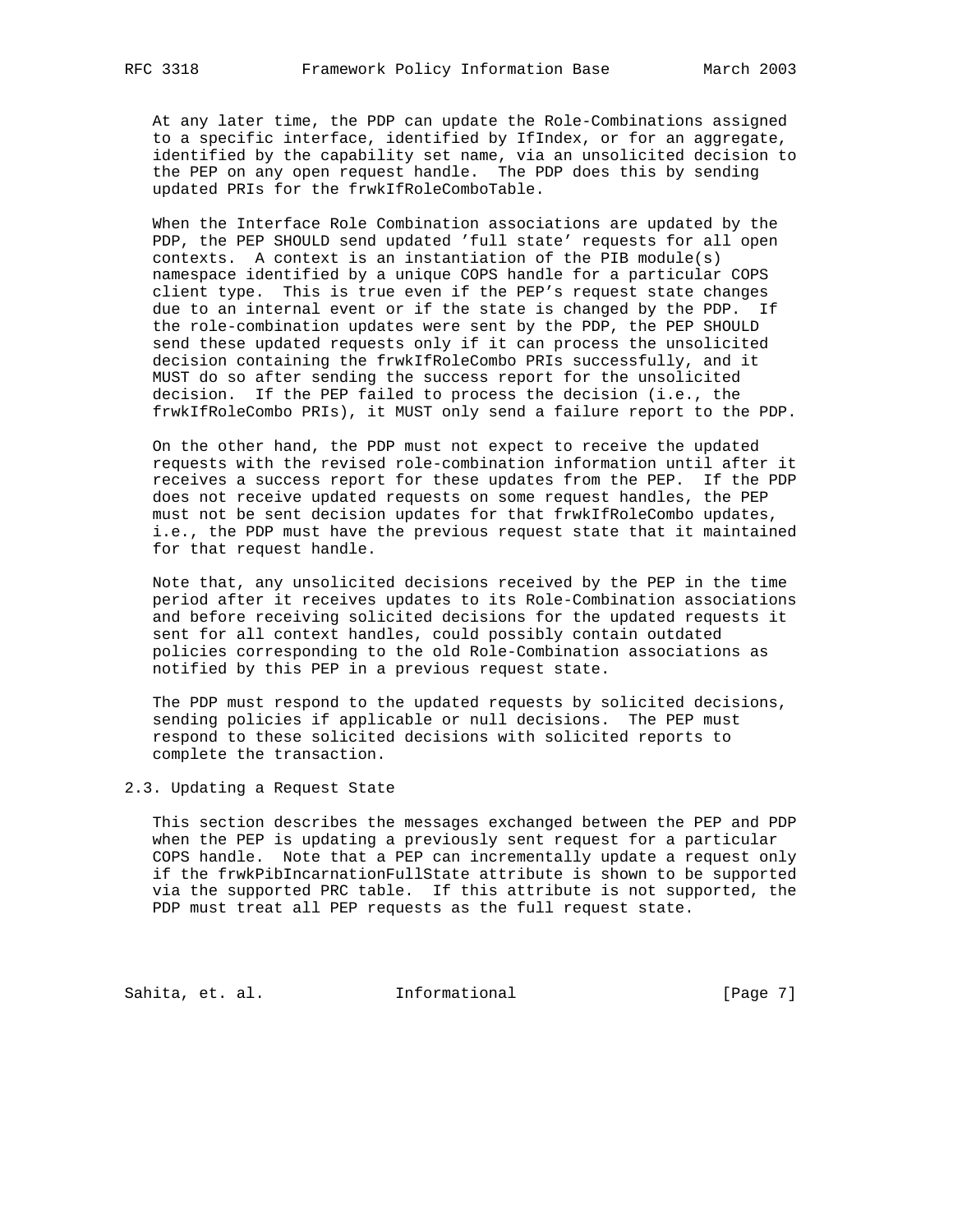#### 2.3.1 Full Request State

 When the PEP wants to send the entire request state to the PDP (for example, in response to a Synchronize State Request from the PDP), the PEP MUST send the incarnation instance with the frwkPibIncarnationFullState attribute set to 'true'.

 A PDP that receives an incarnation instance in the request message with this attribute set to 'true', must clear the request information it maintains for this request handle and re-install the information received.

 If this attribute is set to 'false' or if the incarnation instance is missing in the request message, the request must be interpreted as an incremental update to the previous request message.

#### 2.3.2 Installing PRIs in a Request

 If the PEP wants to install additional PRIs for a request handle, the PEP MUST ensure that the frwkPibIncarnationFullState attribute is set to 'false', and the PEP MUST use new (unused in this context) InstanceIds [SPPI] for these PRIs.

 When a PDP receives instances with new InstanceIds for a request with the frwkPibIncarnationFullState in the incarnation instance set to 'false', or if the request has no incarnation information, it must interpret these PRIs as an incremental update to the request state and add them to the request state it maintains for this handle.

2.3.3 Updating PRIs in a Request

 If the PEP wants to update previously installed PRIs for a request handle, the PEP MUST ensure that the frwkPibIncarnationFullState attribute is set to 'false' for these PRIs. Note that the PEP must send the same InstanceIds for the PRIs being updated. If the PEP uses new InstanceIds, the PDP must interpret them as Install's for this request state.

 When a PDP receives a request with instances having InstanceIds that exist in its state for that handle with the frwkPibIncarnationFullState in the incarnation instance set to 'false' or if the request has no incarnation information, it must interpret these PRIs as an update to the PRIs in the request state it maintains for this handle.

Sahita, et. al. **Informational** [Page 8]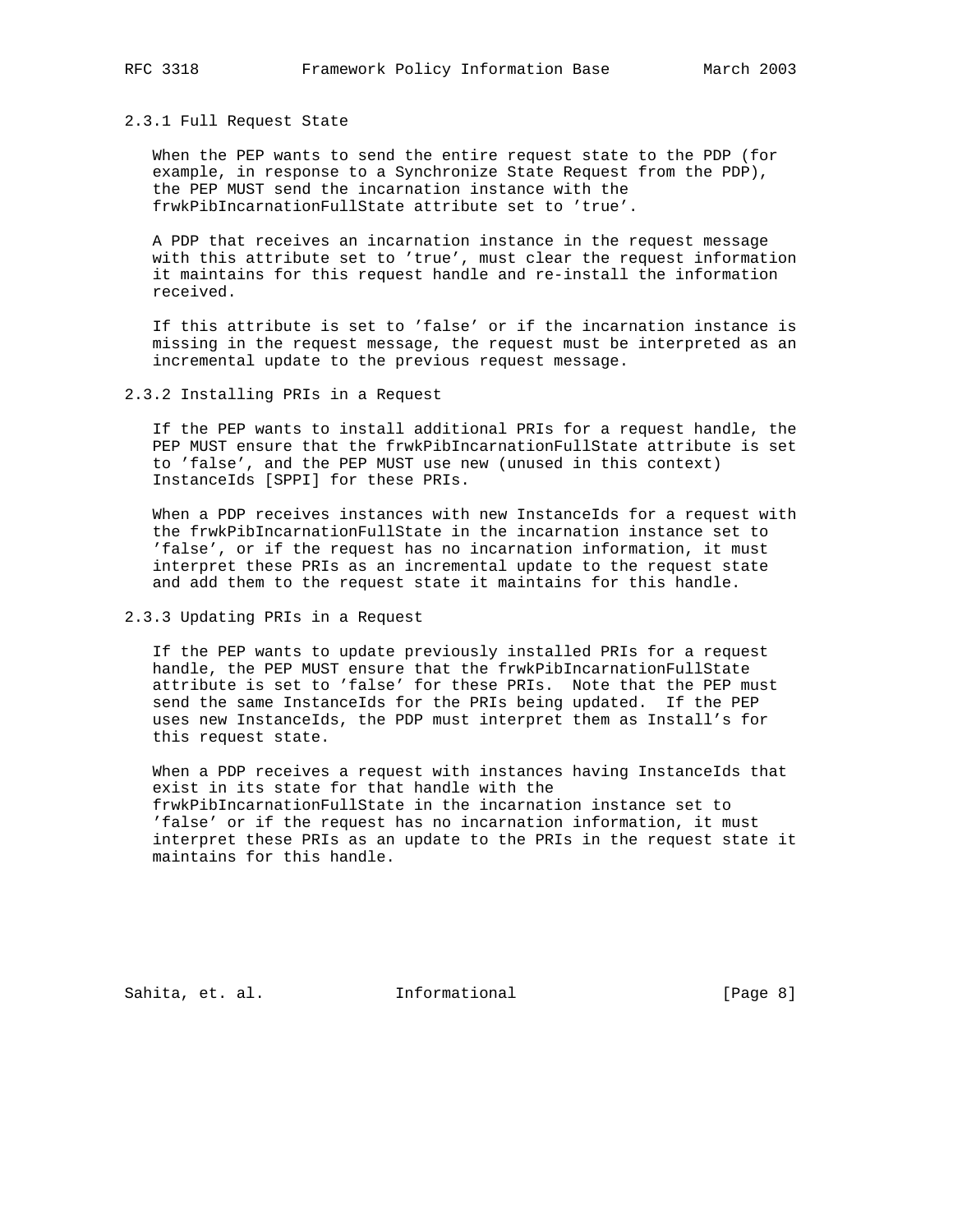#### 2.3.4 Removing PRIs from a Request

 If the PEP wants to remove previously installed PRIs for a request handle, the PEP MUST ensure that the frwkPibIncarnationFullState attribute is set to 'false', and MUST send the PRI bindings with the PRID set to the InstanceId of the PRI to be removed, and the length field in the EPD object header set to the header length only, effectively setting the data length to zero.

 Note that the PEP must send the same InstanceIds for the PRIs being removed. If the PEP sends new InstanceIds and the length field in the EPD object header is set to the header length only (implying the data length is zero), the PEP is attempting to remove an unknown/non-existent PRI. This SHOULD result in the PDP sending error PRIs in the solicited decision (see section 2.3.6 for a description of the frwkErrorTable).

 If the PEP sends new InstanceIds, and the length field in the EPD object header is greater than the header length only (implying the EPD object has some attributes encoded in it), the PDP will interpret this as an install of the PRI if it can decode the EPD successfully.

 When a PDP receives a request with instances having InstanceIds that exist in its state for that handle with the frwkPibIncarnationFullState in the incarnation instance set to 'false', or if the request has no incarnation information, and the length field in the EPD object header is set to the header length only (implying the data length is zero), it must remove these PRIs from the request state it maintains for this handle.

#### 2.3.5 Removing EXTENDED, AUGMENTED PRIs

 The PEP should remove the extended/augmented PRIs when it removes the base PRIs in the same COPS message. See [SPPI] for a description of EXTENDED/AUGMENTED PRCs. A PDP that receives removes for a base PRI must implicitly remove the extensions.

2.3.6 Error Handling in Request updates

 If the PDP cannot process all the request installs/updates/removes in the COPS request message successfully, it MUST rollback to its previous request state and it MUST send a solicited decision to the PEP that contains frwkErrorTable instances. These instances contain an error code and a sub-code as defined in the [COPS-PR] CPERR object. For example, if the PEP tries to remove an instance that does not exist, the 'priInstanceInvalid' error code must be sent to the PEP in a frwkError PRI. The frwkError PRIs also contain the PRC and the InstanceId of the error-causing PRI. The PEP may then

Sahita, et. al. 1nformational 1999 [Page 9]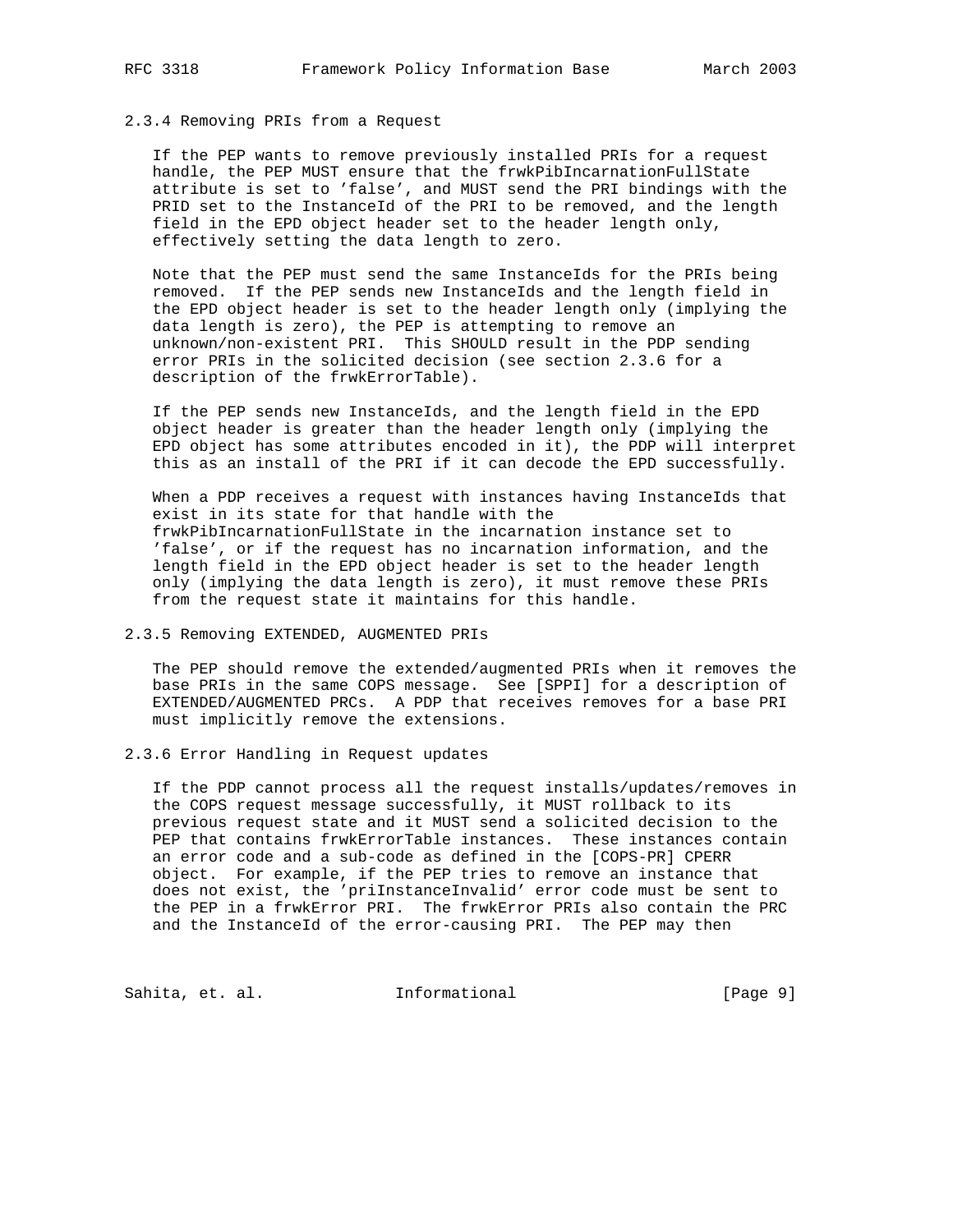examine these error PRIs and resend the modified request. Note that, until the PEP resends the request updates/removes, it will have configuration information for the last successful request state it sent to the PDP.

#### 2.4. Multiple PIB Instances

 [COPS-PR] supports multiple, disjoint, independent instances of the PIB to represent multiple instances of configured policy. The intent is to allow for the pre-provisioning of policy that can then be made active by a single, short decision from the PDP.

 A COPS context can be defined as an independent COPS request state for a particular subject category (client-type). A context may be an outsourcing context or a configuration context. A configuration context is an instance of the PIB triggered and controlled by the PDP, which contains device setup information. This device configuration information dictates the device behavior as specified by the PDP. An outsourcing context on the other hand, is a PIB instance that is triggered from the PEP side and is a request to the PDP for action. The action requested will be interpreted in the domain of the client-type. Configuration contexts belong to a set of configuration contexts for a specific client type - out of which one configuration context may be active. However, multiple outsourcing contexts can be active simultaneously.

 With the [COPS-PR] protocol, each of these states is identified by a unique client handle. The creation and deletion of these PIB instances can be controlled by the PDP as described in [COPS-PR] or can be triggered by an event by the PEP. A PEP must open at least one "request-state" for configuration for a given subject-category (client type). Additional "request-states" at the PEP may be initiated by the PDP or asynchronously generated by the PEP for outsourcing due to local events, which will be fully specified by the PRID/EPD data carried in the request.

 The frwkPibIncarnationInCtxtSet flag defines a set of contexts out of which only one context can be active at any given time. This set is called the 'configuration contexts' set. At most, one context may be active from this 'configuration context' set at any given time. Contexts that have the frwkPibIncarnationInCtxtSet attribute set to 'true' belong to this set. Contexts that do not belong to this set have the frwkPibIncarnationInCtxtSet set to 'false' and belong to the set of 'outsourcing contexts'. Note that a PEP can have these two sets of contexts only if the frwkPibIncarnationInCtxtSet attribute is shown to be supported via the supported PRC table. If the

Sahita, et. al. 1nformational [Page 10]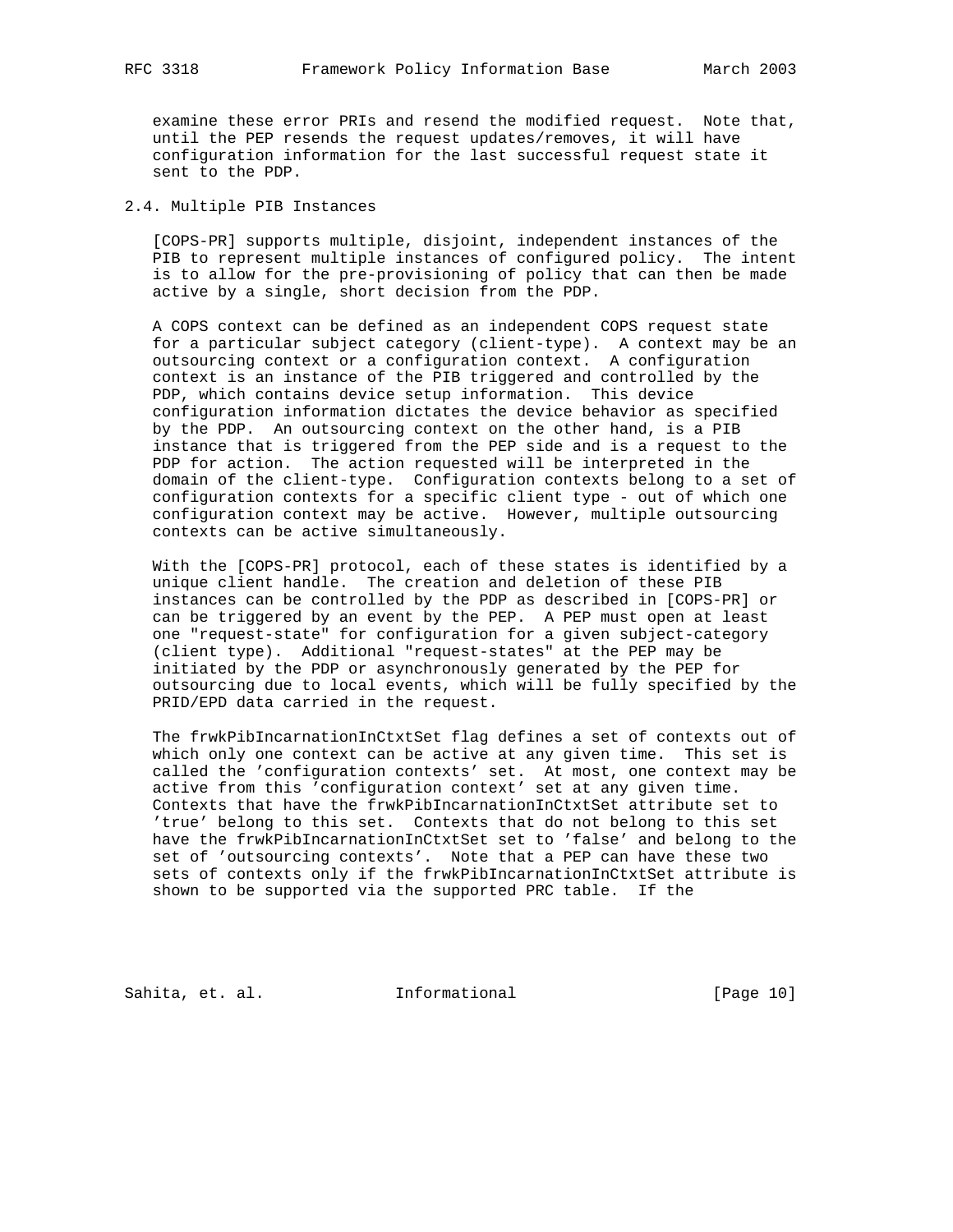frwkPibIncarnationInCtxtSet is not supported, a PEP must treat all contexts as belonging to the set of 'configuration contexts' i.e., at the most one context can be active at any given time.

 Note that in the event that a PEP has a capability change such as a card hot swap or any other change in its notify information that may warrant a policy refresh, a subsequent complete or incremental request must be issued to the PDP containing the new/updated capabilities for all the configuration contexts. A request for re configuration is issued for all request state configuration contexts, both for the active configuration context as well as any inactive configuration contexts. This is to ensure that when an inactive configuration context is activated, it has been pre-configured with policies compatible with the PEP's current capabilities.

 Although many PIB instances may be configured on a device (the maximum number of these instances being determined by the device itself), only one of the contexts from the 'configuration contexts' set can be active at any given time; the active one being selected by the PDP. The Framework PIB supports the attribute frwkPibIncarnationActive in the frwkPibIncarnationTable to allow the PDP to denote the PIB instance as being active in a COPS decision message, and similarly, to report the active state (active or not) of the PIB instance to the PDP in a COPS request message.

 When the PEP installs an attribute frwkPibIncarnationActive that is 'true' in one PIB instance which belongs to the 'configuration contexts' set, the PEP must ensure, re-setting the attribute if necessary, that the frwkPibIncarnationActive attribute is 'false' in all other installed contexts that belong to this set. To switch contexts, the PDP should set the frwkPibIncarnationActive attribute to 'true' in the context it wants to make the active context. The PDP should set this attribute in a context to 'false' only if it wants to send an inactive context to the PEP or deactivate the active context on the PEP. If an active context is made inactive without activating another context, the PEP must not have any policies enforced from any configuration contexts installed.

2.5. Reporting and Configuring of Device Capabilities

 Each network device providing policy-based services has its own inherent capabilities. These capabilities can be hardware specific, e.g., an Ethernet interface supporting input classification, or can be statically configured, e.g., supported queuing disciplines. These capabilities are organized into Capability Sets, with each Capability Set given a unique name (frwkCapabilitySetName) and associated with a set of Role Combinations. In that way, each Role Combination may be associated with a set of interfaces. These capabilities are

Sahita, et. al. 1nformational 1999 [Page 11]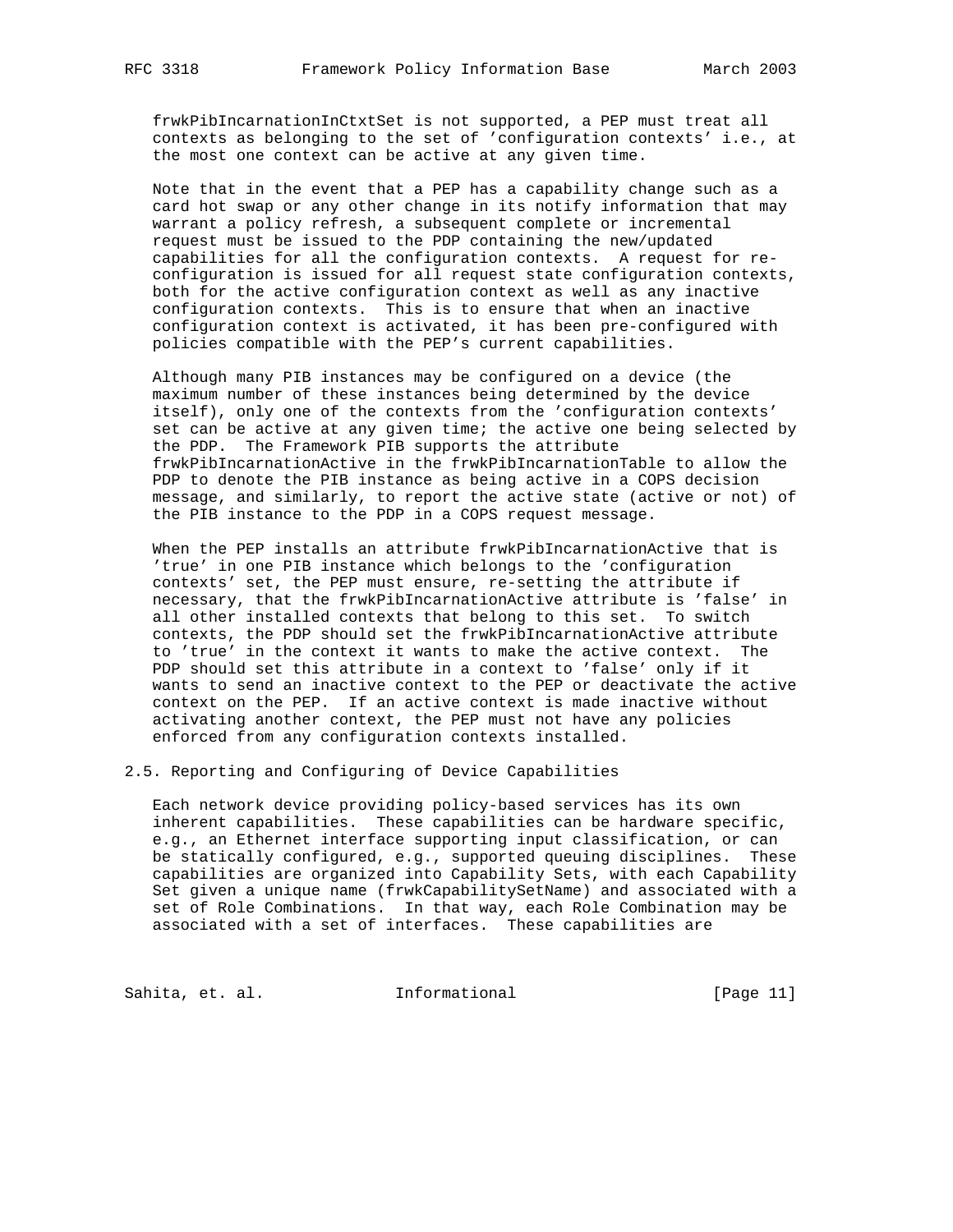communicated to the PDP when policy is requested by the PEP. Knowing device capabilities, the PDP can send the PRIs relevant to the specific device, rather than sending the entire PIB.

 Specific capability PRCs may be defined in other PIBs. These capability instances are grouped via the frwkCapabilitySetTable. If the PEP wishes to send capability information to the PDP, the PIB must indicate which capabilities the PEP may send to the PDP by means of the 'notify' PIB-ACCESS clause as described in [SPPI]. If a PIB does not have any capabilities to communicate to the PDP, it must not send any instances for the frwkCapabilitySetTable. If in this case the frwkIfRoleCombo table is used to communicate role combinations assigned to interfaces (via IfIndex), the frwkRoleComboCapSetName attribute in the frwkIfRoleComboTable instances must be set to a zero length string.

2.6. Reporting of Device Limitations

 To facilitate efficient policy installation, it is important to understand a device's limitations in relation to the advertised device capabilities. Limitations may be class-based, e.g., an "install" class is supported as a "notify" or only a limited number of class instances may be created, or attribute-based. Attribute limitations, such as supporting a restricted set of enumerations or requiring related attributes to have certain values, detail implementation limitations at a fine level of granularity.

 A PDP can avoid certain installation issues in a proactive fashion by taking into account a device's limitations prior to policy installation rather than in a reactive mode during installation. As with device capabilities, device limitations are communicated to the PDP when policy is requested.

 Reported device limitations may be accompanied by guidance values that can be used by a PDP to determine acceptable values for the identified attributes.

3. The Framework TC PIB module

FRAMEWORK-TC-PIB PIB-DEFINITIONS ::= BEGIN

- IMPORTS MODULE-IDENTITY, TEXTUAL-CONVENTION, Unsigned32, pib FROM COPS-PR-SPPI;
- frwkTcPib MODULE-IDENTITY SUBJECT-CATEGORIES { all } LAST-UPDATED "200302130000Z" -- 13 Feb 2003 ORGANIZATION "IETF RAP WG"

Sahita, et. al. 1nformational 1999 [Page 12]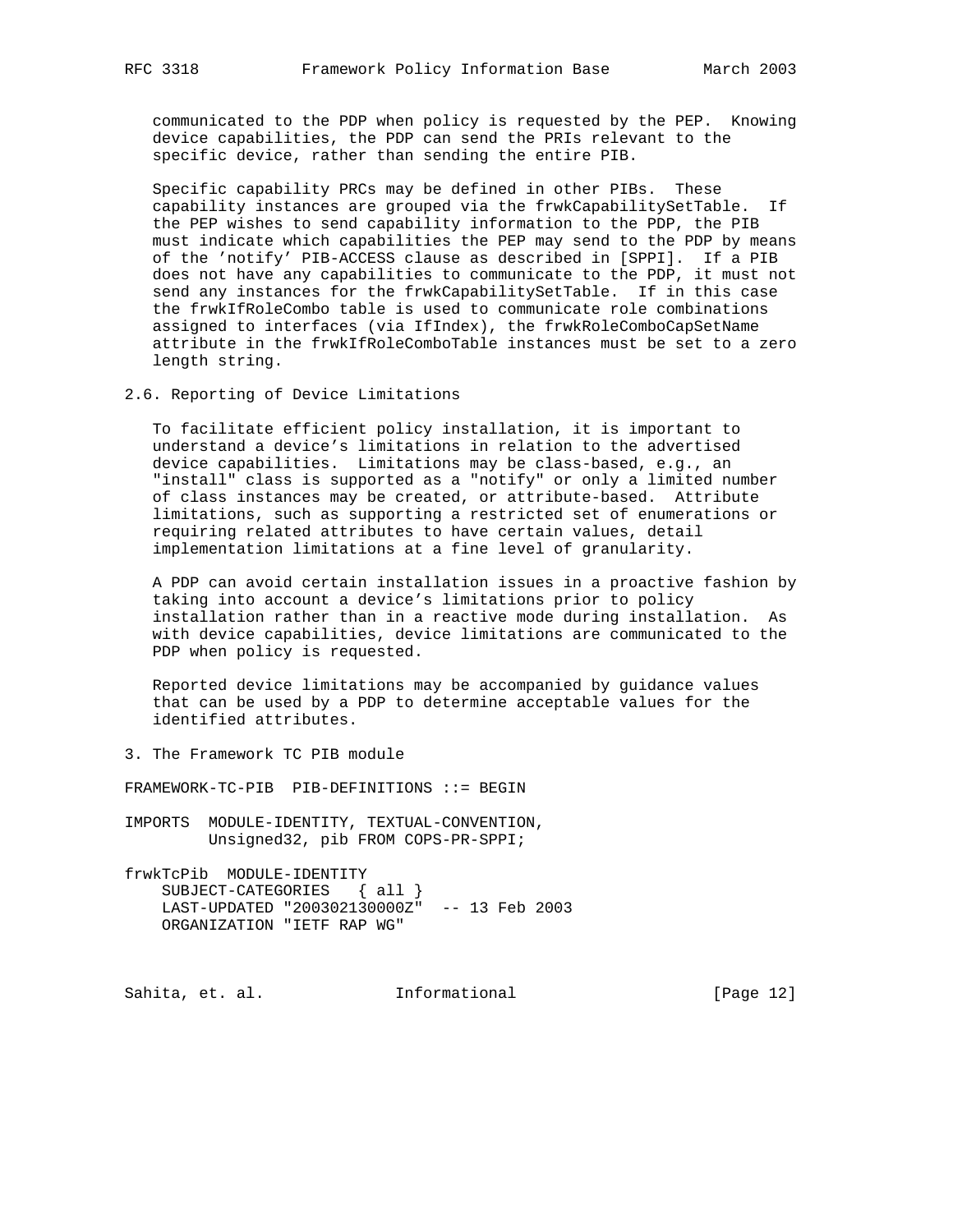CONTACT-INFO "Keith McCloghrie Cisco Systems, Inc. 170 West Tasman Drive, San Jose, CA 95134-1706 USA Phone: +1 408 526 5260 Email: kzm@cisco.com John Seligson Nortel Networks, Inc. 4401 Great America Parkway Santa Clara, CA 95054 USA Phone: +1 408 495 2992 Email: jseligso@nortelnetworks.com Ravi Sahita Intel Labs. 2111 NE 25th Ave. Hillsboro, OR 97124 USA Phone: +1 503 712 1554 Email: ravi.sahita@intel.com RAP WG Mailing list: rap@ops.ietf.org " DESCRIPTION "The PIB module containing the Role and RoleCombination Textual Conventions and other generic TCs. Copyright (C) The Internet Society (2003). This version of this PIB module is part of RFC 3318; see the RFC itself for full legal notices." REVISION "200302130000Z" -- 13 Feb 2003 DESCRIPTION "Initial version, published in RFC 3318."  $::= \{ \text{ pib } 3 \}$ Role ::= TEXTUAL-CONVENTION STATUS current DESCRIPTION "A role represents a functionality characteristic or capability of a resource to which policies are applied. Examples of roles include Backbone\_interface, Frame\_Relay\_interface, BGP-capable-router, web-server, firewall, etc. The only valid character set is US-ASCII. Valid characters are a-z, A-Z, 0-9, period, hyphen and underscore. A role must always start with a letter (a-z or A-Z). A role must not contain the US-ASCII characters '\*' or '+' since they have special meaning associated with them, explained in the RoleCombination TEXTUAL CONVENTION."

Sahita, et. al. **Informational** [Page 13]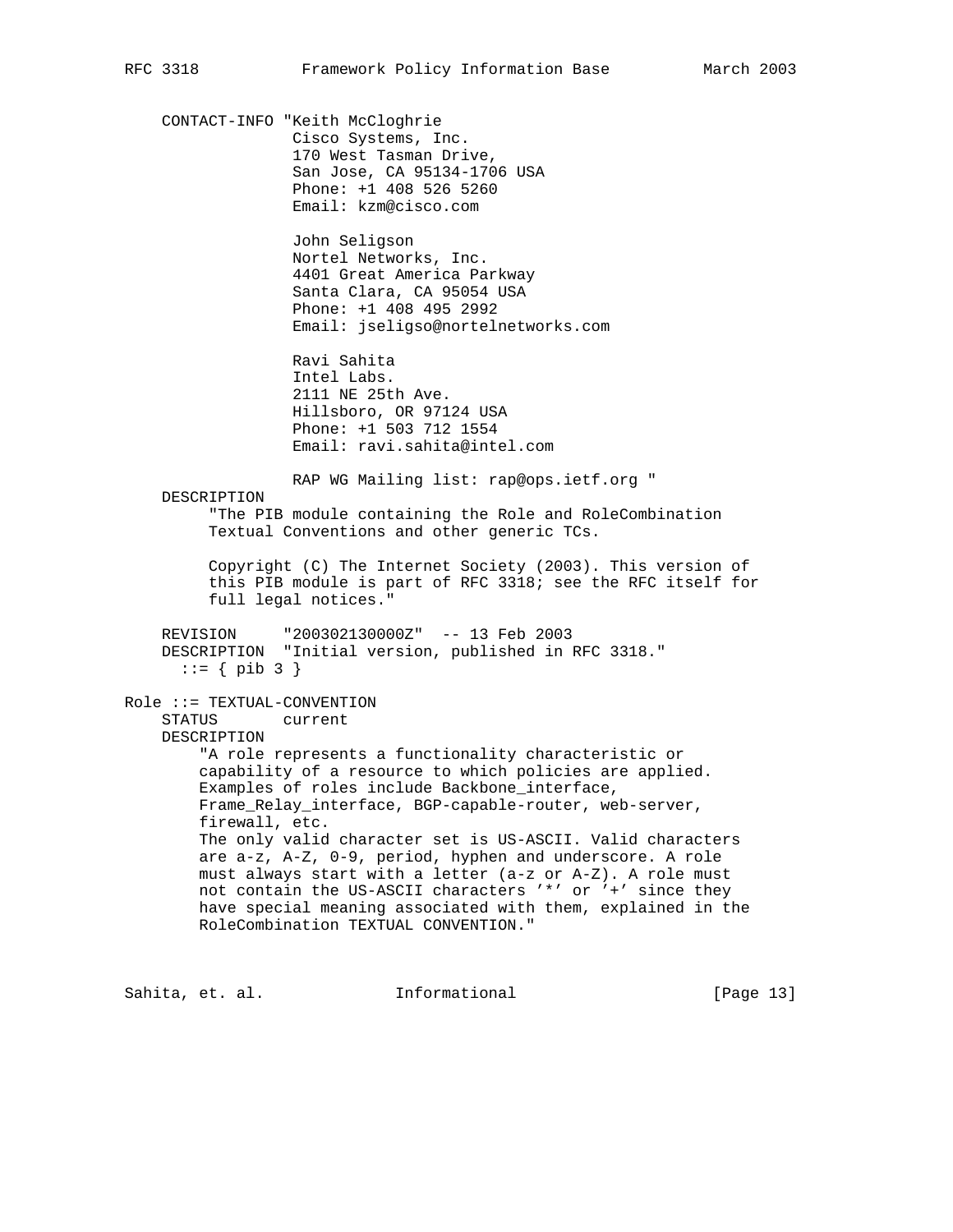SYNTAX OCTET STRING (SIZE (1..31))

RoleCombination ::= TEXTUAL-CONVENTION STATUS current DESCRIPTION "An octet string containing concatenated Roles. For the format specification of roles, refer to the 'Role' TEXTUAL- CONVENTION. A valid Role Combination must be formed by a set of valid Roles, concatenated by the US-ASCII character '+', where the roles are in lexicographic order from minimum to maximum. For example, 'a+b' and 'b+a' are NOT different role-combinations; rather, they are different formatting of the same (one) role-combination. Notice the roles within a role-combination are in Lexicographic order from minimum to maximum, hence, we declare: 'a+b' is the valid formatting of the role-combination, 'b+a' is an invalid formatting of the role-combination. Notice the need of zero-length role-combination as the role combination of interfaces to which no roles have been assigned. This role-combination is also known as the 'null' role-combination. (Note the deliberate use of lower case letters to avoid confusion with the US-ASCII NULL character which has a value of zero but length of one.) The US-ASCII character '\*' is used to specify a wild carded Role Combination. '\*' must not be used to wildcard Roles. Hence, we declare: '\*+a+b' is a valid wild carded Role Combination. 'eth\*+a+b' is not a valid wild carded Role Combination. Note that since Roles are lexicographically listed in a Role Combination, the following is an invalid role combination, since '\*' is lexicographically before 'a': 'a+b+\*'." SYNTAX OCTET STRING (SIZE (0..255)) PrcIdentifierOid ::= TEXTUAL-CONVENTION STATUS current DESCRIPTION "An OID that identifies a PRC. The value MUST be an OID assigned to a PRC's entry definition. The Entry definition of a PRC has an OID value XxxTable.1 where XxxTable is the OID assigned to the PRC table object. An attribute with this syntax MUST specify a PRC, which is defined in the PIB module(s) registered in the context of the client-type used.

Sahita, et. al. **Informational** [Page 14]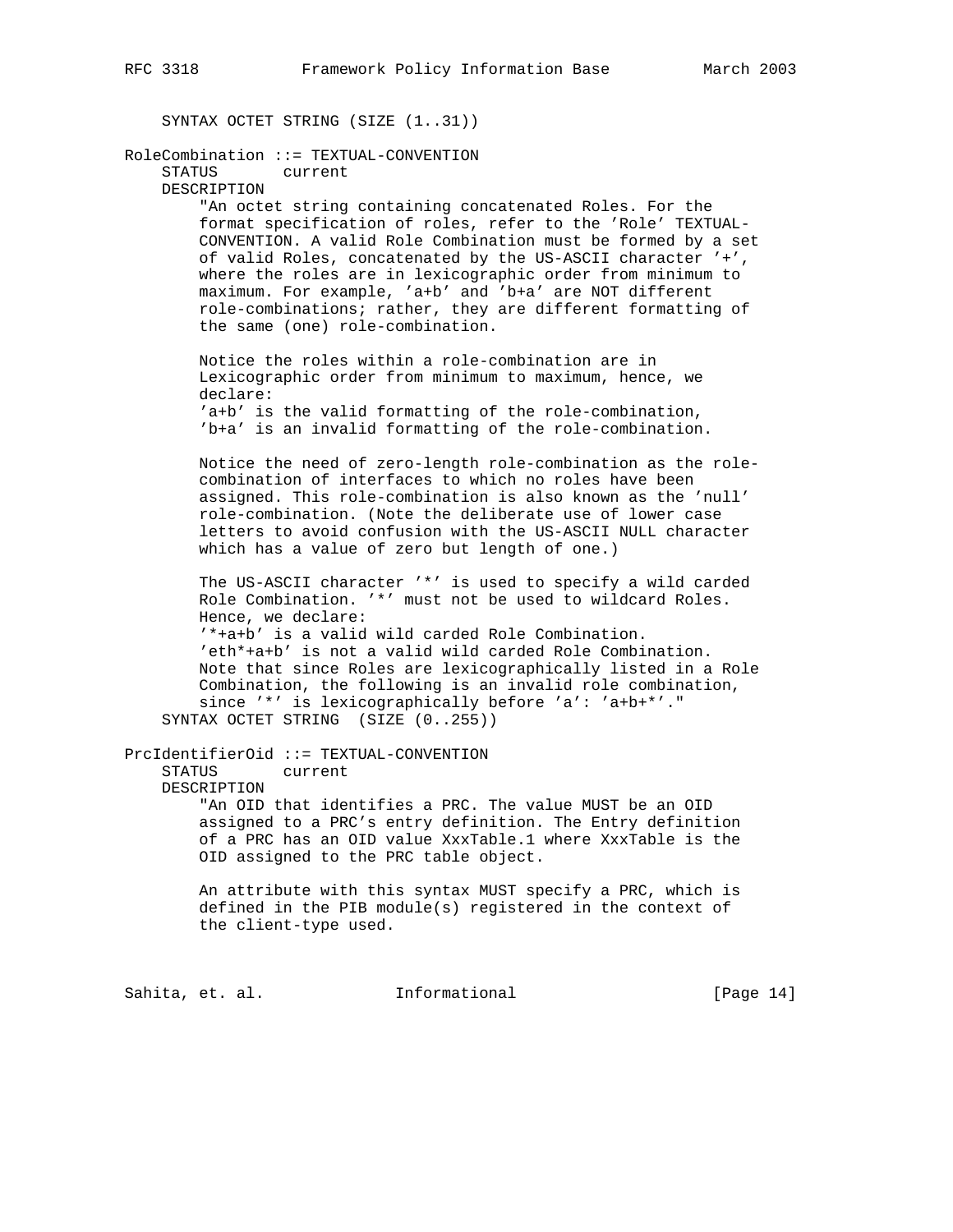An attribute with this syntax cannot have the value 0.0 (zeroDotZero). If the attribute using this syntax can be set to 0.0 use the PrcIdentifierOidOrZero TEXTUAL-CONVENTION which makes such use explicit." SYNTAX OBJECT IDENTIFIER PrcIdentifierOidOrZero ::= TEXTUAL-CONVENTION STATUS current DESCRIPTION "An OID that identifies a PRC or zeroDotZero (0.0). The value MUST be an OID assigned to a PRC's entry definition or 0.0 (zeroDotZero). The Entry definition of a PRC has an OID value XxxTable.1 where XxxTable is the OID assigned to the PRC table object. An attribute with this syntax can have the value 0.0 (zeroDotZero) to indicate that it currently does not identify a PRC." SYNTAX OBJECT IDENTIFIER AttrIdentifier ::= TEXTUAL-CONVENTION STATUS current DESCRIPTION "A Unsigned32 value that identifies an attribute in a PRC by its sub-id. The sub-id is the OID assigned to this attribute in the PRC definition. A AttrIdentifier value is always interpreted within the context of an attribute of type PrcIdentifierOid or PrcIdentifierOidOrZero. The PrcIdentifierOid (or PrcIdentifierOidOrZero) object which defines the context must be registered immediately before the object which uses the AttrIdentifier textual convention. If the context defining attribute is of type PrcIdentifierOidOrZero and has the value 0.0, then in that case this attribute value has no meaning. An attribute with this syntax MUST specify a sub-id which MUST be defined in the PRC identified (if any) in the PrcIdentifierOid (or PrcIdentifierOidOrZero) attribute. The PrcIdentifierOid (orZero) and the AttrIdentifier attributes together identify a particular attribute in a particular

Sahita, et. al. **Informational** [Page 15]

PRC.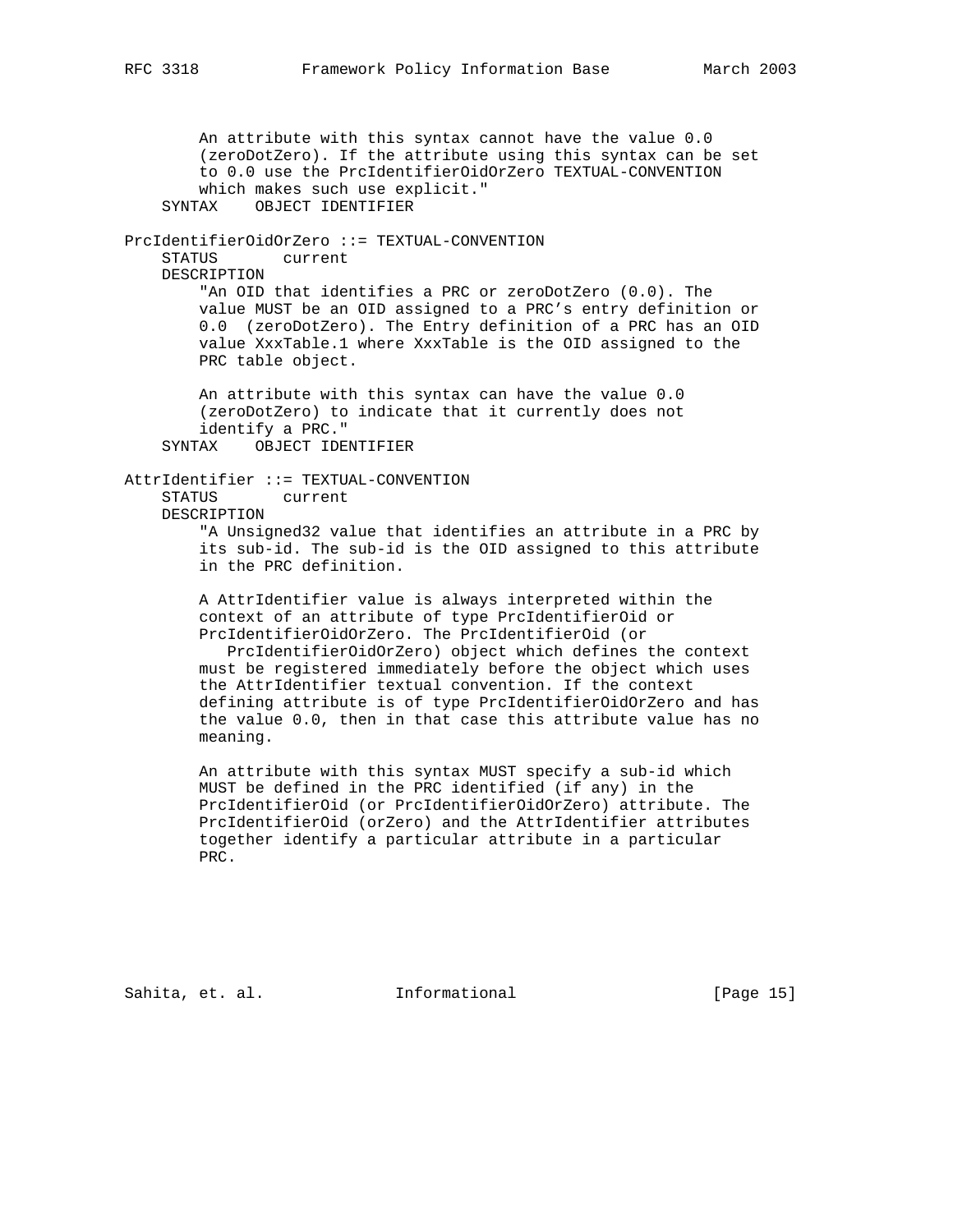An attribute with this syntax cannot have the value 0 (zero). If the attribute using this syntax can be set to 0 use the AttrIdentifierOrZero TEXTUAL-CONVENTION which makes that explicit." SYNTAX Unsigned32 (1..4294967295) AttrIdentifierOrZero ::= TEXTUAL-CONVENTION STATUS current DESCRIPTION "A Unsigned32 value that identifies an attribute in a PRC by its sub-id or has the value 0 (zero). The sub-id if non zero, is the OID assigned to this attribute in the PRC definition. An AttrIdentifierOrZero value is always interpreted within the context of an attribute of type PrcIdentifierOid or PrcIdentifierOidOrZero. The PrcIdentifierOid (or PrcIdentifierOidOrZero) object that defines the context must be registered immediately before the object which uses the AttrIdentifierOrZero textual convention. If the context defining attribute is of type PrcIdentifierOidOrZero and has the value 0.0, then in that case this attribute value has no meaning. An attribute with this syntax can have the value 0 (zero) to indicate that it currently does not identify a PRC attribute. If it has a non-zero value, the PrcIdentifierOid (orZero) and the AttrIdentifierOrZero attributes together identify a particular attribute in a particular PRC." SYNTAX Unsigned32 AttrIdentifierOid ::= TEXTUAL-CONVENTION STATUS current DESCRIPTION "An OID that identifies an attribute in a PRC. The value MUST be an OID assigned to a PRC's attribute definition. The last sub-id is the sub-id of the attribute as it is defined in the PRC entry definition. The prefix OID (after dropping the last sub-id) is the OID assigned to the Entry object of a defined PRC. The Entry definition of a PRC has an OID value XxxTable.1 where XxxTable is the OID assigned to the PRC Table object. An attribute with this syntax MUST not have the value 0.0

 (zeroDotZero). If 0.0 is a valid value, the TEXTUAL CONVENTION AttrIdentifierOidOrZero must be used which makes such use explicit."

Sahita, et. al. **Informational** [Page 16]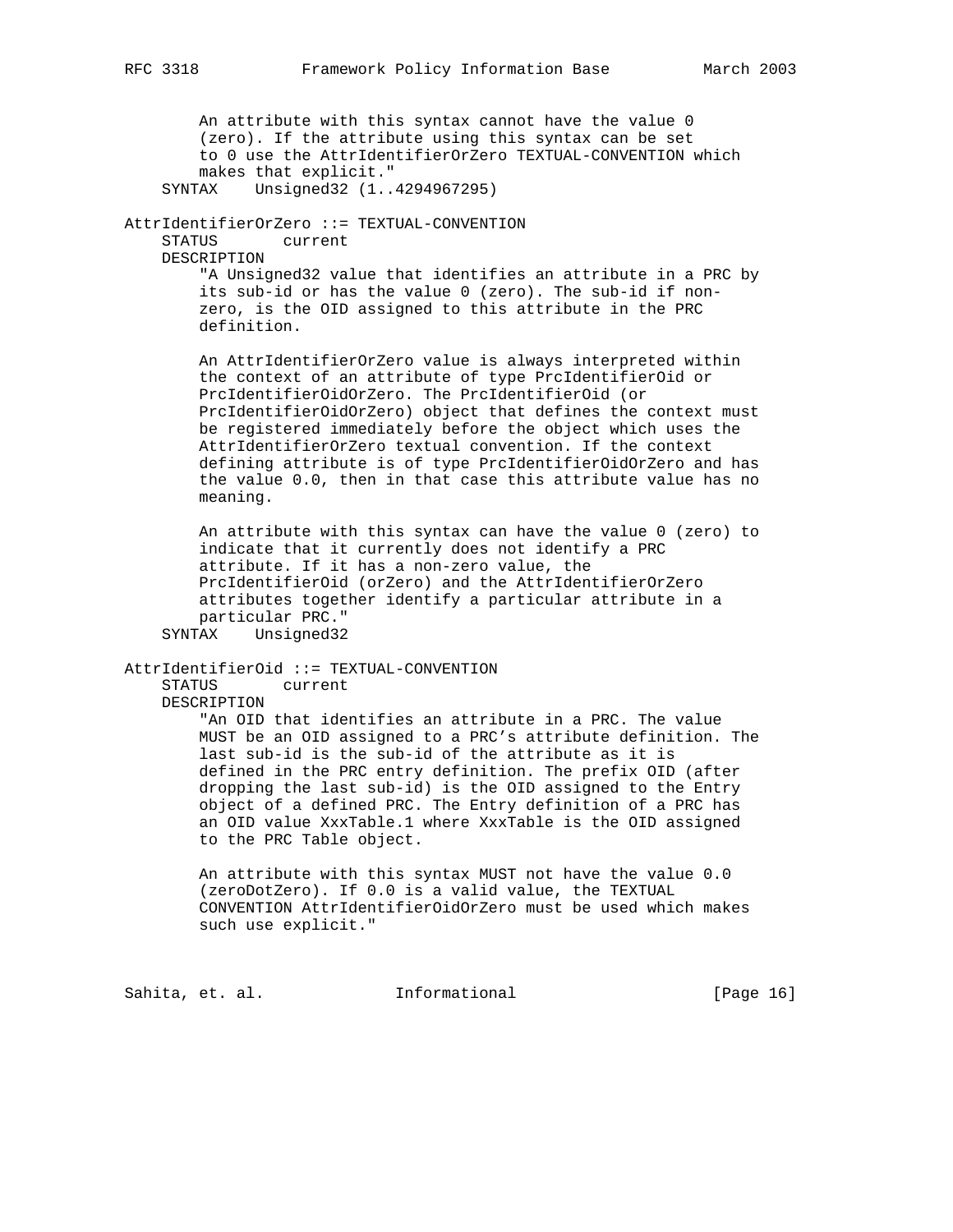```
 SYNTAX OBJECT IDENTIFIER
AttrIdentifierOidOrZero ::= TEXTUAL-CONVENTION
     STATUS current
     DESCRIPTION
         "An OID that identifies an attribute in a PRC or has a value
         0.0 (zeroDotZero). The value MUST be an OID assigned to a
         PRC's attribute definition or the value 0.0.
         If not 0.0, the last sub-id MUST be the sub-id of the
         attribute as it is defined in the PRC Entry object
         definition. The prefix OID (after dropping the last sub-id)
         is the OID assigned to the Entry object of a defined PRC.
         The Entry definition of a PRC has an OID value XxxTable.1
         Where, XxxTable is the OID assigned to the PRC Table
         object.
         An attribute with this syntax can have the value 0.0
         (zeroDotZero) to indicate that it currently does not
         identify a PRC's attribute."
     SYNTAX OBJECT IDENTIFIER
ClientType ::= TEXTUAL-CONVENTION
     STATUS current
    DESCRIPTION
         "An Unsigned32 value that identifies a COPS Client-type. An
         attribute with this syntax must be set to zero if it does
        not specify a COPS client-type for the PRI."
    REFERENCE
         "The COPS (Common Open Policy Service) Protocol, RFC 2748."
     SYNTAX Unsigned32 (0..65535)
ClientHandle ::= TEXTUAL-CONVENTION
     STATUS current
    DESCRIPTION
         "An octet string that identifies a COPS Client handle. A
         zero length value implies the attribute does not specify a
        valid client handle."
    REFERENCE
         "The COPS (Common Open Policy Service) Protocol, RFC 2748."
   SYNTAX OCTET STRING (SIZE(0..65535))
```
END

Sahita, et. al. **Informational** [Page 17]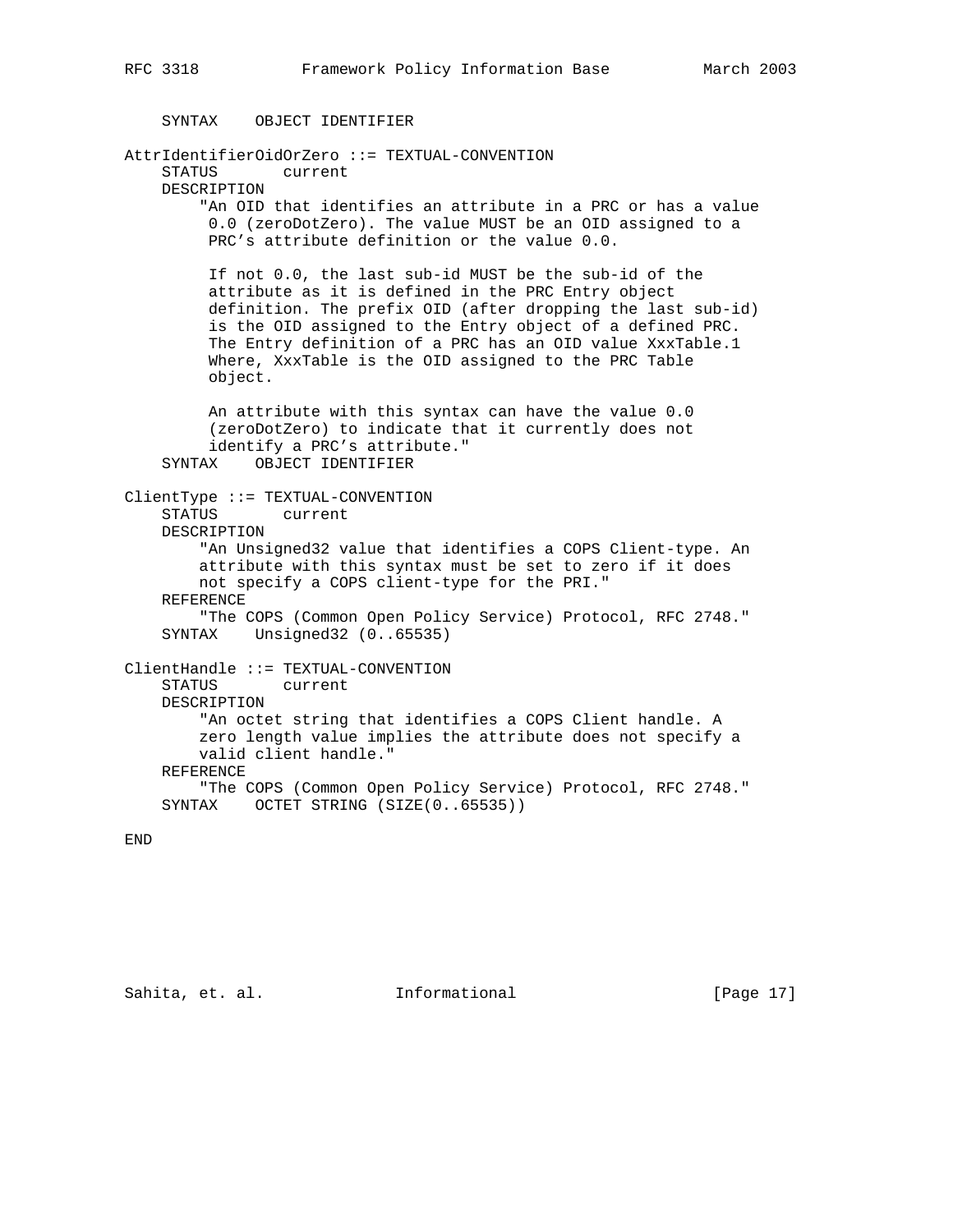- 
- 4. Summary of the Framework PIB

The Framework PIB defines four groups of PRCs:

4.1. Base PIB classes Group

 This contains PRCs intended to describe the PRCs supported by the PEP, PRC and/or attribute limitations and its current configuration.

#### PRC Support Table

 As the technology evolves, we expect devices to be enhanced with new PIBs, existing PIBs to add new PRCs and existing PRCs to be augmented or extended with new attributes. Also, it is likely that some existing PRCs or individual attributes of PRCs will be deprecated. The PRC Support Table describes the PRCs that the device supports as well as the individual attributes of each PRC. Using this information the PDP can potentially tailor the policy to more closely match the capabilities of the device. The PRC Support Table instances are specific to the particular Subject Category (Client-Type). That is, the PRC Support Table for Subject Category 'A' will not include instances for classes supported by the Subject Category 'B'. Note that the COPS client-type [COPS] used for Framework PIB PRIs sent/received over COPS-PR MUST be the unique SUBJECT- CATEGORY number assigned for the area of policy being managed (e.g., QoS, Security etc). The PEP MUST ignore the attributes that it reports as not Supported in the decision from the PDP. The PEP SHOULD not send duplicate PRC support instances in a COPS Request and the PDP MUST ignore duplicate instances and MUST use the first instance received for a supported PRC in a COPS Request.

PIB Incarnation Table

 This PRC contains exactly one row (corresponding to one PRI) per context. It identifies the PDP that was the last to download policy into the device and also contains an identifier to identify the version of the policy currently downloaded. This identifier, both its syntax and value, is meaningful only to the PDPs. It is intended to be a mechanism whereby a PDP, when accepting a connection from a PEP, can easily identify a known incarnation of policy. This PRC defines a flag via which the installed contexts are divided into a set of contexts ('configuration contexts') out of which only one context is active and a the remaining contexts form a set of 'outsourcing contexts' which are all active. The incarnation PRC also defines an attribute to indicate which configuration context is

Sahita, et. al. 1nformational 1999 [Page 18]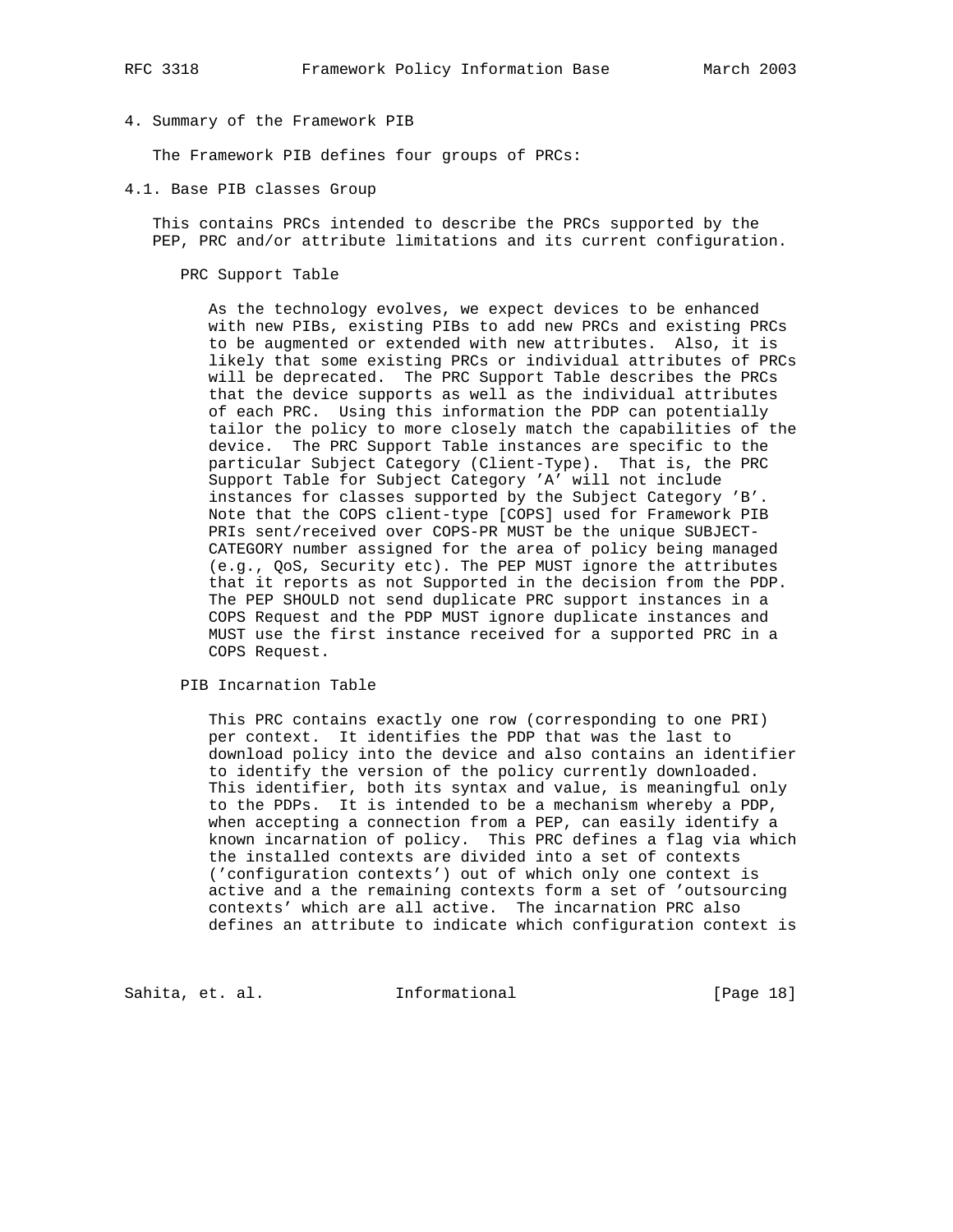the active one at the present time in the 'configuration contexts' set. The incarnation instance is specific to the particular Subject Category (Client-Type).

Component Limitations Table

 Some devices may not be able to implement the full range of values for all attributes. In principle, each PRC supports a set of errors that the PEP can report to the PDP in the event that the specified policy is not implementable. It may be preferable for the PDP to be informed of the device limitations before actually attempting to install policy, and while the error can indicate that a particular attribute value is unacceptable to the PEP, this does not help the PDP ascertain which values would be acceptable. To alleviate these limitations, the PEP can report some limitations of attribute values and/or classes and possibly guidance values for the attribute in the Component Limitations Table

Device Identification Table

 This PRC contains a single PRI that contains device-specific information that is used to facilitate efficient policy installation by a PDP. The instance of this PRC is reported to the PDP in a COPS request message so that the PDP can take into account certain device characteristics during policy installation.

4.2. Device Capabilities group

 This group contains the PRCs that describe the characteristics of interfaces of the device and the Role Combinations assigned to them.

Capabilities Set Table

 The capabilities the PEP supports are described by rows in this PRC (frwkCapabilitySetTable). Each row, or instance of this class, associates a unique capability name with a set of capabilities that an entity on the PEP may support. The unique name is used to form a set of capabilities that the name represents. The capability references can specify instances in relevant capability tables in any PIB. The PEP notifies the PDP of these capability sets and then the PDP configures the interfaces, per role combination. The unique name (frwkCapabilitySetName) is not to be confused with the IfType object in the Interfaces Group MIB [RFC2863].

Sahita, et. al. **Informational** [Page 19]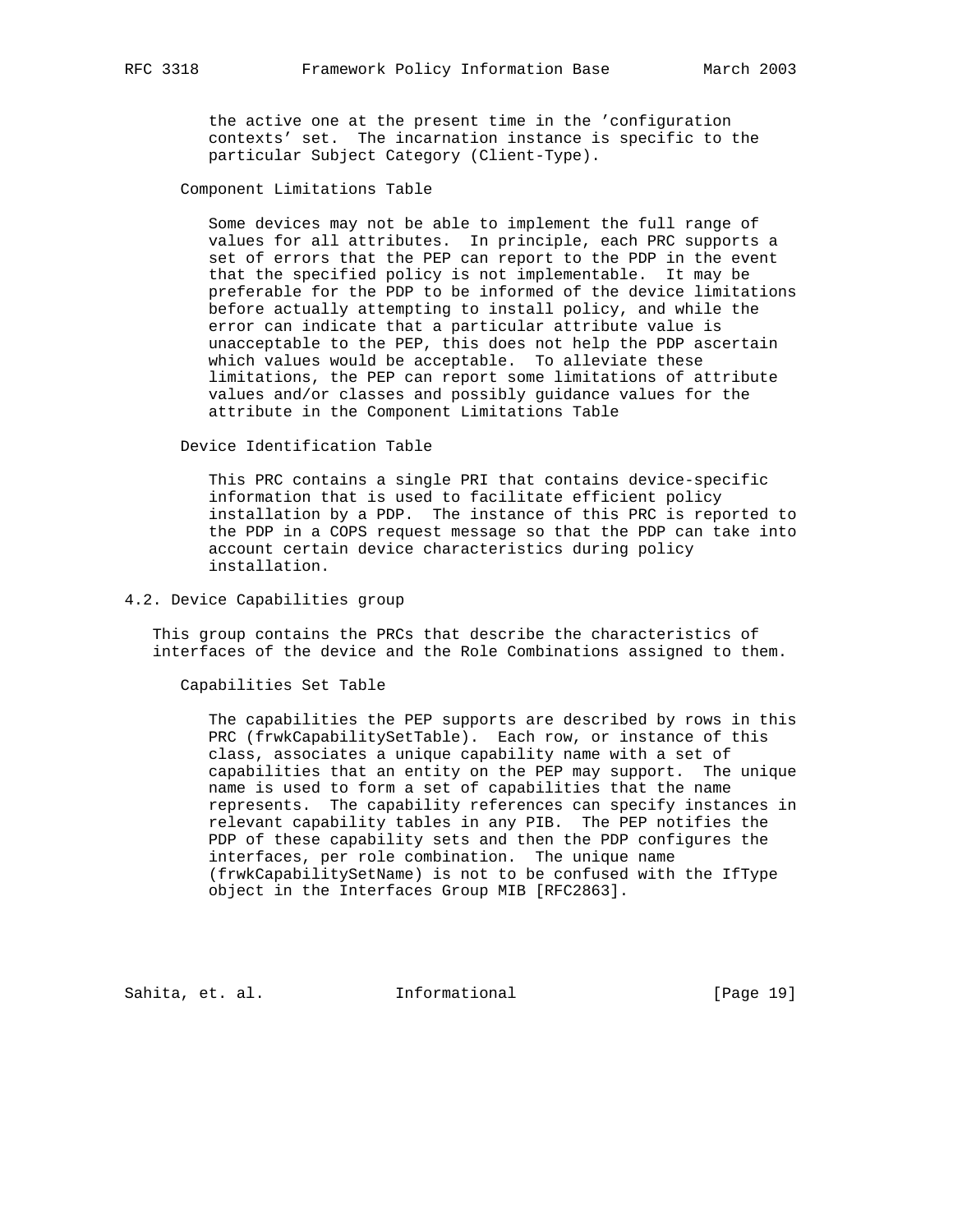# Interface and Role Combination Table

 The Capabilities Set Table (explained above) describes the entities on the PEP (for example, interfaces) by their capabilities, by assigning the capability sets a unique name (frwkCapabilitySetName). It is possible to tailor the behavior of interfaces by assigning specific role-combinations to the capability sets. This allows interfaces with the same capability sets to be assigned different policies, based on the current roles assigned to them. At the PDP, configuration is done in terms of these interface capability set names and the role-combinations assigned to them. Thus, each row of this class is a <Interface Index, interface capability set name, Role Combo> tuple, that indicates the roles that have been assigned to a particular capability set (as identified by frwkRoleComboCapSetName) and to a particular interface. Note that the uniqueness criteria for this PRC has all the attributes, thus a frwkRoleComboCapSetName may have multiple role-combinations that it is associated with. Via the IfIndex, this PRC answers the questions of 'which interfaces have a specific role combination?' and 'what role combination a specific interface is a part of?'.

#### 4.3. Classifier group

 This group contains the IP, IEEE 802 and Internal Label Classifier elements. The set of tables consist of a Base Filter table that contains the Index InstanceId and the Negation flag for the filter. This frwkBaseFilterTable is extended to form the IP Filter table, the 802 Filter table [802] and the Internal Label table. Filters may also be defined outside this document and used to extend the Base Filter table.

 The Extended classes do not have a separate Index value. Instances of the extended classes have the same indices as their base class instance. Inheritance is achieved using the EXTENDS keyword as defined in [SPPI].

#### 4.4. Marker group

 This group contains the 802 marker and internal label marker PRCs. The 802 marker may be applied to mark 802 packets with the required VLAN Id and/or priority value. The Internal Label marker is applied to traffic in order to label it with a network device specific label. Such a label is used to assist the differentiation of an input flow after it has been aggregated with other flows. The label is

Sahita, et. al. 1nformational 1999 [Page 20]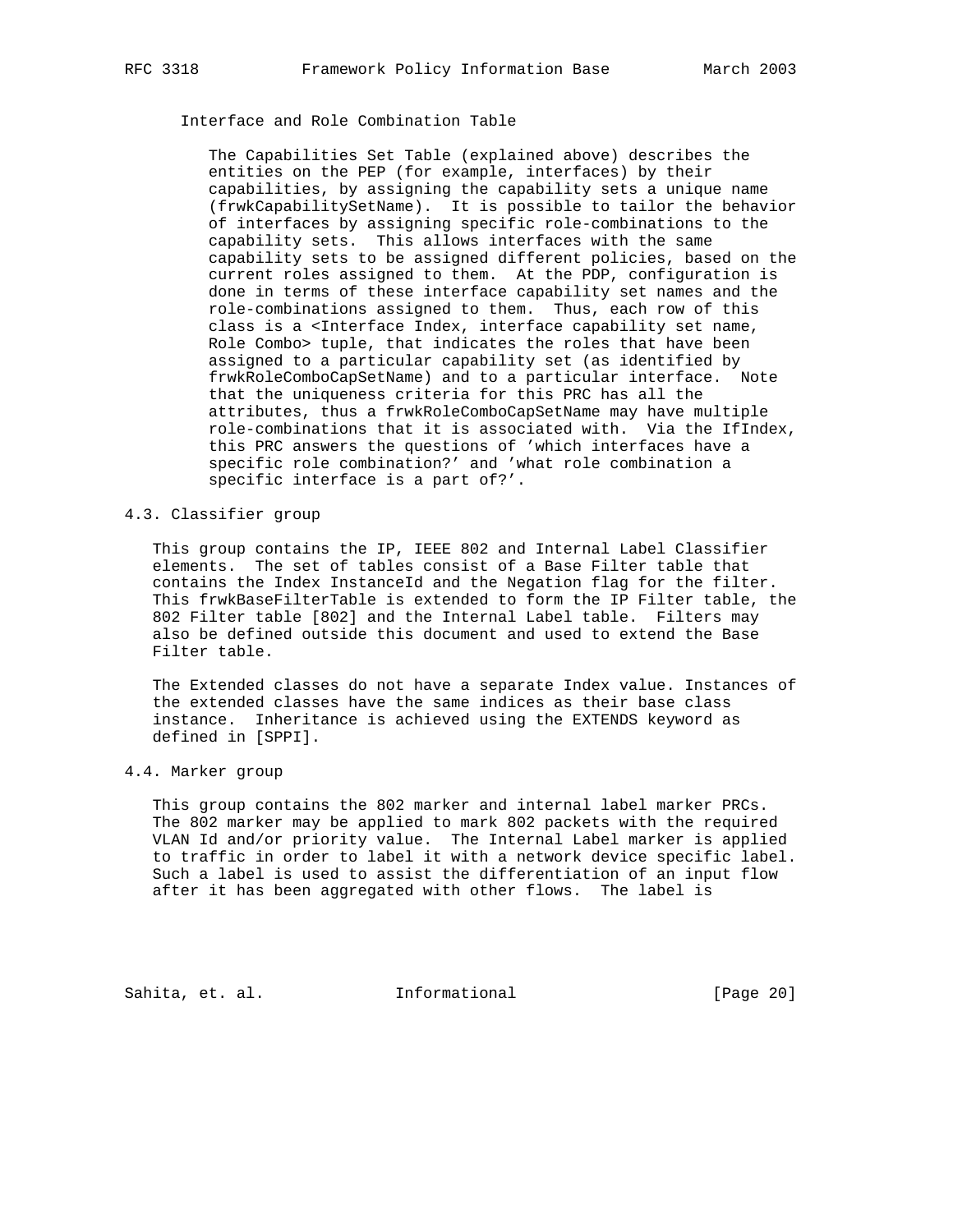implementation specific and may be used for other policy related functions like flow accounting purposes and/or other data path treatments.

5. The Framework PIB Module

```
 FRAMEWORK-PIB PIB-DEFINITIONS ::= BEGIN
 IMPORTS
    Unsigned32, Integer32, MODULE-IDENTITY,
    MODULE-COMPLIANCE, OBJECT-TYPE, OBJECT-GROUP, pib
            FROM COPS-PR-SPPI
     InstanceId, Prid
            FROM COPS-PR-SPPI-TC
     RoleCombination, PrcIdentifierOid, AttrIdentifierOrZero,
     ClientType, ClientHandle
             FROM FRAMEWORK-TC-PIB
     InetAddress, InetAddressType,
     InetAddressPrefixLength, InetPortNumber
            FROM INET-ADDRESS-MIB
     InterfaceIndex
             FROM IF-MIB
     DscpOrAny
             FROM DIFFSERV-DSCP-TC
     TruthValue, PhysAddress
             FROM SNMPv2-TC
     SnmpAdminString
             FROM SNMP-FRAMEWORK-MIB;
 frameworkPib MODULE-IDENTITY
    SUBJECT-CATEGORIES { all }
     LAST-UPDATED "200302130000Z" -- 13 Feb 2003
     ORGANIZATION "IETF RAP WG"
     CONTACT-INFO "
                   Keith McCloghrie
                   Cisco Systems, Inc.
                   170 West Tasman Drive,
                   San Jose, CA 95134-1706 USA
                   Phone: +1 408 526 5260
                   Email: kzm@cisco.com
                   John Seligson
                   Nortel Networks, Inc.
                   4401 Great America Parkway
                   Santa Clara, CA 95054 USA
                   Phone: +1 408 495 2992
                   Email: jseligso@nortelnetworks.com
```
Sahita, et. al. Informational [Page 21]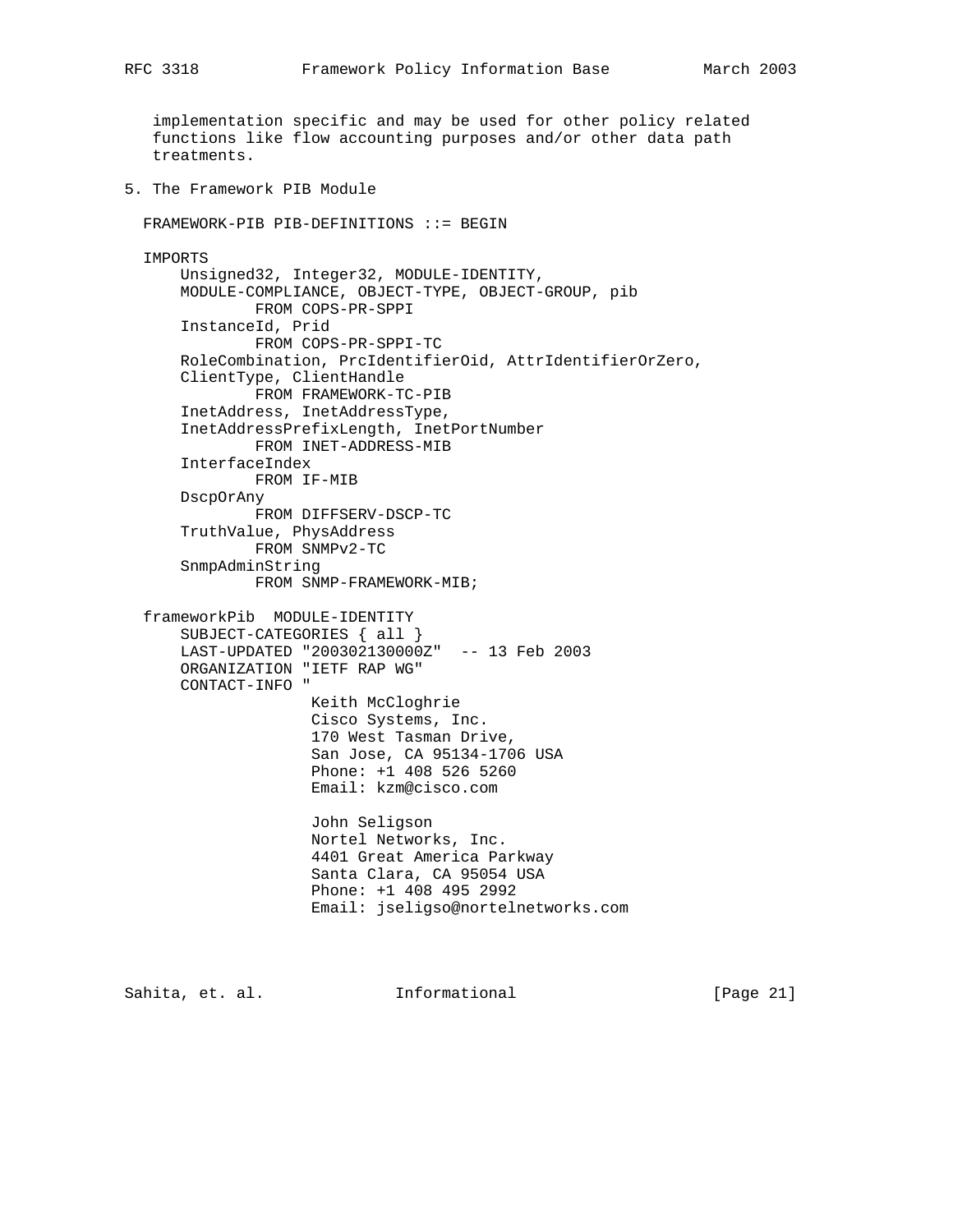```
 Ravi Sahita
                     Intel Labs.
                     2111 NE 25th Ave.
                     Hillsboro, OR 97124 USA
                     Phone: +1 503 712 1554
                     Email: ravi.sahita@intel.com
                     RAP WG Mailing list: rap@ops.ietf.org"
      DESCRIPTION
            "A PIB module containing the base set of PRCs that
           provide support for management of multiple PIB contexts,
            association of roles to device capabilities and other
           reusable PRCs. PEPs are required for to implement this
           PIB if the above features are desired. This PIB defines
           PRCs applicable to 'all' subject-categories.
           Copyright (C) The Internet Society (2003). This version
            of this PIB module is part of RFC 3318; see the RFC
            itself for full legal notices."
      REVISION "200302130000Z" -- 13 Feb 2003
      DESCRIPTION
            "Initial version, published in RFC 3318."
     ::= \{ \text{pib 2 } \}- -- The root OID for PRCs in the Framework PIB
- frwkBasePibClasses
               OBJECT IDENTIFIER ::= { frameworkPib 1 }
 - - -- PRC Support Table
 -
```
Sahita, et. al. 1nformational [Page 22]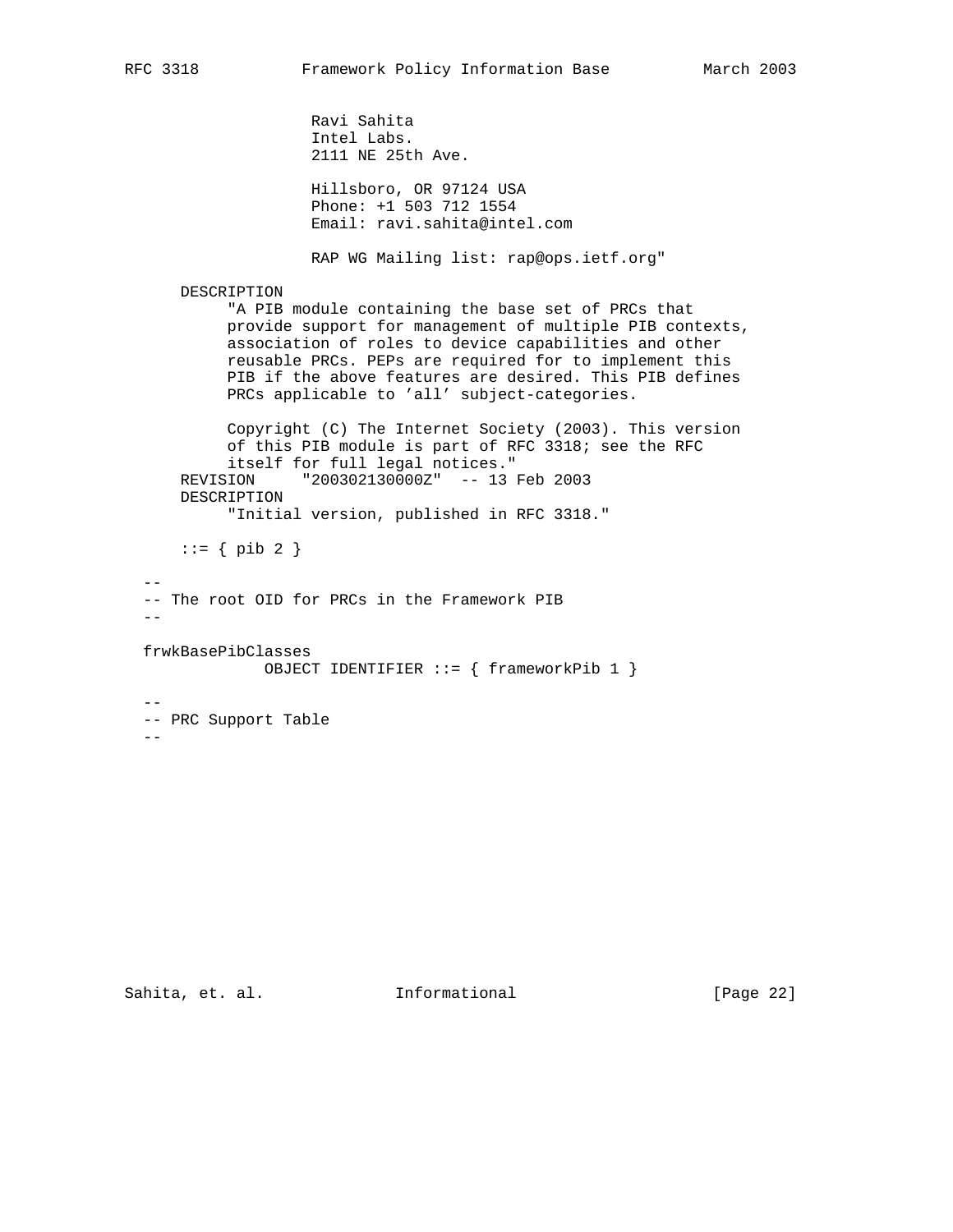```
 frwkPrcSupportTable OBJECT-TYPE
 SYNTAX SEQUENCE OF FrwkPrcSupportEntry
 PIB-ACCESS notify
      STATUS current
      DESCRIPTION
          "Each instance of this PRC specifies a PRC that the device
          supports and a bit string to indicate the attributes of the
          class that are supported. These PRIs are sent to the PDP to
          indicate to the PDP which PRCs, and which attributes of
          these PRCs, the device supports.
          All install and install-notify PRCs supported by the device
          must be represented in this PRC. Notify PRCs may be
          represented for informational purposes."
      ::= { frwkBasePibClasses 1 }
  frwkPrcSupportEntry OBJECT-TYPE
      SYNTAX FrwkPrcSupportEntry
      STATUS current
      DESCRIPTION
          "An instance of the frwkPrcSupport class that identifies a
          specific PRC and associated attributes as supported
          by the device."
      PIB-INDEX { frwkPrcSupportPrid }
      UNIQUENESS { frwkPrcSupportSupportedPrc }
      ::= { frwkPrcSupportTable 1 }
  FrwkPrcSupportEntry ::= SEQUENCE {
          frwkPrcSupportPrid InstanceId,
          frwkPrcSupportSupportedPrc PrcIdentifierOid,
          frwkPrcSupportSupportedAttrs OCTET STRING
  }
  frwkPrcSupportPrid OBJECT-TYPE
      SYNTAX InstanceId
      STATUS current
      DESCRIPTION
          "An arbitrary integer index that uniquely identifies an
          instance of the frwkPrcSupport class."
      ::= { frwkPrcSupportEntry 1 }
```
Sahita, et. al. **Informational** [Page 23]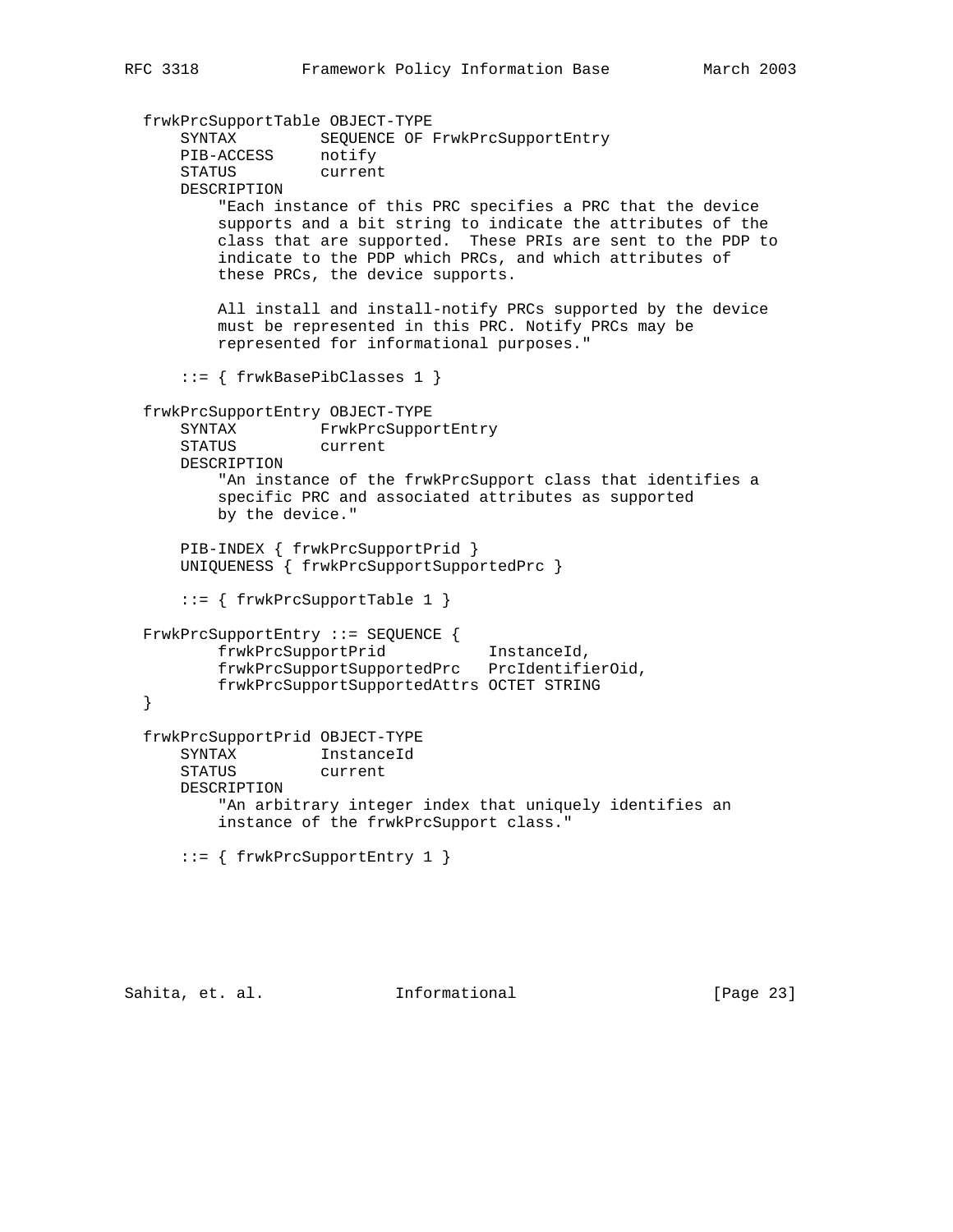frwkPrcSupportSupportedPrc OBJECT-TYPE SYNTAX PrcIdentifierOid STATUS current DESCRIPTION "The object identifier of a supported PRC. The value is the OID of the Entry object of the PRC definition. The Entry Object definition of a PRC has an OID with value XxxTable.1 Where, XxxTable is the OID assigned to the PRC Table Object definition. There may not be more than one instance of the frwkPrcSupport class with the same value of frwkPrcSupportSupportedPrc." ::= { frwkPrcSupportEntry 2 } frwkPrcSupportSupportedAttrs OBJECT-TYPE SYNTAX OCTET STRING STATUS current DESCRIPTION "A bit string representing the supported attributes of the class that is identified by the frwkPrcSupportSupportedPrc object. Each bit of this bit string corresponds to a class attribute, with the most significant bit of the i-th octet of this octet string corresponding to the  $(8 * i - 7)$ -th attribute, and the least significant bit of the i-th octet corresponding to the (8\*i)-th class attribute. Each bit specifies whether or not the corresponding class attribute is currently supported, with a '1' indicating support and a '0' indicating no support. If the value of this bit string is N bits long and there are more than N class attributes then the bit string is logically extended with 0's to the required length. On the other hand, If the PDP receives a bit string of length N and there are less that N class attributes then the PDP should ignore the extra bits in the bit string, i.e., assume those attributes are unsupported." REFERENCE "COPS Usage for Policy Provisioning. RFC 3084, section 2.2.1." ::= { frwkPrcSupportEntry 3 }  $-$  -- PIB Incarnation Table  $-$ 

Sahita, et. al. **Informational** [Page 24]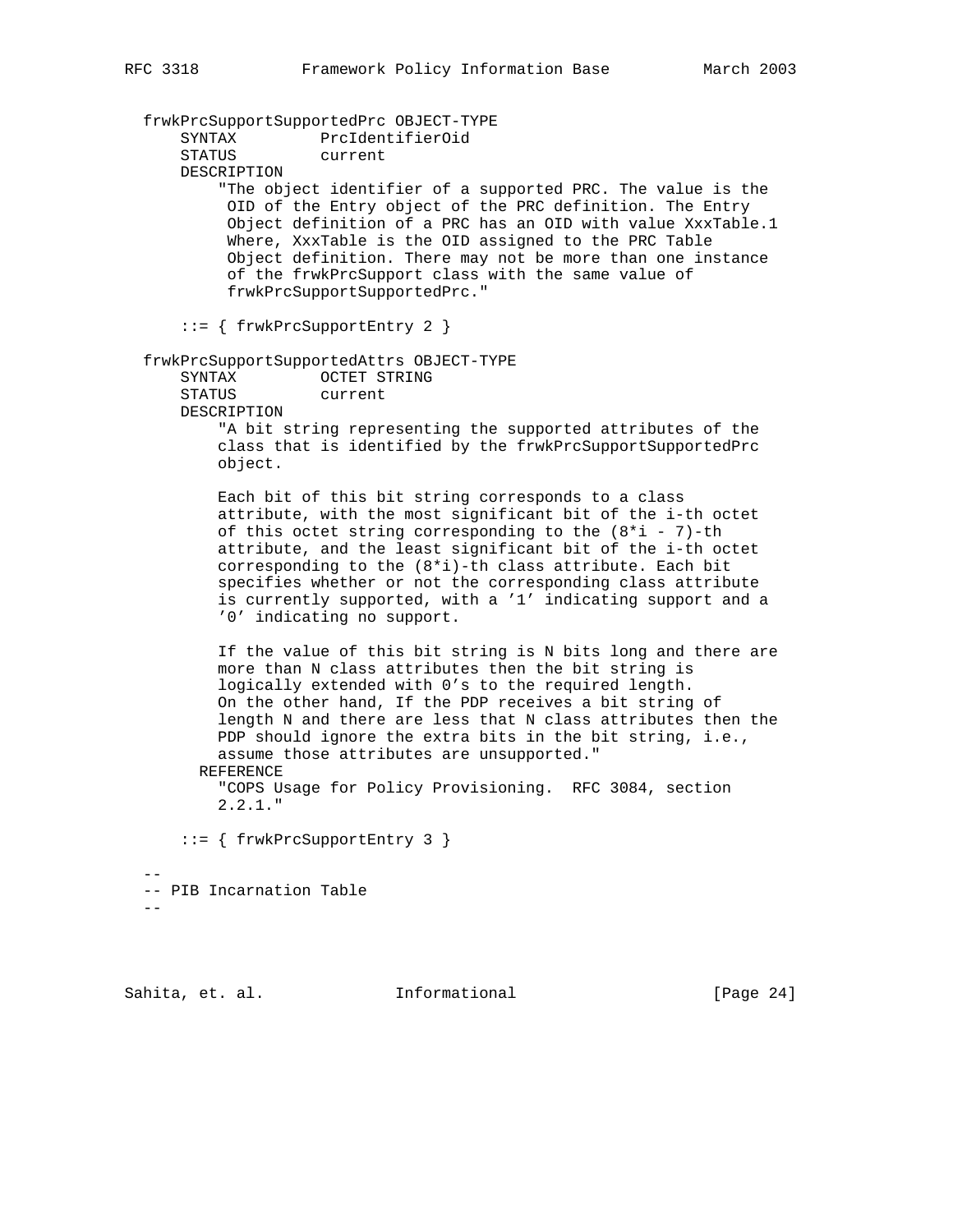```
 frwkPibIncarnationTable OBJECT-TYPE
 SYNTAX SEQUENCE OF FrwkPibIncarnationEntry
 PIB-ACCESS install-notify
 STATUS current
      DESCRIPTION
          "This PRC contains a single PRovisioning Instance per
          installed context that identifies the current incarnation
         of the PIB and the PDP or network manager that installed
         this incarnation. The instance of this PRC is reported to
         the PDP in the REQ message so that the PDP can (attempt to)
         ascertain the current state of the PIB. A network manager
         may use the instance to determine the state of the device."
      ::= { frwkBasePibClasses 2 }
  frwkPibIncarnationEntry OBJECT-TYPE
      SYNTAX FrwkPibIncarnationEntry
      STATUS current
      DESCRIPTION
         "An instance of the frwkPibIncarnation class. Only
          one instance of this PRC is ever instantiated per context"
      PIB-INDEX { frwkPibIncarnationPrid }
      ::= { frwkPibIncarnationTable 1 }
  FrwkPibIncarnationEntry ::= SEQUENCE {
         frwkPibIncarnationPrid 1nstanceId,<br>frwkPibIncarnationName 5nmpAdminString,
frwkPibIncarnationName ShmpAdminString,
 frwkPibIncarnationId OCTET STRING,
        IIWKPIDINCarnationId<br>frwkPibIncarnationLongevity INTEGER,<br>frwkPibIncarnationTtl Unsigned32,
frwkPibIncarnationTtl Unsigned32,
 frwkPibIncarnationInCtxtSet TruthValue,
frwkPibIncarnationActive TruthValue,
frwkPibIncarnationFullState TruthValue
  }
  frwkPibIncarnationPrid OBJECT-TYPE
      SYNTAX InstanceId
      STATUS current
      DESCRIPTION
         "An index to uniquely identify an instance of this PRC."
      ::= { frwkPibIncarnationEntry 1 }
```
Sahita, et. al. 1nformational 1999 [Page 25]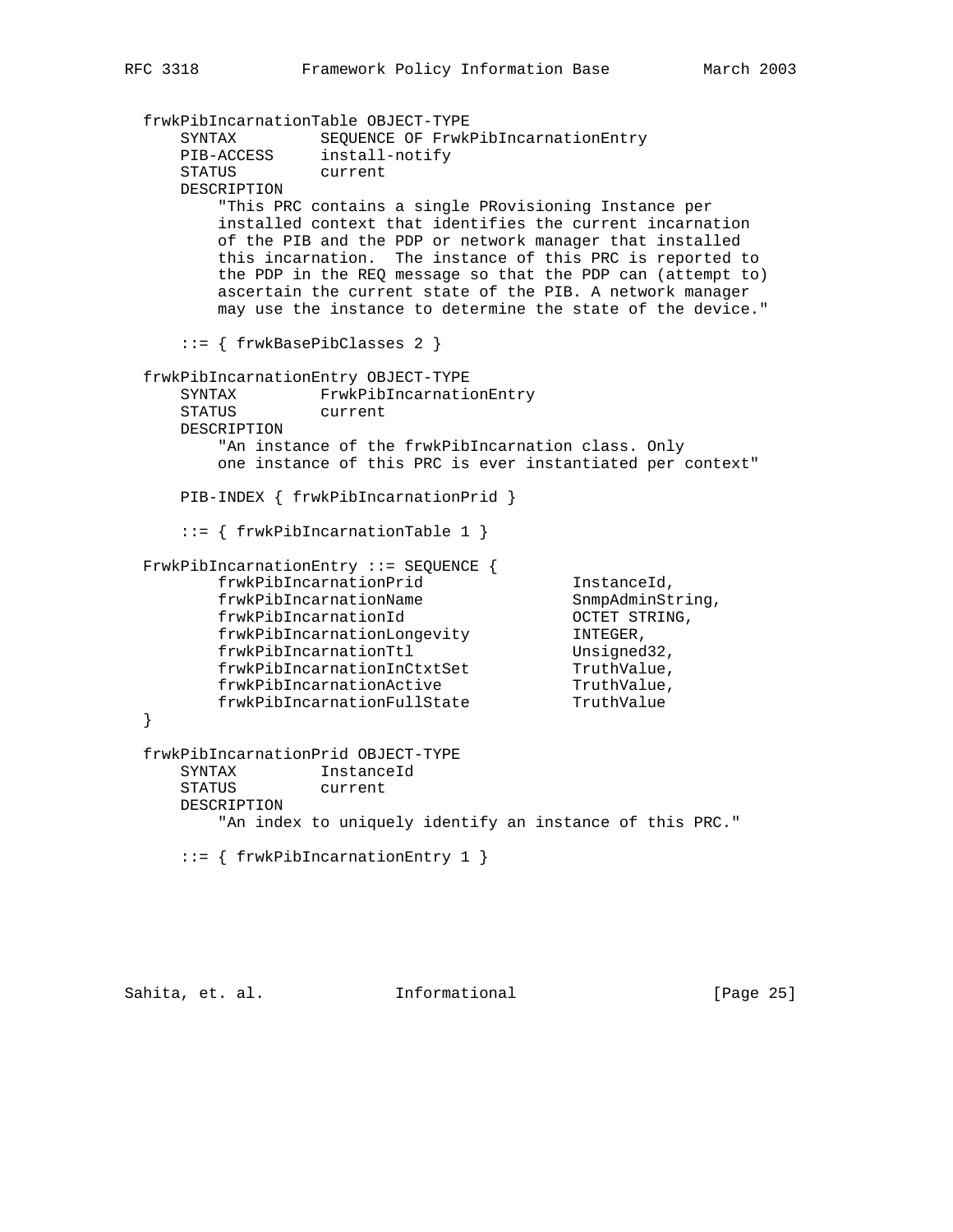frwkPibIncarnationName OBJECT-TYPE SYNTAX SnmpAdminString (SIZE (0..255)) STATUS current DESCRIPTION "The name of the PDP that installed the current incarnation of the PIB into the device. A zero-length string value for this type implies the PDP has not assigned this type any value. By default, it is the zero length string." ::= { frwkPibIncarnationEntry 2 } frwkPibIncarnationId OBJECT-TYPE SYNTAX OCTET STRING (SIZE (0..255)) STATUS current DESCRIPTION "An ID to identify the current incarnation. It has meaning to the PDP/manager that installed the PIB and perhaps its standby PDPs/managers. A zero-length string value for this type implies the PDP has not assigned this type any value. By default, it is the zero-length string." ::= { frwkPibIncarnationEntry 3 } frwkPibIncarnationLongevity OBJECT-TYPE SYNTAX INTEGER { expireNever(1), expireImmediate(2), expireOnTimeout(3)<br>} } STATUS current DESCRIPTION "This attribute controls what the PEP does with the downloaded policy on a Client Close message or a loss of connection to the PDP. If set to expireNever, the PEP continues to operate with the installed policy indefinitely. If set to expireImmediate, the PEP immediately expires the policy obtained from the PDP and installs policy from local configuration. If set to expireOnTimeout, the PEP continues to operate with the policy installed by the PDP for a period of time specified by frwkPibIncarnationTtl. After this time (and it has not reconnected to the original or new PDP) the PEP expires this policy and reverts to local configuration. For all cases, it is the responsibility of the PDP to check

 the incarnation and download new policy, if necessary, on a reconnect. On receiving a Remove-State for the active

Sahita, et. al. 1nformational 1999 [Page 26]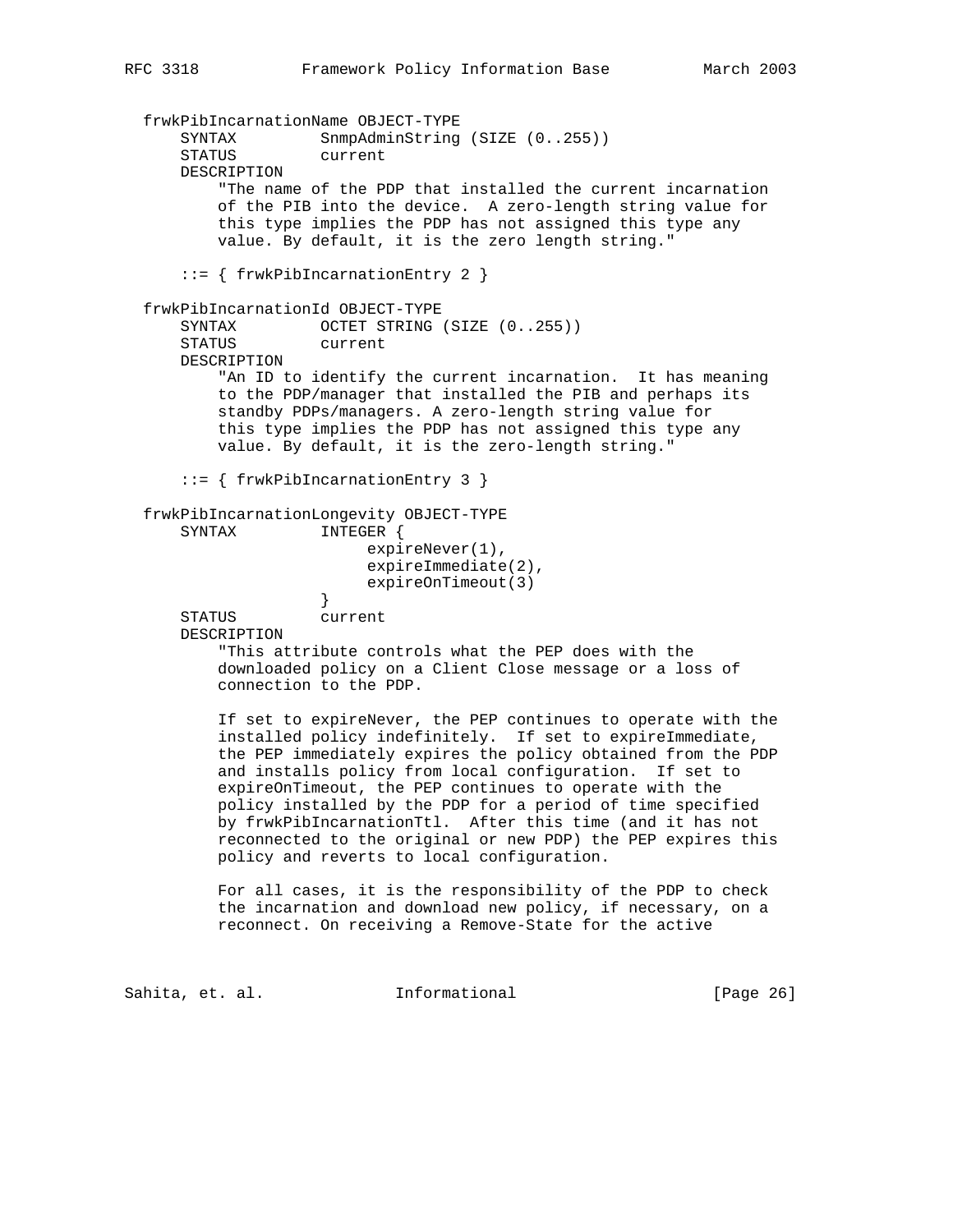context, this attribute value MUST be ignored and the PEP should expire the policy in that active context immediately. Policy enforcement timing only applies to policies that have been installed dynamically (e.g., by a PDP via COPS)." REFERENCE "COPS Usage for Policy Provisioning. RFC 3084." ::= { frwkPibIncarnationEntry 4 } frwkPibIncarnationTtl OBJECT-TYPE SYNTAX Unsigned32 UNITS "seconds" STATUS current DESCRIPTION "The number of seconds after a Client Close or TCP timeout for which the PEP continues to enforce the policy in the PIB. After this interval, the PIB is considered expired and the device no longer enforces the policy installed in the PIB. This attribute is only meaningful if frwkPibIncarnationLongevity is set to expireOnTimeout." ::= { frwkPibIncarnationEntry 5 } frwkPibIncarnationInCtxtSet OBJECT-TYPE SYNTAX TruthValue STATUS current DESCRIPTION "When the PDP installs a PRI with this flag set to 'true' it implies this context belongs to the set of contexts out of which at the most one context can be active at a given time. If this attribute is set to 'false' this context is one of the outsourcing (simultaneous active) contexts on the PEP. This attribute is 'true' for all contexts belong to the set of configuration contexts. Within the configuration context set, one context can be active identified by the frwkPibIncarnationActive attribute." REFERENCE "TruthValue Textual Convention, defined in RFC 2579." ::= { frwkPibIncarnationEntry 6 }

Sahita, et. al. **Informational** [Page 27]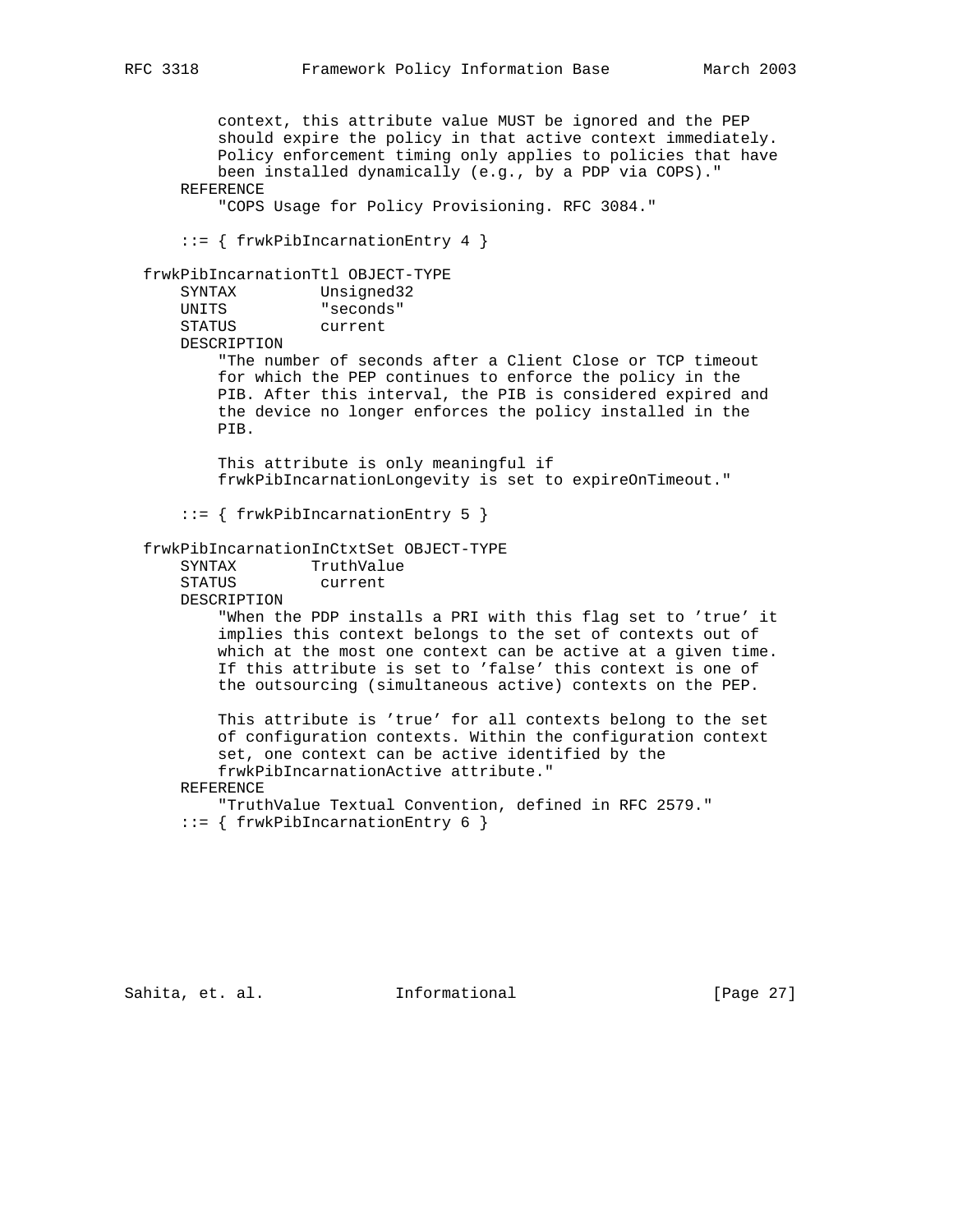frwkPibIncarnationActive OBJECT-TYPE

 SYNTAX TruthValue STATUS current DESCRIPTION "When the PDP installs a PRI on the PEP with this attribute set to 'true' and if this context belongs to the 'configuration contexts' set, i.e., the frwkPibIncarnationInCtxtSet is set to 'true', then the PIB instance to which this PRI belongs must become the active PIB instance. In this case, the previous active instance from this set MUST become inactive and the frwkPibIncarnationActive attribute in that PIB instance MUST be set to 'false'.

> When the PDP installs an attribute frwkPibIncarnationActive on the PEP that is 'true' in one PIB instance and if the context belongs to the 'configuration contexts' set, the PEP must ensure, re-setting the attribute if necessary, that the frwkPibIncarnationActive attribute is 'false' in all other contexts which belong to the 'configuration contexts' set."

::= { frwkPibIncarnationEntry 7 }

#### frwkPibIncarnationFullState OBJECT-TYPE

| SYNTAX      | TruthValue |
|-------------|------------|
| STATUS      | current    |
| DESCRIPTION |            |

 "This attribute is interpreted only when sent in a COPS request message from the PEP to the PDP. It does not have any meaning when sent from the PDP to the PEP.

 If this attribute is set to 'true' by the PEP, then the request that the PEP sends to the PDP must be interpreted as the complete configuration request for the PEP. The PDP must in this case refresh the request information for the handle that the request containing this PRI was received on. If this attribute is set to 'false', then the

 request PRIs sent in the request must be interpreted as updates to the previous request PRIs sent using that handle. See section 3.3 for details on updating request state information."

REFERENCE

"RFC 3318 Section 2.3"

::= { frwkPibIncarnationEntry 8 }

 $-$ 

-- Device Identification Table

Sahita, et. al. **Informational** [Page 28]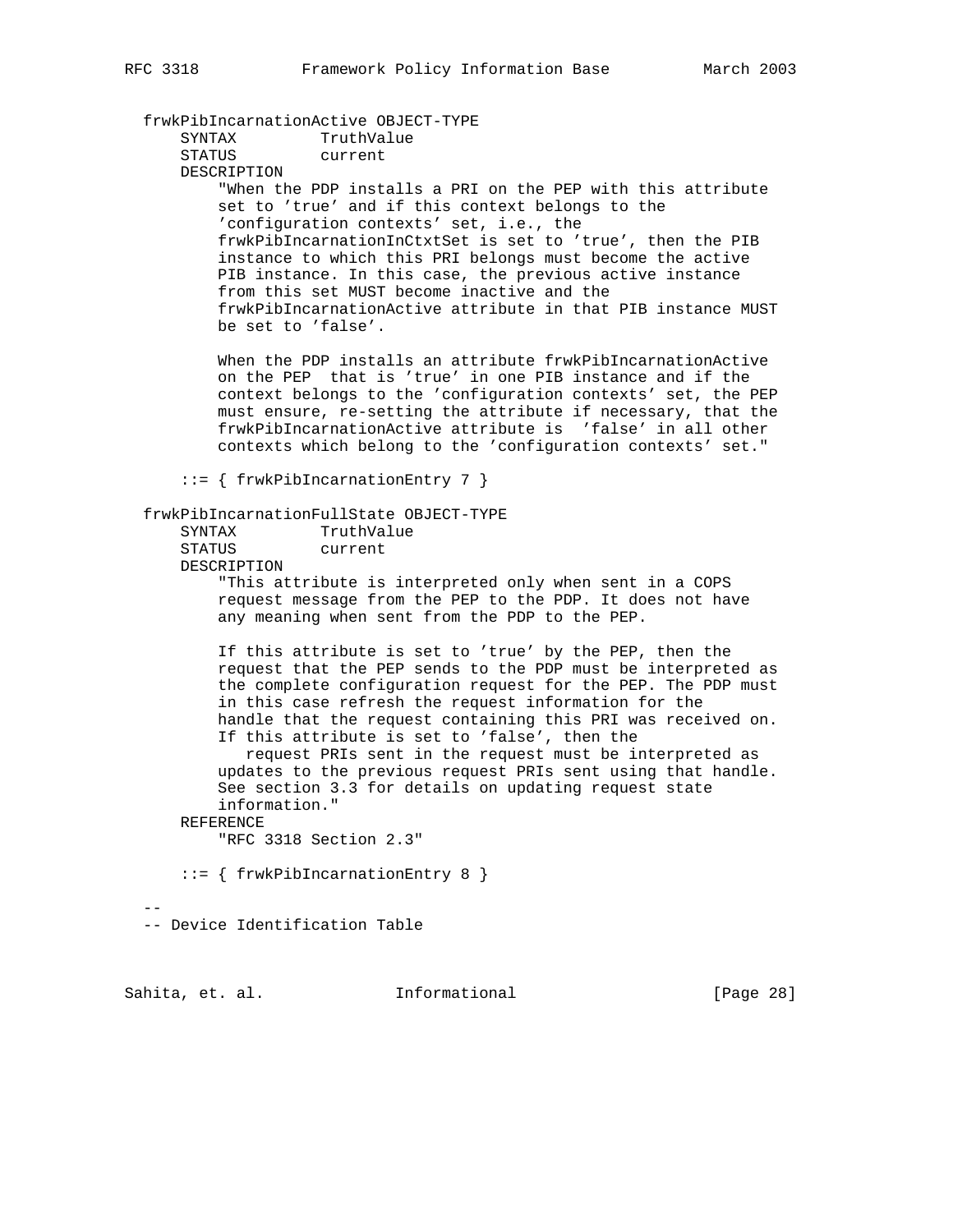request message so that the PDP can take into account

certain device characteristics during policy installation."

```
- frwkDeviceIdTable OBJECT-TYPE
 SYNTAX SEQUENCE OF FrwkDeviceIdEntry
 PIB-ACCESS notify
 STATUS current
      DESCRIPTION
          "This PRC contains a single PRovisioning Instance that
          contains general purpose device-specific information that is
         used to facilitate efficient policy communication by a PDP.
          The instance of this PRC is reported to the PDP in a COPS
```
::= { frwkBasePibClasses 3 }

```
 frwkDeviceIdEntry OBJECT-TYPE
      SYNTAX FrwkDeviceIdEntry
      STATUS current
      DESCRIPTION
          "An instance of the frwkDeviceId class. Only one instance of
         this PRC is ever instantiated."
      PIB-INDEX { frwkDeviceIdPrid }
      ::= { frwkDeviceIdTable 1 }
  FrwkDeviceIdEntry ::= SEQUENCE {
         frwkDeviceIdPrid InstanceId,
 frwkDeviceIdDescr SnmpAdminString,
 frwkDeviceIdMaxMsg Unsigned32,
         frwkDeviceIdMaxContexts Unsigned32
  }
  frwkDeviceIdPrid OBJECT-TYPE
      SYNTAX InstanceId
      STATUS current
      DESCRIPTION
         "An index to uniquely identify an instance of this PRC."
      ::= { frwkDeviceIdEntry 1 }
```
Sahita, et. al. **Informational** [Page 29]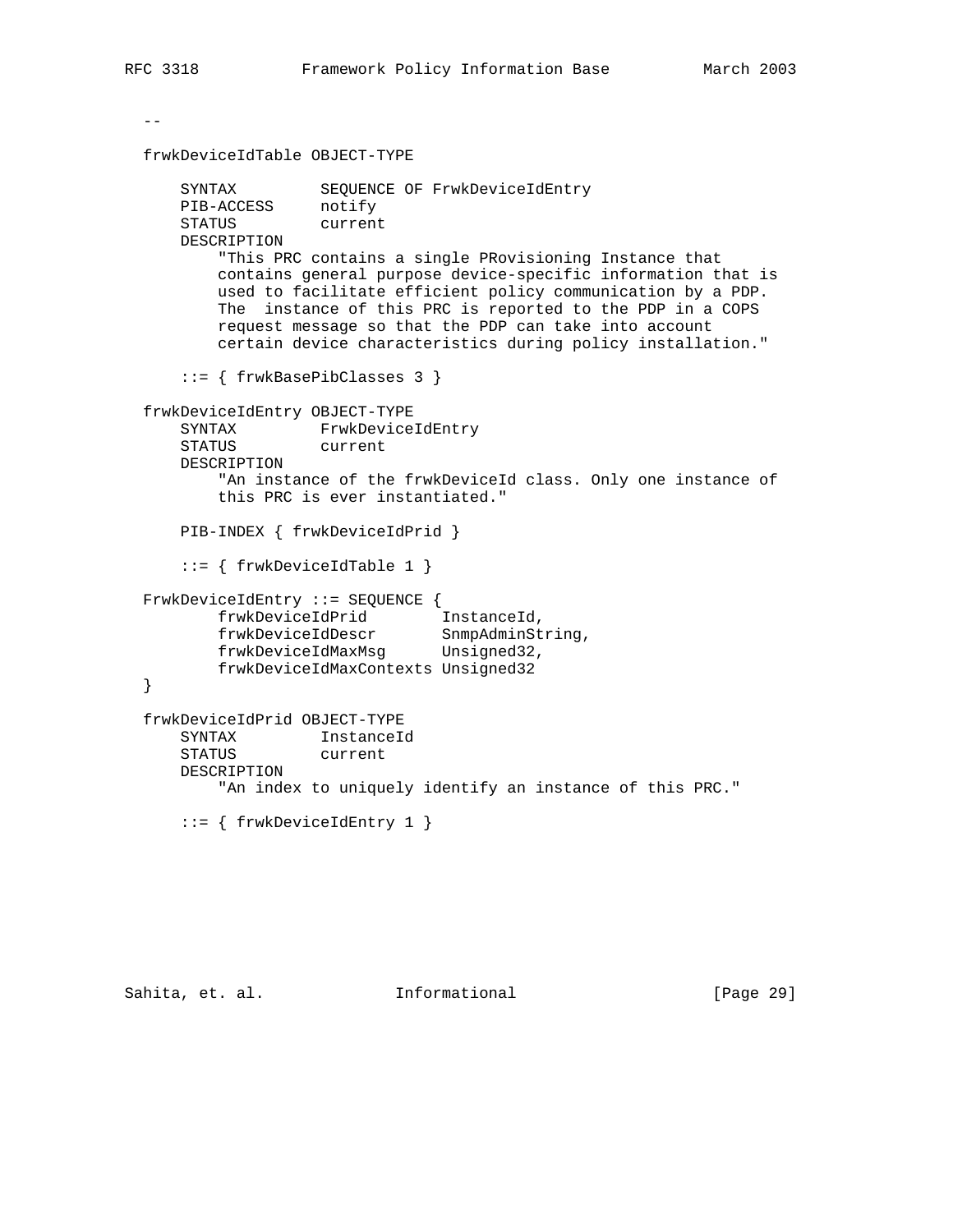```
 frwkDeviceIdDescr OBJECT-TYPE
SYNTAX SnmpAdminString (SIZE (1..255))
 STATUS current
      DESCRIPTION
          "A textual description of the PEP. This value should include
          the name and version identification of the PEP's hardware
          and software."
      ::= { frwkDeviceIdEntry 2 }
  frwkDeviceIdMaxMsg OBJECT-TYPE
      SYNTAX Unsigned32 (64..4294967295)
      UNITS "octets"
     STATUS current
      DESCRIPTION
          "The maximum COPS-PR message size, in octets, that the
          device is capable of processing. Received messages with a
          size in excess of this value must cause the PEP to return an
          error to the PDP containing the global error code
          'maxMsgSizeExceeded'. This is an additional error-avoidance
          mechanism to allow the administrator to know the maximum
          message size supported so that they have the ability to
          control the message size of messages sent to the device.
          This attribute must have a non-zero value. The device should
          send the MAX value for Unsigned32 for this attribute if it
          not defined."
      DEFVAL { 4294967295 }
      ::= { frwkDeviceIdEntry 3 }
  frwkDeviceIdMaxContexts OBJECT-TYPE
     SYNTAX Unsigned32 (1..4294967295)
     UNITS "contexts"
     STATUS current
     DESCRIPTION
         "The maximum number of unique contexts supported by
          the device. This is an additional error-avoidance mechanism
          to allow the administrators to have the ability to know the
          maximum number of contexts supported so that they can
          control the number of configuration contexts they install on
          the device. This attribute must have a non-zero value. The
          device should send the MAX value for Unsigned32 for this
          attribute if it not defined."
      DEFVAL { 4294967295 }
     ::= { frwkDeviceIdEntry 4 }
 -
```
Sahita, et. al. **Informational** [Page 30]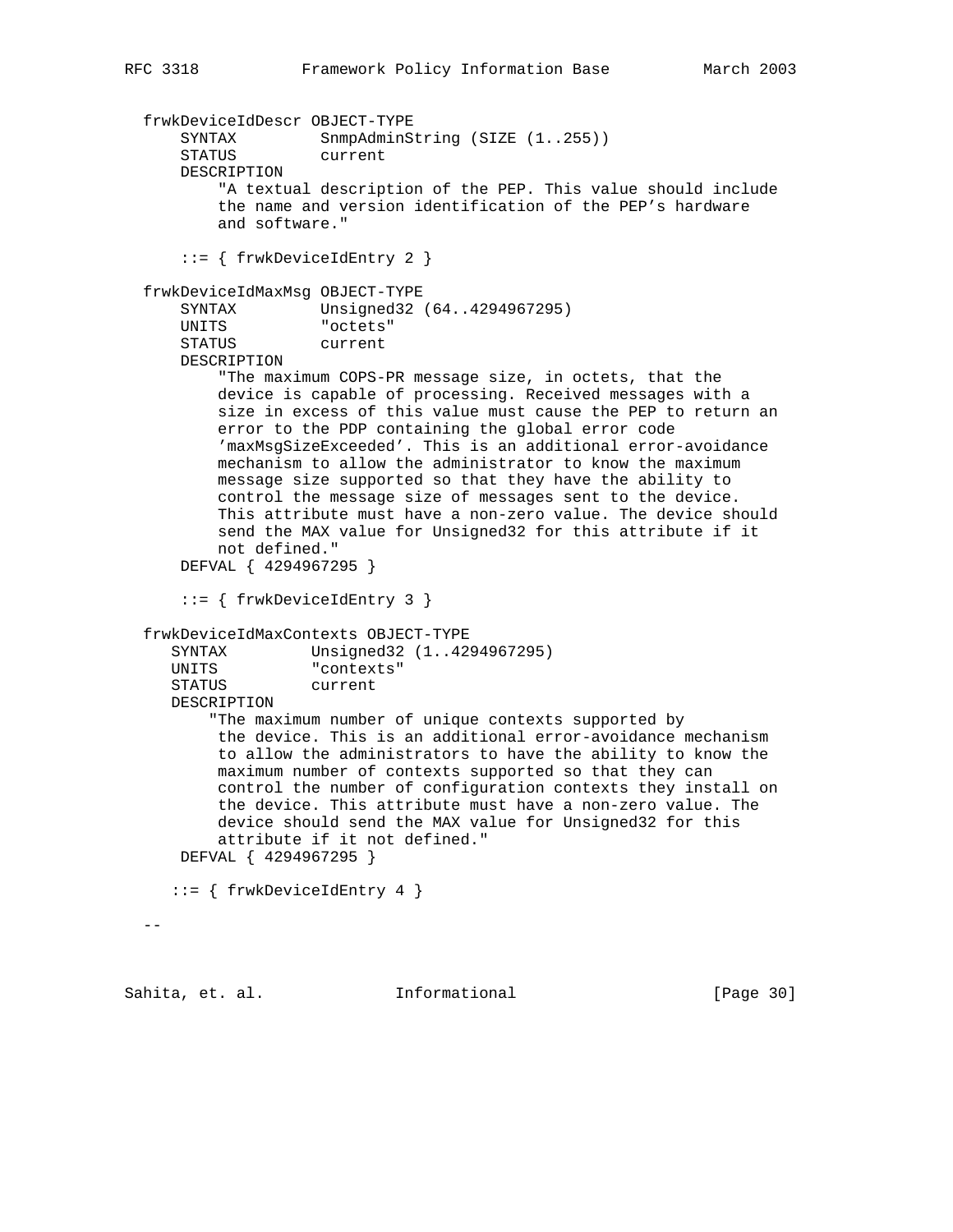```
 -- Component Limitations Table
- frwkCompLimitsTable OBJECT-TYPE
    SYNTAX SEQUENCE OF FrwkCompLimitsEntry<br>PIB-ACCESS notify
    PIB-ACCESS notify<br>STATUS current
    STATUS
     DESCRIPTION
         "This PRC supports the ability to export information
         detailing PRC/attribute implementation limitations to the
         policy management system. Instances of this PRC apply only
         for PRCs with access type 'install' or 'install-notify'.
         Each instance of this PRC identifies a PRovisioning Class
         or attribute and a limitation related to the implementation
         of the class/attribute in the device. Additional information
         providing guidance related to the limitation may also be
         present. These PRIs are sent to the PDP to indicate which
         PRCs or PRC attributes the device supports in a restricted
         manner."
     ::= { frwkBasePibClasses 4 }
 frwkCompLimitsEntry OBJECT-TYPE
     SYNTAX FrwkCompLimitsEntry
     STATUS current
     DESCRIPTION
         "An instance of the frwkCompLimits class that identifies
         a PRC or PRC attribute and a limitation related to the PRC
         or PRC attribute implementation supported by the device.
         COPS-PR lists the error codes that MUST be returned (if
         applicable)for policy installation that don't abide by the
         restrictions indicated by the limitations exported. [SPPI]
         defines an INSTALL-ERRORS clause that allows PIB designers
         to define PRC specific error codes that can be returned for
         policy installation. This allows efficient debugging of PIB
         implementations."
     REFERENCE
         "COPS Usage for Policy Provisioning. RFC 3084."
     PIB-INDEX { frwkCompLimitsPrid }
     UNIQUENESS { frwkCompLimitsComponent,
                  frwkCompLimitsAttrPos,
                  frwkCompLimitsNegation,
                  frwkCompLimitsType,
                  frwkCompLimitsSubType,
                  frwkCompLimitsGuidance }
```
Sahita, et. al. **Informational** [Page 31]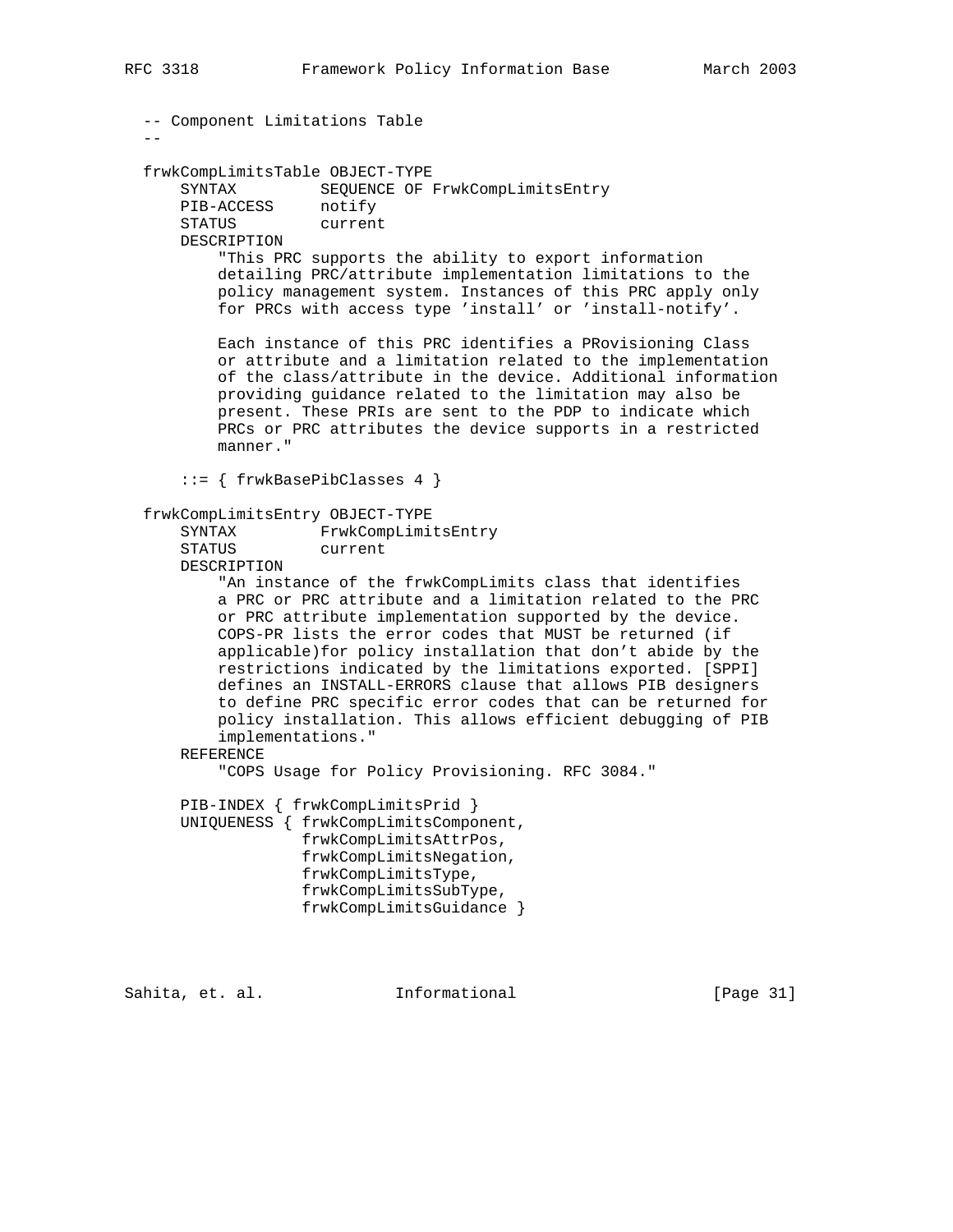```
 ::= { frwkCompLimitsTable 1 }
  FrwkCompLimitsEntry ::= SEQUENCE {
 frwkCompLimitsPrid InstanceId,
 frwkCompLimitsComponent PrcIdentifierOid,
 frwkCompLimitsAttrPos AttrIdentifierOrZero,
 frwkCompLimitsNegation TruthValue,
 frwkCompLimitsType INTEGER,
 frwkCompLimitsSubType INTEGER,
 frwkCompLimitsGuidance OCTET STRING
  }
  frwkCompLimitsPrid OBJECT-TYPE
      SYNTAX InstanceId
      STATUS current
      DESCRIPTION
          "An arbitrary integer index that uniquely identifies an
          instance of the frwkCompLimits class."
      ::= { frwkCompLimitsEntry 1 }
  frwkCompLimitsComponent OBJECT-TYPE
      SYNTAX PrcIdentifierOid
      STATUS current
      DESCRIPTION
          "The value is the OID of a PRC (the table entry) which is
          supported in some limited fashion or contains an attribute
          that is supported in some limited fashion with regard to
          it's definition in the associated PIB module. The same OID
          may appear in the table several times, once for each
          implementation limitation acknowledged by the device."
      ::= { frwkCompLimitsEntry 2 }
  frwkCompLimitsAttrPos OBJECT-TYPE
      SYNTAX AttrIdentifierOrZero
                  current
      DESCRIPTION
          "The relative position of the attribute within the PRC
          specified by the frwkCompLimitsComponent. A value of 1 would
          represent the first columnar object in the PRC and a value
          of N would represent the Nth columnar object in the PRC. A
          value of zero (0) indicates that the limit applies to the
          PRC itself and not to a specific attribute."
      ::= { frwkCompLimitsEntry 3 }
```
Sahita, et. al. **Informational** [Page 32]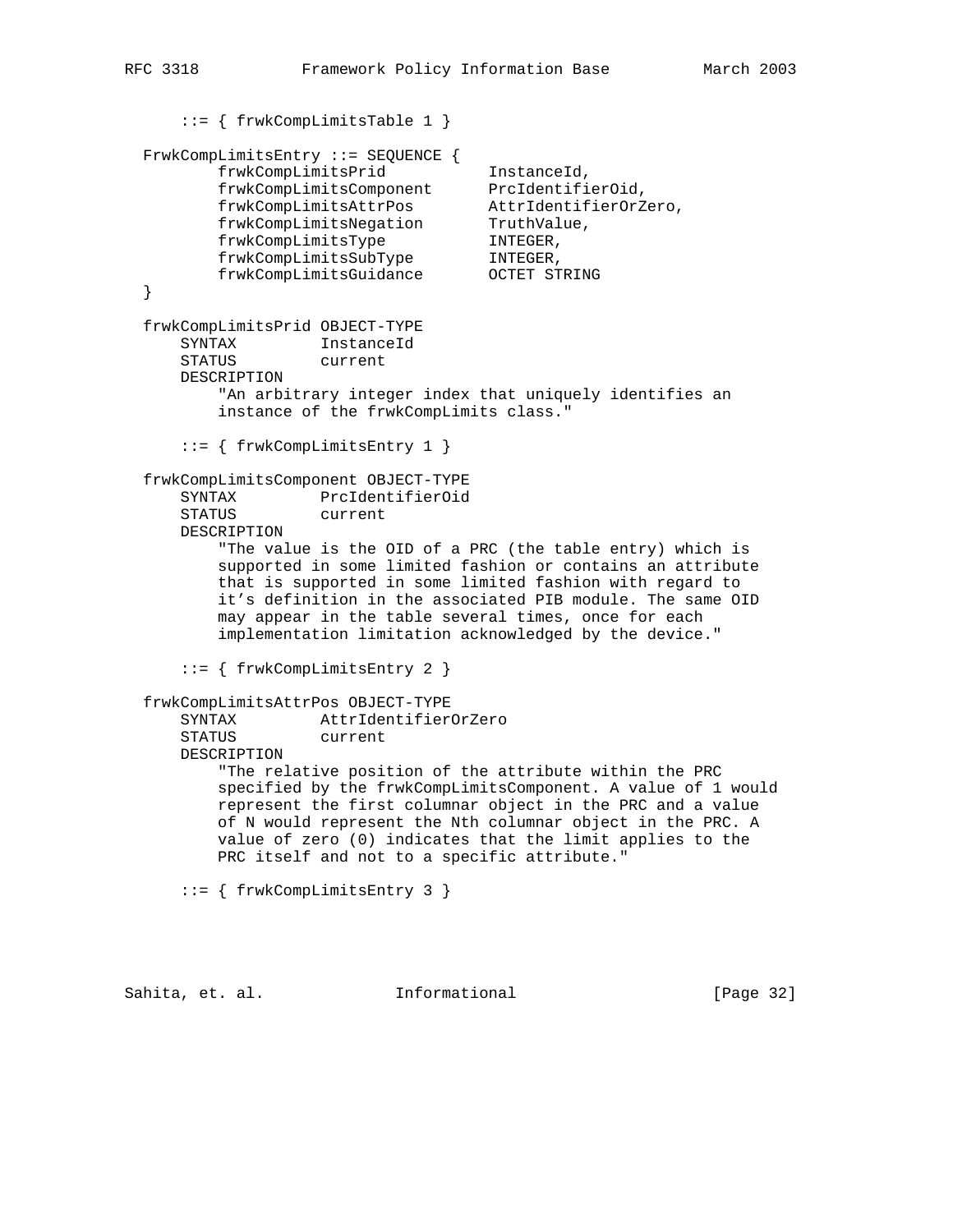```
 frwkCompLimitsNegation OBJECT-TYPE
      SYNTAX TruthValue
      STATUS current
      DESCRIPTION
           "A boolean value ,if 'true', negates the component limit
           exported."
       ::= { frwkCompLimitsEntry 4 }
  frwkCompLimitsType OBJECT-TYPE
      SYNTAX INTEGER {
                           priSpaceLimited(1),
                           attrValueSupLimited(2),
                           attrEnumSupLimited(3),
                           attrLengthLimited(4),
                           prcLimitedNotify(5)
 }
      STATUS current
      DESCRIPTION
          "A value describing an implementation limitation for the
          device related to the PRC or PRC attribute identified by
          the frwkCompLimitsComponent and the frwkCompLimitsAttrPos
          attributes.
          Values for this object are one of the following:
         priSpaceLimited(1) - No more instances than that specified by the guidance value may be installed in the given class.
          The component identified MUST be a valid PRC. The SubType
          used MUST be valueOnly(9).
          attrValueSupLimited(2) - Limited values are acceptable for
          the identified component. The component identified MUST be a
          valid PRC attribute. The guidance OCTET STRING will be
          decoded according to the attribute type.
          attrEnumSupLimited(3) - Limited enumeration values are legal
          for the identified component. The attribute identified MUST
          be a valid enum type.
          attrLengthLimited(4) - The length of the specified
          value for the identified component is limited. The component
          identified MUST be a valid PRC attribute of base-type OCTET
          STRING.
          prcLimitedNotify (5) - The component is currently limited
          for use by request or report messages prohibiting decision
          installation. The component identified must be a valid PRC."
```
Sahita, et. al. **Informational** [Page 33]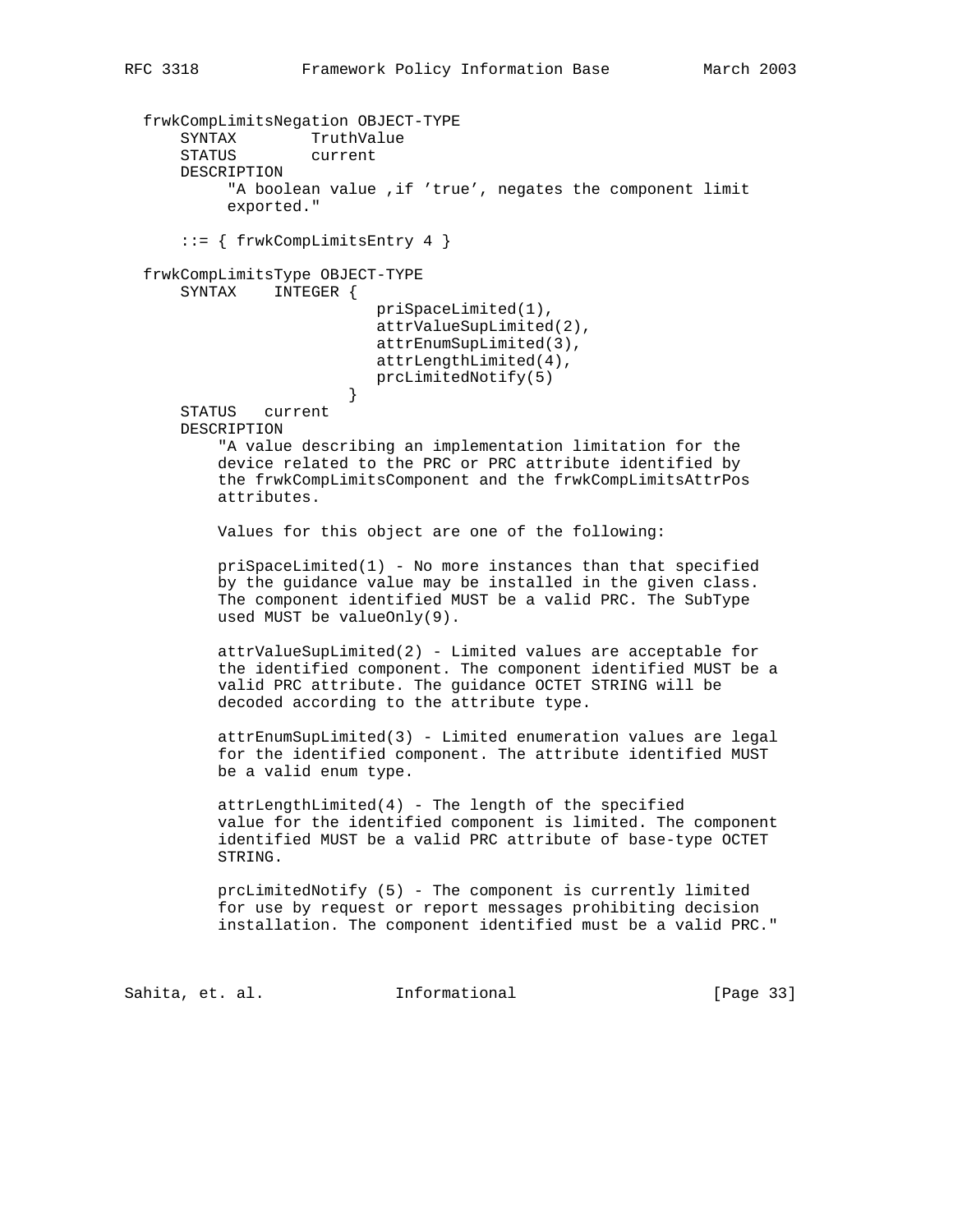::= { frwkCompLimitsEntry 5 }

 frwkCompLimitsSubType OBJECT-TYPE INTEGER {

```
none(1),
 lengthMin(2),
 lengthMax(3),
 rangeMin(4),
 rangeMax(5),
 enumMin(6),
 enumMax(7),
 enumOnly(8),
 valueOnly(9),
 bitMask(10)
```
 } STATUS current DESCRIPTION

> "This object indicates the type of guidance related to the noted limitation (as indicated by the frwkCompLimitsType attribute) that is provided in the frwkCompLimitsGuidance attribute.

> A value of 'none(1)' means that no additional guidance is provided for the noted limitation type.

 A value of 'lengthMin(2)' means that the guidance attribute provides data related to the minimum acceptable length for the value of the identified component. A corresponding class instance specifying the 'lengthMax(3)' value is required in conjunction with this sub-type.

 A value of 'lengthMax(3)' means that the guidance attribute provides data related to the maximum acceptable length for the value of the identified component. A corresponding class instance specifying the 'lengthMin(2)' value is required in conjunction with this sub-type.

 A value of 'rangeMin(4)' means that the guidance attribute provides data related to the lower bound of the range for the value of the identified component. A corresponding class instance specifying the 'rangeMax(5)' value is required in conjunction with this sub-type.

 A value of 'rangeMax(5)' means that the guidance attribute provides data related to the upper bound

Sahita, et. al. **Informational** [Page 34]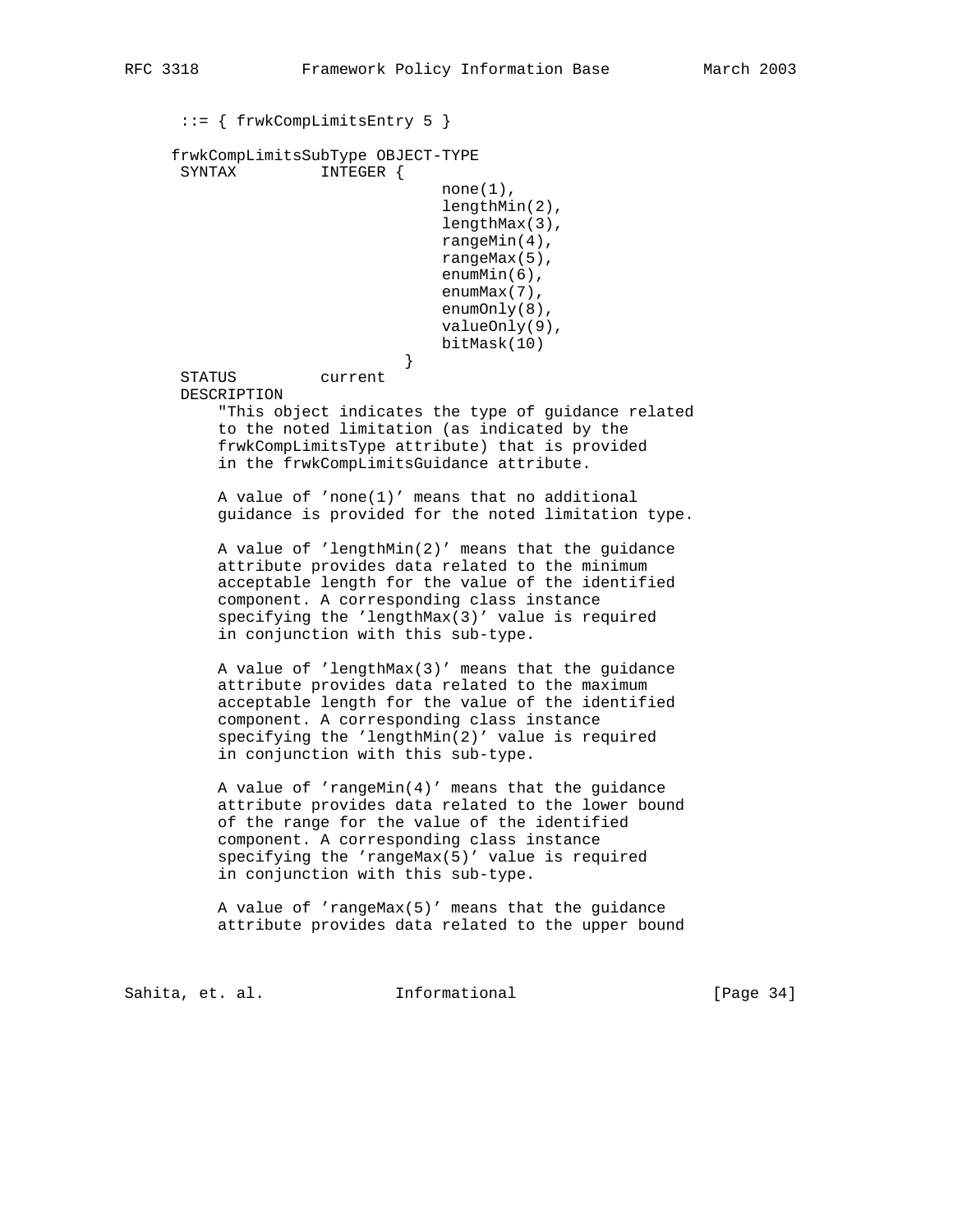of the range for the value of the identified component. A corresponding class instance specifying the 'rangeMin(4)' value is required in conjunction with this sub-type.

 A value of 'enumMin(6)' means that the guidance attribute provides data related to the lowest enumeration acceptable for the value of the identified component. A corresponding class instance specifying the 'enumMax(7)' value is required in conjunction with this sub-type.

 A value of 'enumMax(7)' means that the guidance attribute provides data related to the largest enumeration acceptable for the value of the identified component. A corresponding class instance specifying the 'enumMin(6)' value is required in conjunction with this sub-type.

 A value of 'enumOnly(8)' means that the guidance attribute provides data related to a single enumeration acceptable for the value of the identified component.

 A value of 'valueOnly(9)' means that the guidance attribute provides data related to a single value that is acceptable for the identified component.

 A value of 'bitMask(10)' means that the guidance attribute is a bit mask such that all the combinations of bits set in the bitmask are acceptable values for the identified component which should be an attribute of type

'BITS'.

 For example, an implementation of the frwkIpFilter class may be limited in several ways, such as address mask, protocol and Layer 4 port options. These limitations could be exported using this PRC with the following instances:

| Component                               | Type                                                                                                                                           | Sub-Type | Guidance             |
|-----------------------------------------|------------------------------------------------------------------------------------------------------------------------------------------------|----------|----------------------|
| SrcPrefixLength<br>Protocol<br>Protocol | DstPrefixLength attrValueSupLimited valueOnly<br>attrValueSupLimited valueOnly<br>attrValueSupLimited rangeMin<br>attrValueSupLimited rangeMax |          | 24<br>24<br>10<br>20 |

Sahita, et. al. **Informational** [Page 35]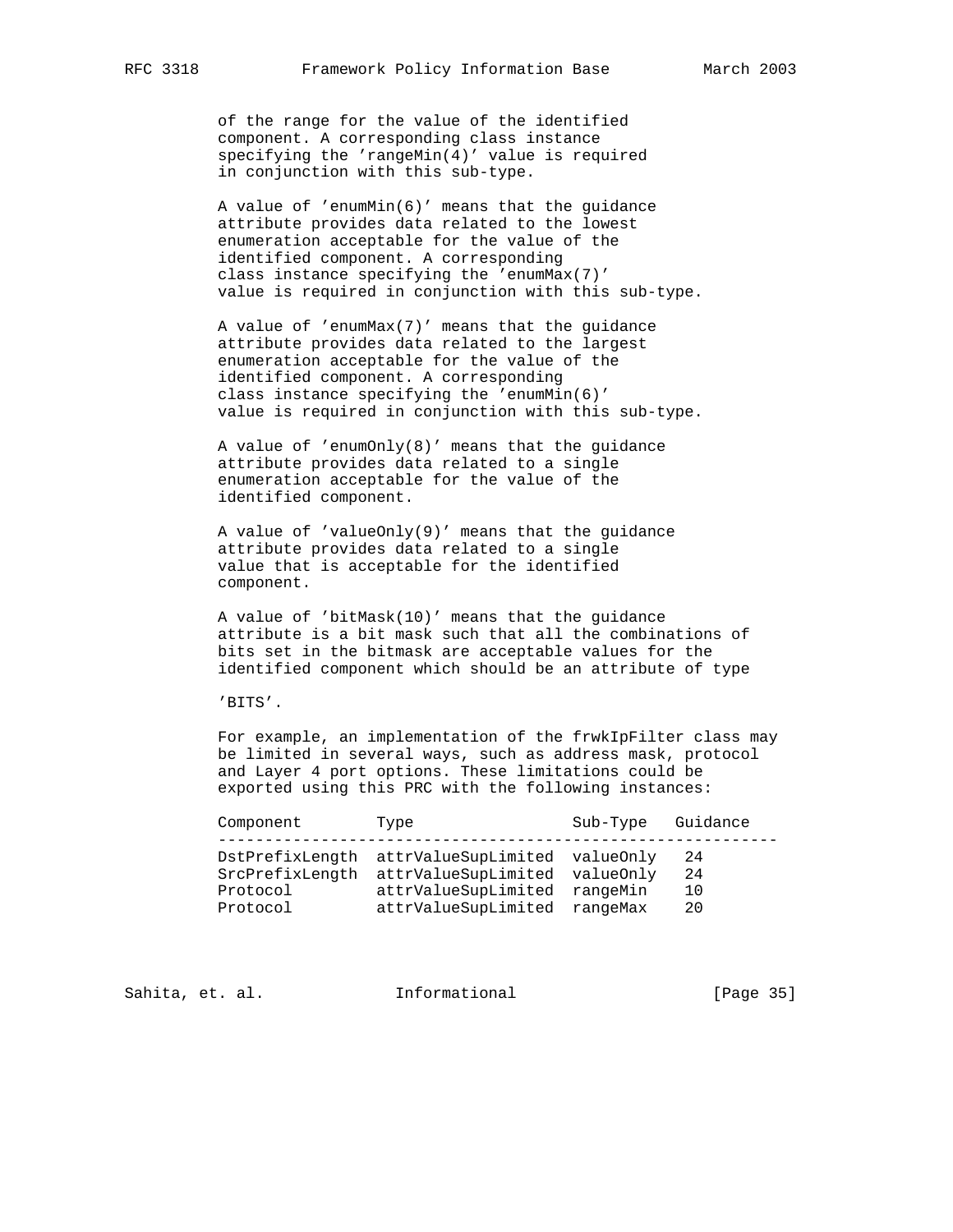The above entries describe a number of limitations that may be in effect for the frwkIpFilter class on a given device. The limitations include restrictions on acceptable values for certain attributes.

 Also, an implementation of a PRC may be limited in the ways it can be accessed. For instance, for a fictitious PRC dscpMapEntry, which has a PIB-ACCESS of 'install-notify':

 Component Type SubType Guidance ----------------------------------------------------------- dscpMapEntry prcLimitedNotify none zero-length string."

::= { frwkCompLimitsEntry 6 }

 frwkCompLimitsGuidance OBJECT-TYPE SYNTAX OCTET STRING STATUS current DESCRIPTION

> "A value used to convey additional information related to the implementation limitation. Note that a guidance value will not necessarily be provided for all exported limitations. If a guidance value is not provided, the value must be a zero-length string.

 The format of the guidance value, if one is present as indicated by the frwkCompLimitsSubType attribute, is described by the following table. Note that the format of guidance value is dictated by the base-type of the component whose limitation is being exported, interpreted in the context of the frwkCompLimitsType and frwkCompLimitsSubType values. Any other restrictions (such as size/range/enumerated value) on the guidance value MUST be complied with according to the definition of the component for which guidance is being specified.

Note that numbers are encoded in network byte order.

| Base Type                                  | Value |                               |
|--------------------------------------------|-------|-------------------------------|
|                                            |       |                               |
| Unsigned32/Integer32/INTEGER 32-bit value. |       |                               |
| Unsigned64/Integer64                       |       | 64-bit Value.                 |
| OCTET STRING                               |       | octets of data.               |
| OID.                                       |       | 32-bit OID components.        |
| BITS                                       |       | Binary octets of length       |
|                                            |       | same as Component specified." |

::= { frwkCompLimitsEntry 7 }

Sahita, et. al. **Informational** [Page 36]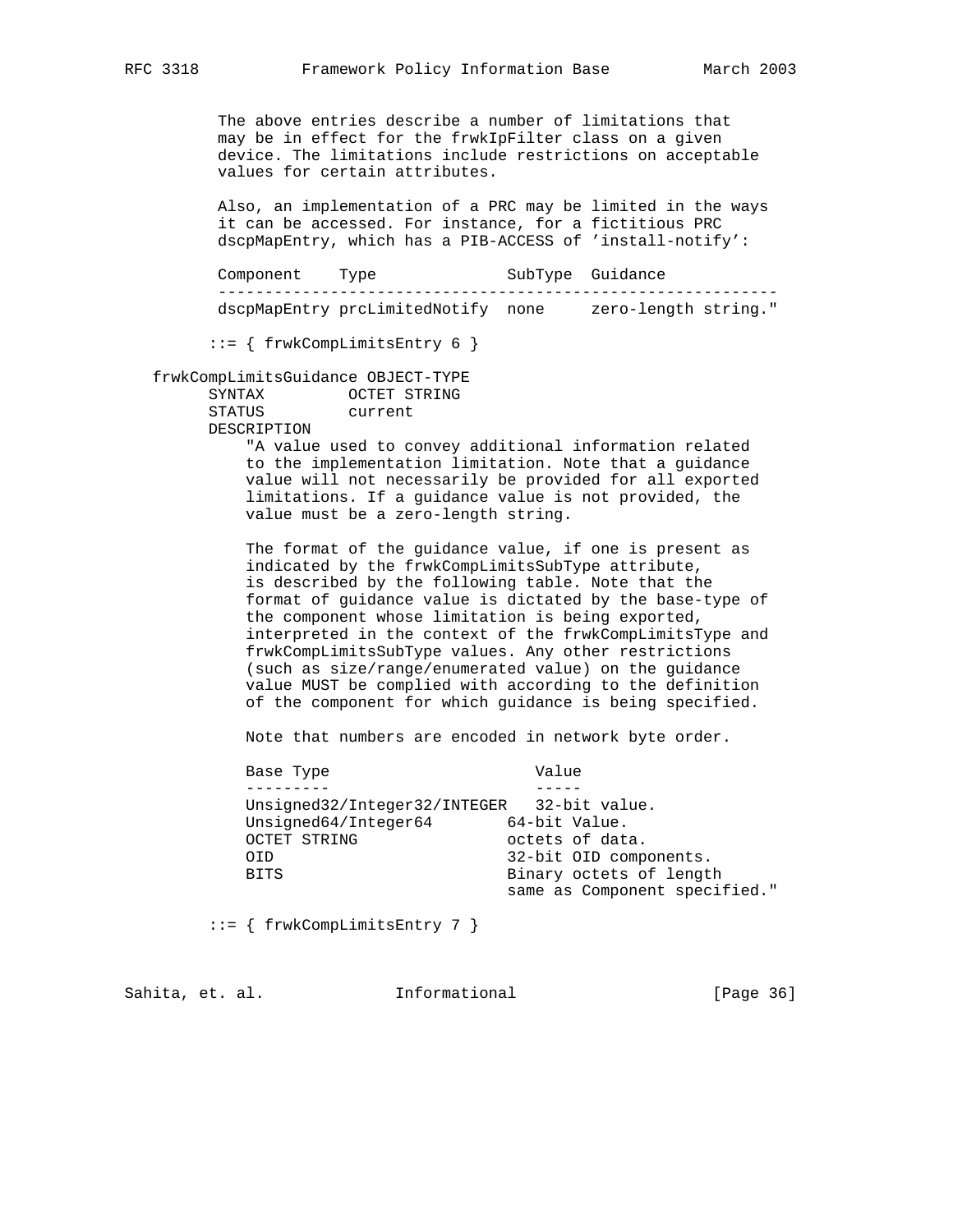```
- -- Complete Reference specification table
- frwkReferenceTable OBJECT-TYPE
     SYNTAX SEQUENCE OF FrwkReferenceEntry
      PIB-ACCESS install-notify
      STATUS current
      DESCRIPTION
          "Each instance of this PRC specifies a reference to a PRI
          in a specific PIB context (handle) for a specific client-
          type. This table gives the PDP the ability to set up
          policies that span installed contexts and the PEP the
          ability to reference instances in another, perhaps
          configured context. The PEP must send a
          'attrReferenceUnknown' COPS-PR error to the PDP if it
          encounters an invalid reference. "
      REFERENCE
          "COPS Usage for Policy Provisioning. RFC 3084, error
          codes section 4.5."
      ::= { frwkBasePibClasses 5 }
  frwkReferenceEntry OBJECT-TYPE
      SYNTAX FrwkReferenceEntry
      STATUS current
      DESCRIPTION
          "Entry specification for the frwkReferenceTable."
      PIB-INDEX { frwkReferencePrid }
      UNIQUENESS { }
      ::= { frwkReferenceTable 1 }
  FrwkReferenceEntry ::= SEQUENCE {
 frwkReferencePrid InstanceId,
 frwkReferenceClientType ClientType,
 frwkReferenceClientHandle ClientHandle,
frwkReferenceInstance Prid
  }
  frwkReferencePrid OBJECT-TYPE
      SYNTAX InstanceId
      STATUS current
      DESCRIPTION
          "An arbitrary integer index that uniquely identifies an
          instance of the frwkReference class."
```
Sahita, et. al. **Informational** [Page 37]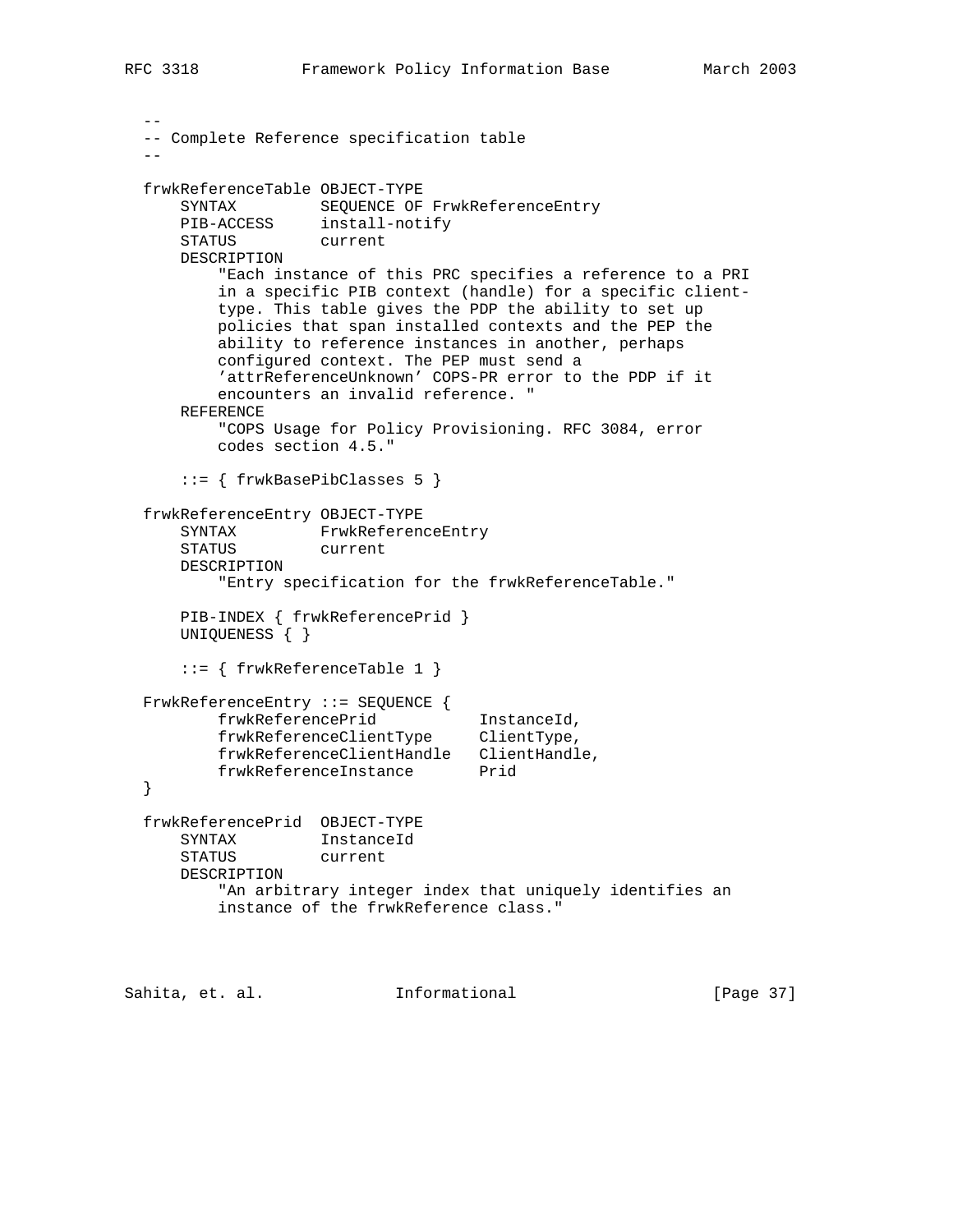```
 ::= { frwkReferenceEntry 1 }
  frwkReferenceClientType OBJECT-TYPE
      SYNTAX ClientType
      STATUS current
      DESCRIPTION
          "Is unused if set to zero else specifies a client-type for
           which the reference is to be interpreted. This non-zero
           client-type must be activated explicitly via a separate
           COPS client-open else this attribute is not valid."
      ::= { frwkReferenceEntry 2 }
  frwkReferenceClientHandle OBJECT-TYPE
      SYNTAX ClientHandle
      STATUS current
      DESCRIPTION
          "Must be set to specify a valid client-handle in the scope
          of the client-type specified."
      ::= { frwkReferenceEntry 3 }
  frwkReferenceInstance OBJECT-TYPE
      SYNTAX Prid
      STATUS current
      DESCRIPTION
          "References a PRI in the context identified by
           frwkReferenceClientHandle for client-type identified by
           frwkReferenceClientType."
      ::= { frwkReferenceEntry 4 }
- -- Error specification table
- frwkErrorTable OBJECT-TYPE
     SYNTAX SEQUENCE OF FrwkErrorEntry
 PIB-ACCESS install
 STATUS current
      DESCRIPTION
          "Each instance of this PRC specifies a class specific
          error object. Instances of this PRC are transient, i.e.,
          instances received in a COPS decision message must not be
          maintained by the PEP in its copy of the PIB instances. This
          PRC allows a PDP to send error information to the PEP if the
          PDP cannot process updates to a Request successfully."
```
Sahita, et. al. **Informational** [Page 38]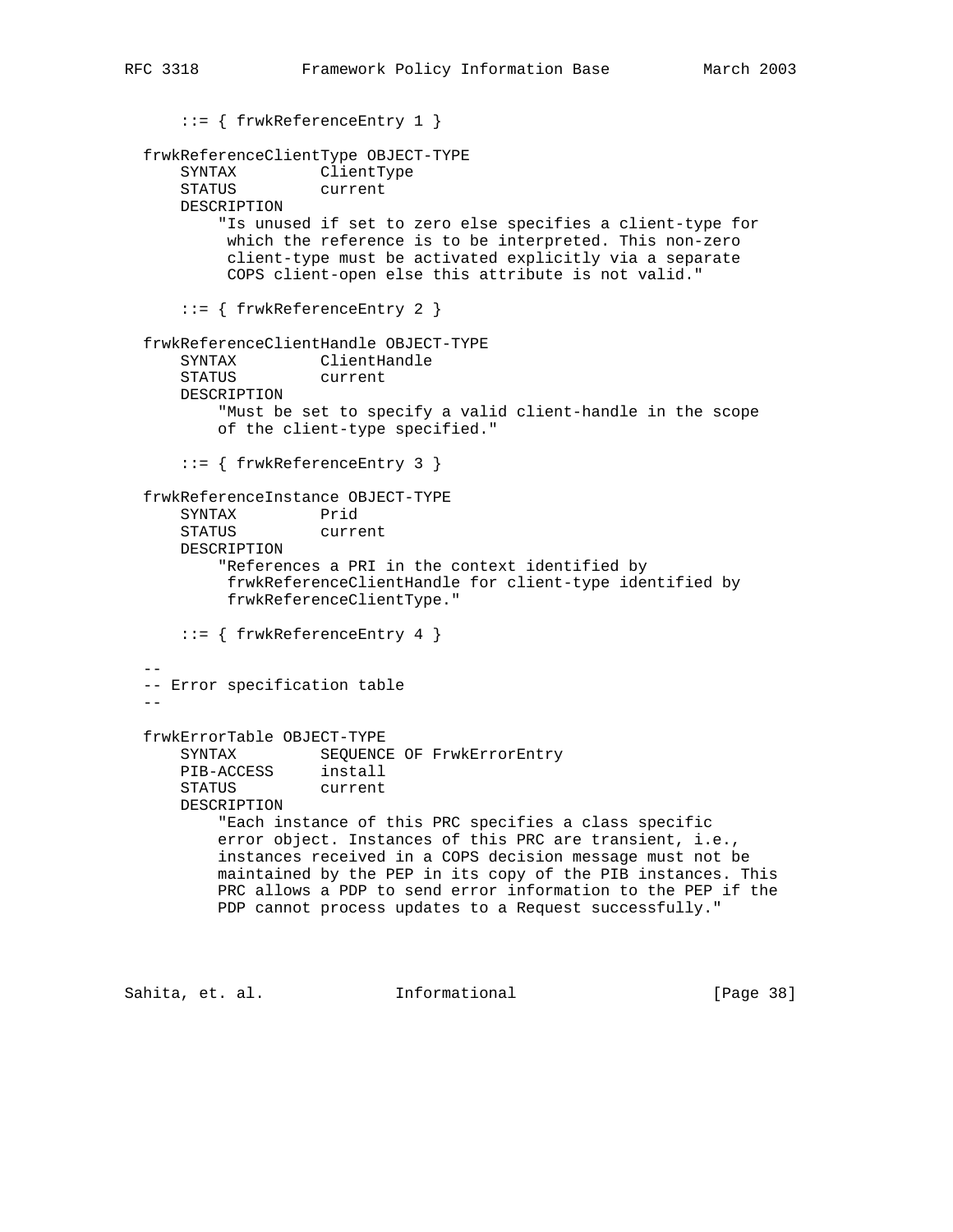```
 ::= { frwkBasePibClasses 6 }
  frwkErrorEntry OBJECT-TYPE
 SYNTAX FrwkErrorEntry
 STATUS current
     DESCRIPTION
         "Entry specification for the frwkErrorTable."
      PIB-INDEX { frwkErrorPrid }
      UNIQUENESS {
                frwkErrorCode,
                frwkErrorSubCode,
                frwkErrorPrc,
              frwkErrorInstance<br>}
 }
     ::= { frwkErrorTable 1 }
  FrwkErrorEntry ::= SEQUENCE {
 frwkErrorPrid InstanceId,
 frwkErrorCode Unsigned32,
 frwkErrorSubCode Unsigned32,
frwkErrorPrc PrcIdentifierOid,
 frwkErrorInstance InstanceId
  }
  frwkErrorPrid OBJECT-TYPE
 SYNTAX InstanceId
 STATUS current
     DESCRIPTION
         "An arbitrary integer index that uniquely identifies an
         instance of the frwkError class."
     ::= { frwkErrorEntry 1 }
  frwkErrorCode OBJECT-TYPE
 SYNTAX Unsigned32 (0..65535)
 STATUS current
     DESCRIPTION
         "Error code defined in COPS-PR CPERR object."
     REFERENCE
         "COPS Usage for Policy Provisioning. RFC 3084."
     ::= { frwkErrorEntry 2 }
  frwkErrorSubCode OBJECT-TYPE
 SYNTAX Unsigned32 (0..65535)
 STATUS current
Sahita, et. al. 1nformational 1999 [Page 39]
```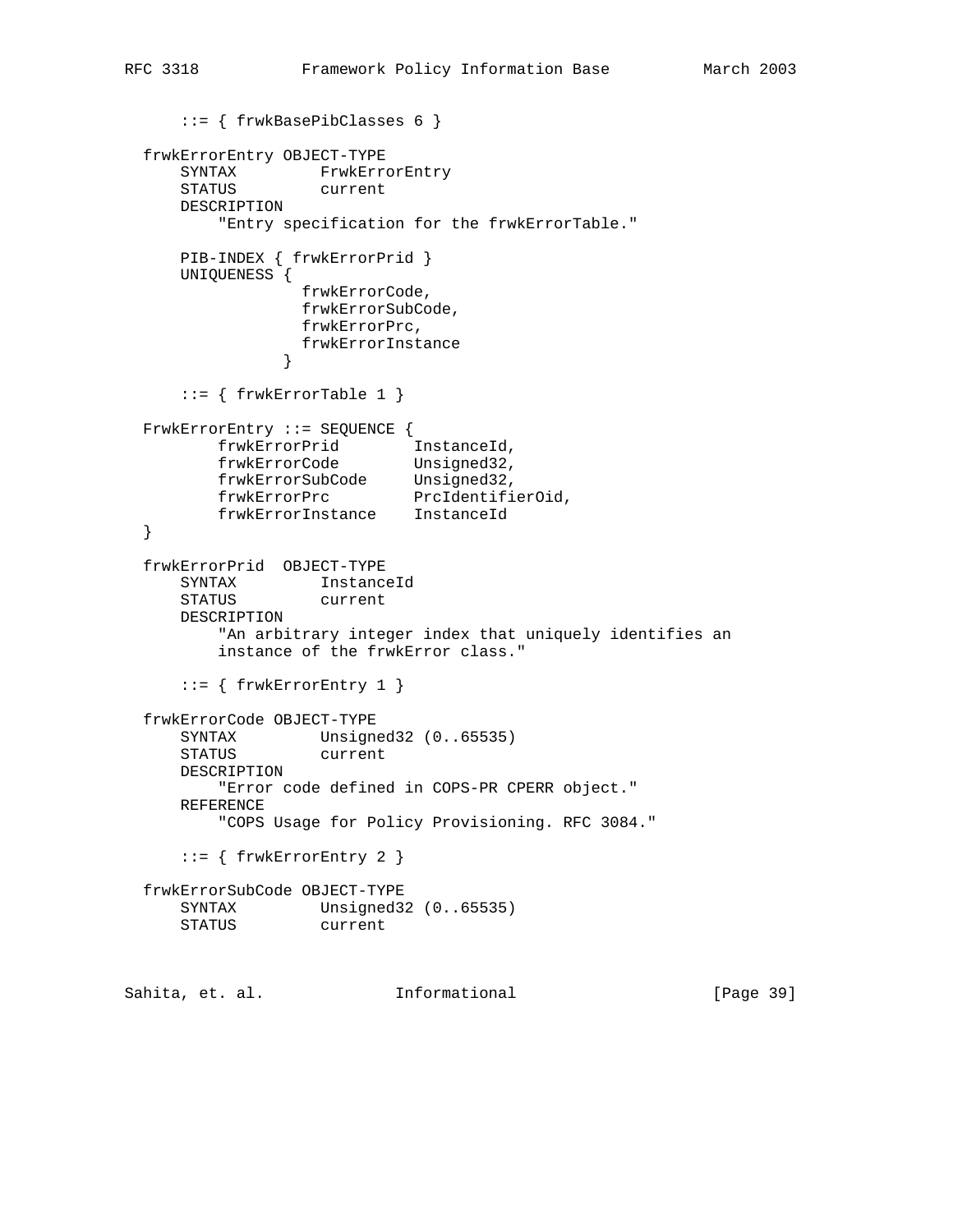```
 DESCRIPTION
          "The class-specific error object is used to communicate
          errors relating to specific PRCs."
     ::= { frwkErrorEntry 3 }
  frwkErrorPrc OBJECT-TYPE
 SYNTAX PrcIdentifierOid
 STATUS current
      DESCRIPTION
          "The PRC due to which the error specified by codes
          (frwkErrorCode , frwkErrorSubCode) occurred."
     ::= { frwkErrorEntry 4 }
  frwkErrorInstance OBJECT-TYPE
      SYNTAX InstanceId
      STATUS current
      DESCRIPTION
          "The PRI of the identified PRC (frwkErrorPrc) due to which
          the error specified by codes (frwkErrorCode ,
          frwkErrorSubCode) occurred. Must be set to zero if unused."
     ::= { frwkErrorEntry 5 }
- -- The device capabilities and role combo classes group
- frwkDeviceCapClasses
              OBJECT IDENTIFIER ::= { frameworkPib 2 }
- -- Capability Set Table
- frwkCapabilitySetTable OBJECT-TYPE
      SYNTAX SEQUENCE OF FrwkCapabilitySetEntry
 PIB-ACCESS notify
 STATUS current
      DESCRIPTION
          "This PRC describes the capability sets that exist on the
          interfaces on the device. The capability set is given a
          unique name that identifies a set. These capability set
          names are used by the PDP to determine policy information to
          be associated with interfaces that possess similar sets of
          capabilities."
Sahita, et. al. Informational [Page 40]
```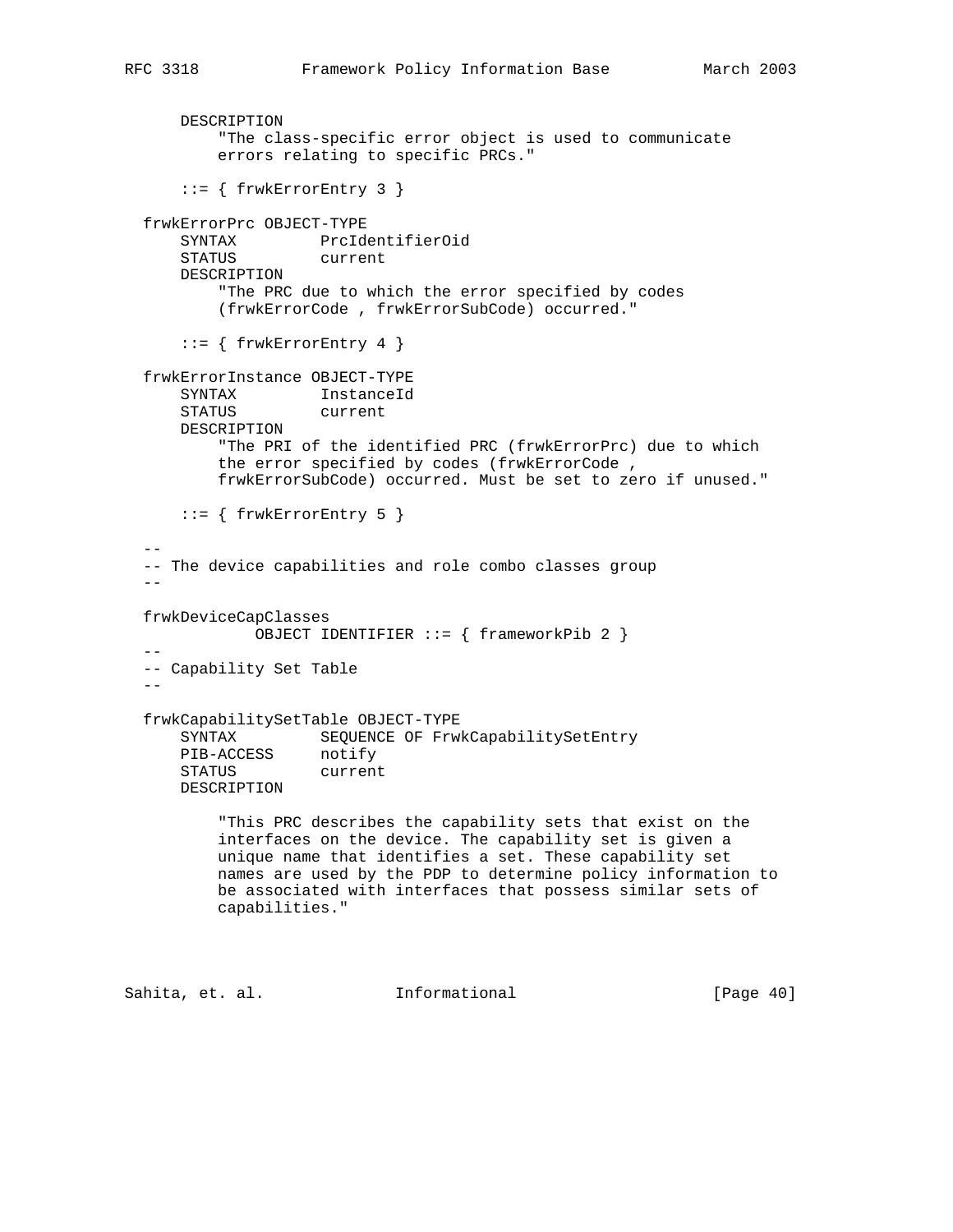```
 ::= { frwkDeviceCapClasses 1 }
  frwkCapabilitySetEntry OBJECT-TYPE
     SYNTAX FrwkCapabilitySetEntry
      STATUS current
      DESCRIPTION
          "An instance of this PRC describes a particular set of
          capabilities and associates a unique name with the set."
      PIB-INDEX { frwkCapabilitySetPrid }
      UNIQUENESS { frwkCapabilitySetName,
                  frwkCapabilitySetCapability }
      ::= { frwkCapabilitySetTable 1 }
  FrwkCapabilitySetEntry ::= SEQUENCE {
          frwkCapabilitySetPrid InstanceId,
         frwkCapabilitySetName SnmpAdminString,
          frwkCapabilitySetCapability Prid
  }
  frwkCapabilitySetPrid OBJECT-TYPE
 SYNTAX InstanceId
 STATUS current
      DESCRIPTION
          "An arbitrary integer index that uniquely identifies a
          instance of the class."
      ::= { frwkCapabilitySetEntry 1 }
  frwkCapabilitySetName OBJECT-TYPE
     SYNTAX SnmpAdminString (SIZE (1..255))
      STATUS current
      DESCRIPTION
          "The name for the capability set. This name is the unique
          identifier of a set of capabilities. This attribute must not
          be assigned a zero-length string."
      ::= { frwkCapabilitySetEntry 2 }
  frwkCapabilitySetCapability OBJECT-TYPE
      SYNTAX Prid
      STATUS current
      DESCRIPTION
          "The complete PRC OID and instance identifier specifying the
          capability PRC instance for the interface. This attribute
          references a specific instance of a capability table. The
```
Sahita, et. al. **Informational** [Page 41]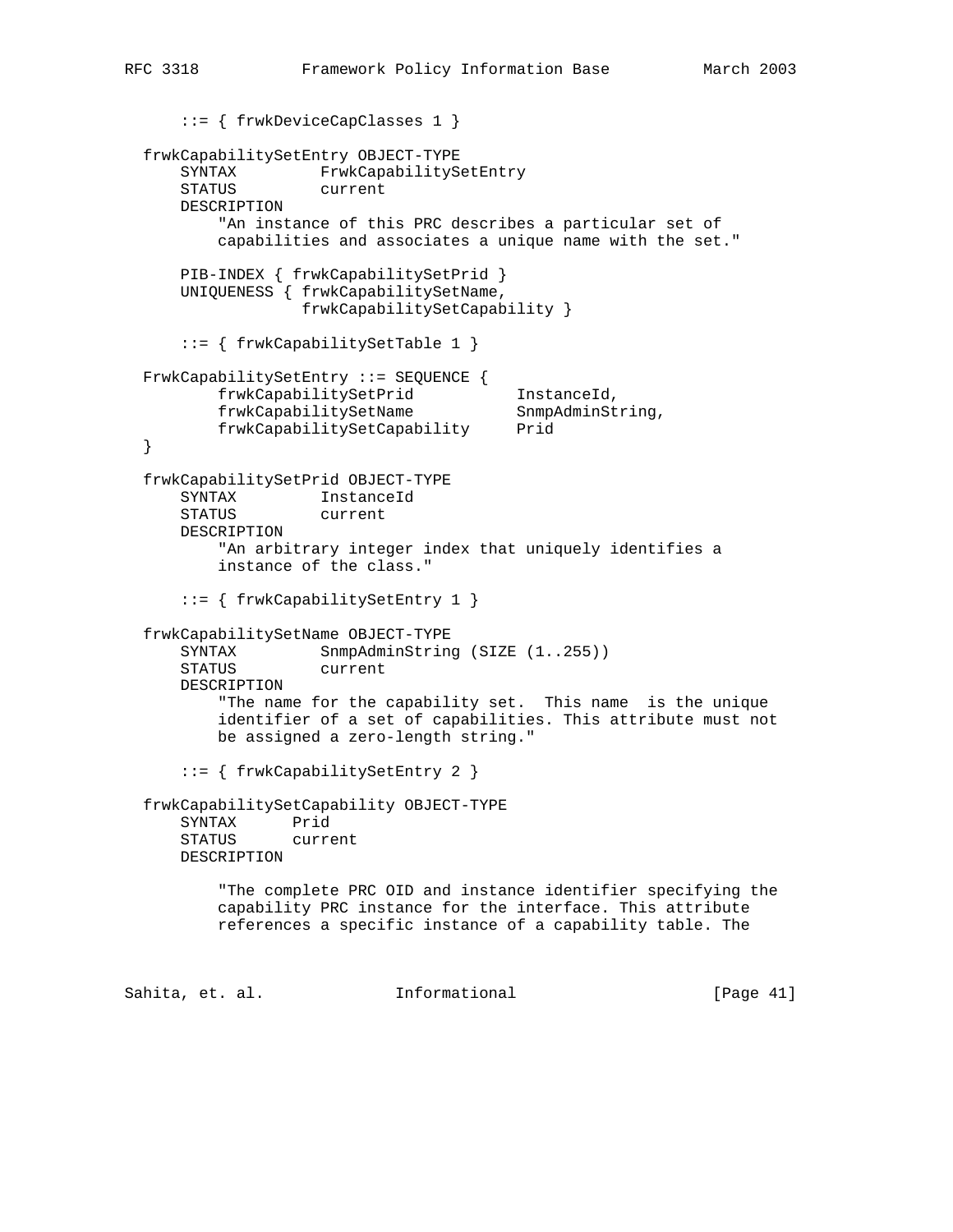```
 capability table whose instance is referenced must be
          defined in the client type specific PIB that this PIB is
          used with. The referenced capability instance becomes a part
          of the set of capabilities associated with the specified
          frwkCapabilitySetName."
      ::= { frwkCapabilitySetEntry 3 }
- -- Interface and Role Combination Tables
- frwkRoleComboTable OBJECT-TYPE
 SYNTAX SEQUENCE OF FrwkRoleComboEntry
 PIB-ACCESS install-notify
 STATUS current
      DESCRIPTION
          "This is an abstract PRC that may be extended or referenced
          to enumerate the role combinations, capability set names
          assigned to any interface on a PEP. The identification of
          the interface is to be defined by its extensions or
          referencing PRCs."
      ::= { frwkDeviceCapClasses 2 }
  frwkRoleComboEntry OBJECT-TYPE
      SYNTAX FrwkRoleComboEntry
      STATUS current
      DESCRIPTION
          "An instance of this PRC describes one association of an
          interface to a role-combination and capability set name .
          Note that an interface can have multiple associations. This
          constraint is controlled by the extending or referencing
          PRC's uniqueness clause."
      PIB-INDEX { frwkRoleComboPrid }
      UNIQUENESS { }
      ::= { frwkRoleComboTable 1 }
  FrwkRoleComboEntry ::= SEQUENCE {
 frwkRoleComboPrid InstanceId,
frwkRoleComboRoles RoleCombination,
          frwkRoleComboCapSetName SnmpAdminString
  }
  frwkRoleComboPrid OBJECT-TYPE
      SYNTAX InstanceId
```
Sahita, et. al. **Informational** [Page 42]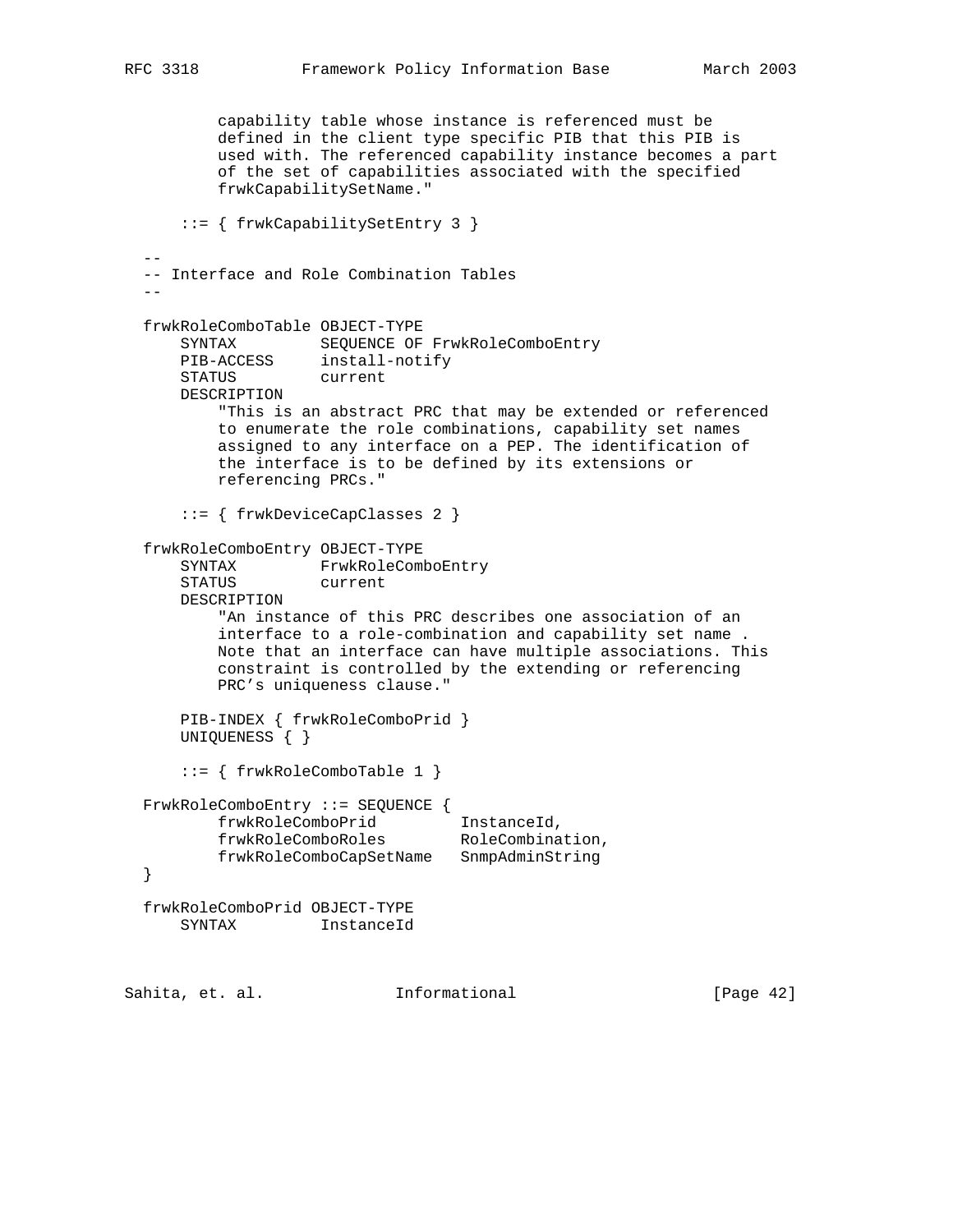```
 STATUS current
      DESCRIPTION
           "An arbitrary integer index that uniquely identifies an
          instance of the class."
       ::= { frwkRoleComboEntry 1 }
  frwkRoleComboRoles OBJECT-TYPE
      SYNTAX RoleCombination
      STATUS current
      DESCRIPTION
           "The role combination assigned to a specific interface."
       ::= { frwkRoleComboEntry 2 }
  frwkRoleComboCapSetName OBJECT-TYPE
     SYNTAX SnmpAdminString (SIZE (0..255))
      STATUS current
      DESCRIPTION
          "The name of the capability set associated with
          the Role Combination specified in frwkRoleComboRoles. If
          this is a zero length string it implies the PEP is not
          exporting any capability set information for this
          RoleCombination. The PDP must then use the RoleCombinations
          provided as the only means of assigning policies
          If a non-zero length string is specified, the name must
          exist in frwkCapabilitySetTable."
       ::= { frwkRoleComboEntry 3 }
- -- Interface, Role Combination association via IfIndex
- frwkIfRoleComboTable OBJECT-TYPE
     SYNTAX SEQUENCE OF FrwkIfRoleComboEntry<br>PIB-ACCESS install-notify
 PIB-ACCESS install-notify
 STATUS current
      DESCRIPTION
          "This PRC enumerates the interface to role combination and
          frwkRoleComboCapSetName mapping for all policy managed
          interfaces of a device. Policy for an interface depends not
          only on the capability set of an interface but also on its
          roles. This table specifies all the <interface index,
          interface capability set name, role combination> tuples
          currently on the device"
       ::= { frwkDeviceCapClasses 3 }
Sahita, et. al.             Informational               [Page 43]
```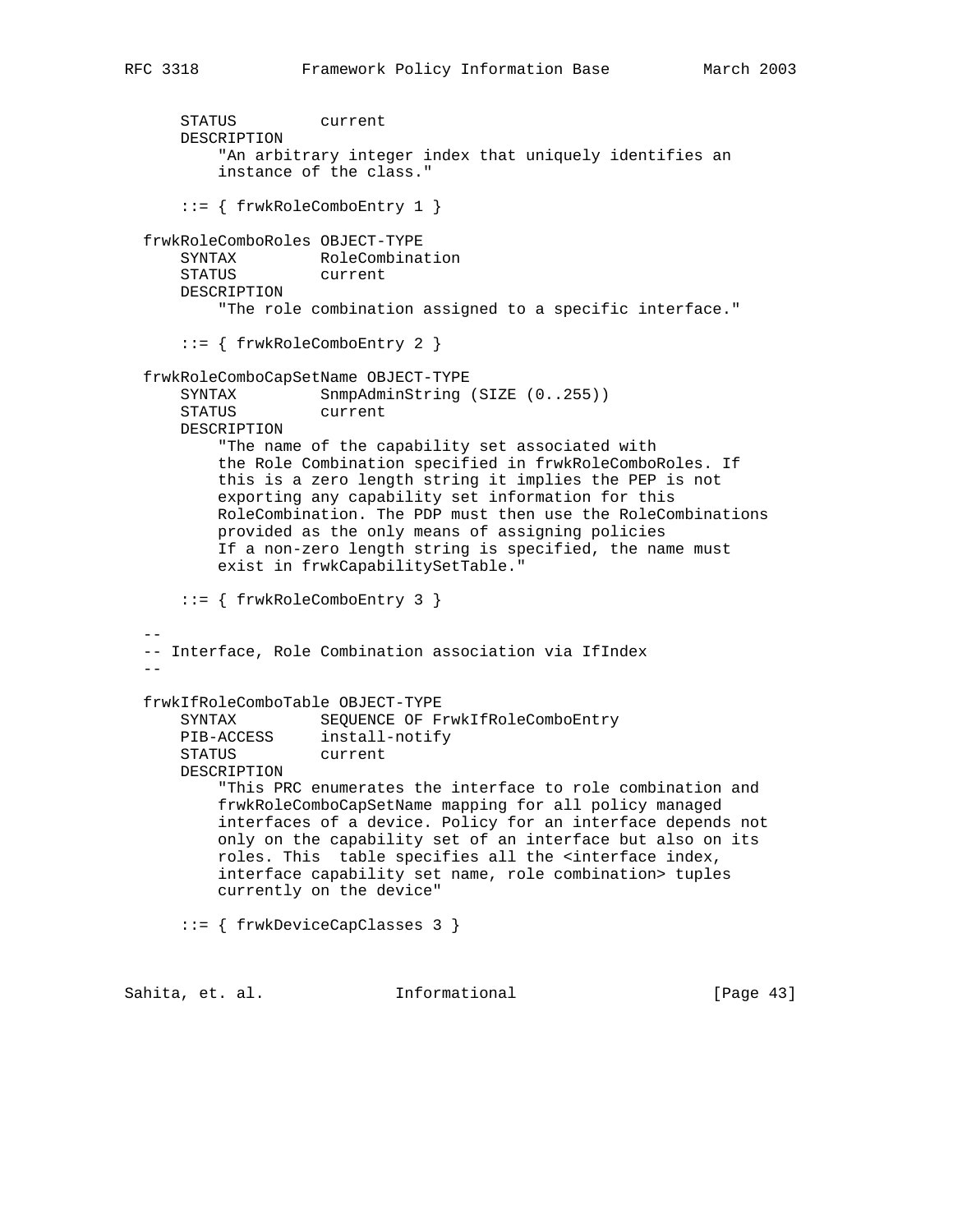```
 frwkIfRoleComboEntry OBJECT-TYPE
 SYNTAX FrwkIfRoleComboEntry
 STATUS current
      DESCRIPTION
          "An instance of this PRC describes the association of
          a interface to an capability set name and a role
         combination.
         Note that a capability set name can have multiple role
          combinations assigned to it, but an IfIndex can have only
          one role combination associated."
      EXTENDS { frwkRoleComboEntry }
      UNIQUENESS { frwkIfRoleComboIfIndex,
                  frwkRoleComboCapSetName }
      ::= { frwkIfRoleComboTable 1 }
  FrwkIfRoleComboEntry ::= SEQUENCE {
        frwkIfRoleComboIfIndex InterfaceIndex
  }
  frwkIfRoleComboIfIndex OBJECT-TYPE
 SYNTAX InterfaceIndex
 STATUS current
      DESCRIPTION
          "The value of this attribute is the ifIndex which is
          associated with the specified RoleCombination and interface
          capability set name."
      ::= { frwkIfRoleComboEntry 1 }
- -- The Classification classes group
  --
  frwkClassifierClasses
           OBJECT IDENTIFIER ::= { frameworkPib 3 }
- -- The Base Filter Table
- frwkBaseFilterTable OBJECT-TYPE
     SYNTAX SEQUENCE OF FrwkBaseFilterEntry
 PIB-ACCESS install
 STATUS current
```
Sahita, et. al. 1nformational 1999 [Page 44]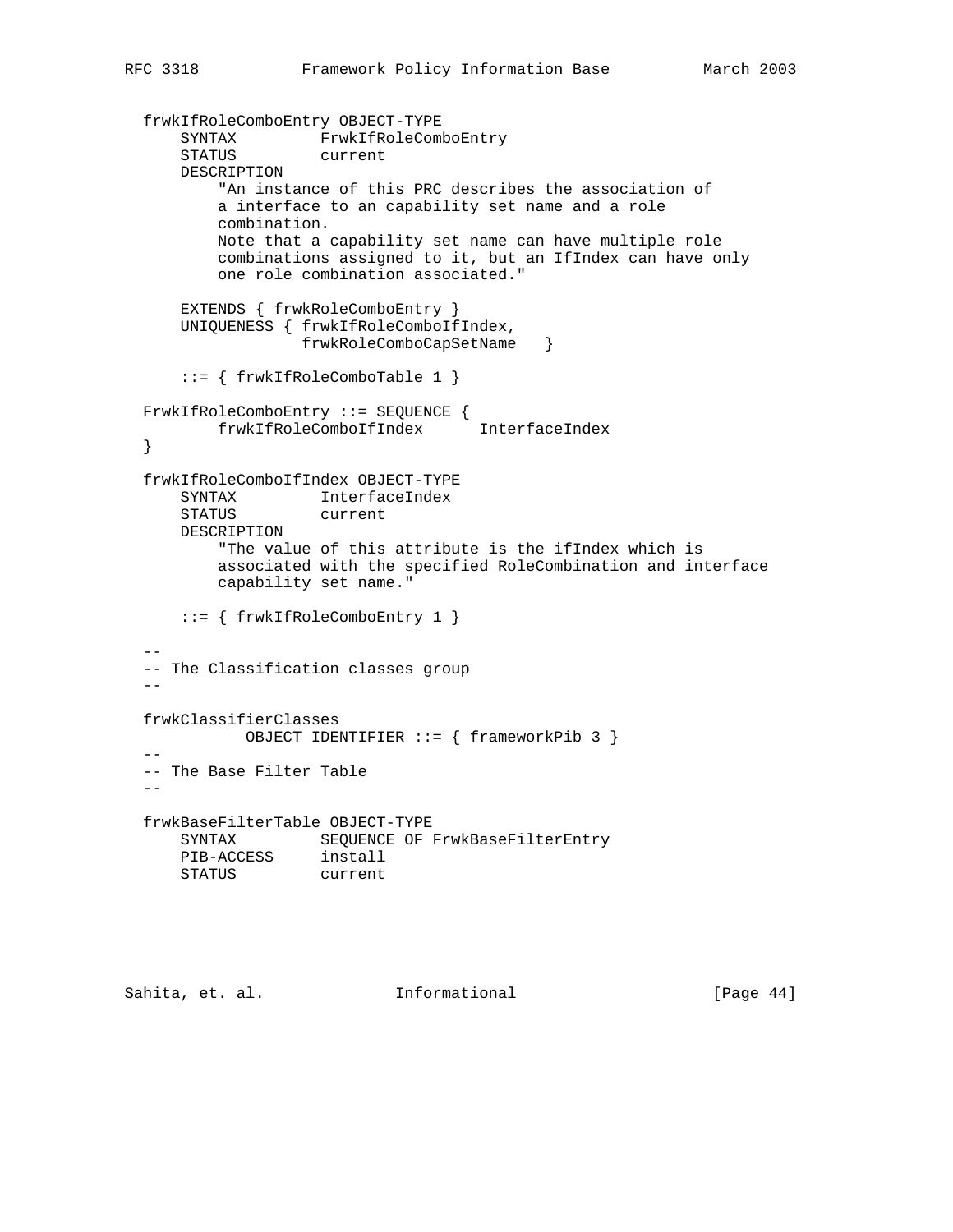```
 DESCRIPTION
          "The Base Filter class. A packet has to match all
          fields in an Filter. Wildcards may be specified for those
          fields that are not relevant."
      ::= { frwkClassifierClasses 1 }
  frwkBaseFilterEntry OBJECT-TYPE
      SYNTAX FrwkBaseFilterEntry
      STATUS current
      DESCRIPTION
         "An instance of the frwkBaseFilter class."
      PIB-INDEX { frwkBaseFilterPrid }
      ::= { frwkBaseFilterTable 1 }
  FrwkBaseFilterEntry ::= SEQUENCE {
 frwkBaseFilterPrid InstanceId,
 frwkBaseFilterNegation TruthValue
  }
  frwkBaseFilterPrid OBJECT-TYPE
      SYNTAX InstanceId
      STATUS current
      DESCRIPTION
          "An integer index to uniquely identify this Filter among all
          the Filters."
      ::= { frwkBaseFilterEntry 1 }
  frwkBaseFilterNegation OBJECT-TYPE
      SYNTAX TruthValue
      STATUS current
      DESCRIPTION
          "This attribute behaves like a logical NOT for the filter.
          If the packet matches this filter and the value of this
          attribute is 'true', the action associated with this filter
          is not applied to the packet. If the value of this
          attribute is 'false', then the action is applied to the
          packet."
      ::= { frwkBaseFilterEntry 2 }
- -- The IP Filter Table
 -
```
Sahita, et. al. 10. Informational 1. [Page 45]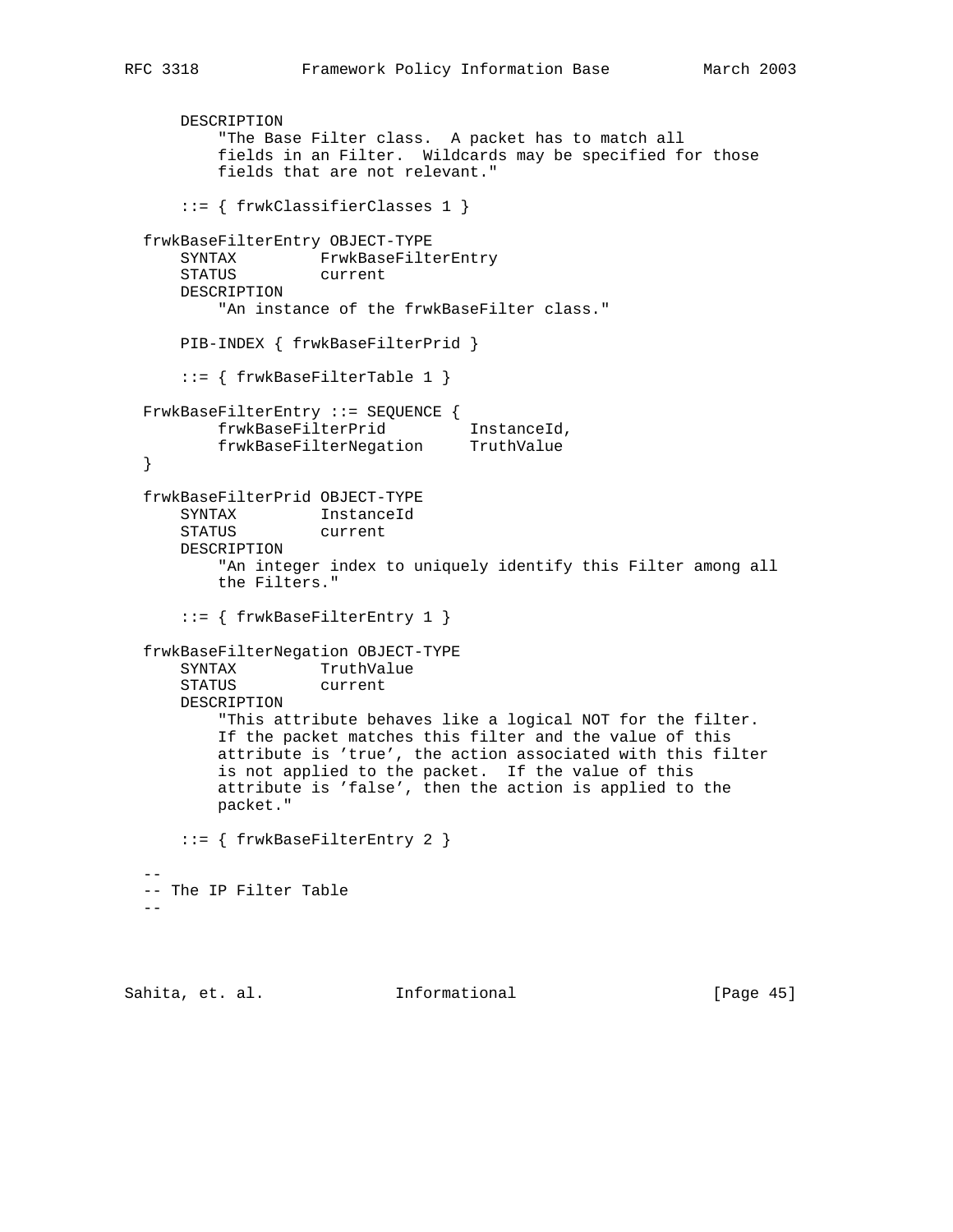```
 frwkIpFilterTable OBJECT-TYPE
 SYNTAX SEQUENCE OF FrwkIpFilterEntry
 PIB-ACCESS install
 STATUS current
      DESCRIPTION
          "Filter definitions. A packet has to match all fields in a
         filter. Wildcards may be specified for those fields that
         are not relevant."
      INSTALL-ERRORS {
         invalidDstL4PortData(1),
         invalidSrcL4PortData(2)
 }
      ::= { frwkClassifierClasses 2 }
  frwkIpFilterEntry OBJECT-TYPE
      SYNTAX FrwkIpFilterEntry
      STATUS current
      DESCRIPTION
         "An instance of the frwkIpFilter class."
      EXTENDS { frwkBaseFilterEntry }
      UNIQUENESS { frwkBaseFilterNegation,
                  frwkIpFilterAddrType,
                  frwkIpFilterDstAddr,
                  frwkIpFilterDstPrefixLength,
                  frwkIpFilterSrcAddr,
                  frwkIpFilterSrcPrefixLength,
                  frwkIpFilterDscp,
                  frwkIpFilterFlowId,
                  frwkIpFilterProtocol,
                  frwkIpFilterDstL4PortMin,
                  frwkIpFilterDstL4PortMax,
                  frwkIpFilterSrcL4PortMin,
                  frwkIpFilterSrcL4PortMax }
      ::= { frwkIpFilterTable 1 }
  FrwkIpFilterEntry ::= SEQUENCE {
 frwkIpFilterAddrType InetAddressType,
 frwkIpFilterDstAddr InetAddress,
 frwkIpFilterDstPrefixLength InetAddressPrefixLength,
        frwkIpFilterSrcAddr InetAddress,
         frwkIpFilterSrcPrefixLength InetAddressPrefixLength,
 frwkIpFilterDscp DscpOrAny,
 frwkIpFilterFlowId Integer32,
frwkIpFilterProtocol Unsigned32,
 frwkIpFilterDstL4PortMin InetPortNumber,
```
Sahita, et. al. **Informational** [Page 46]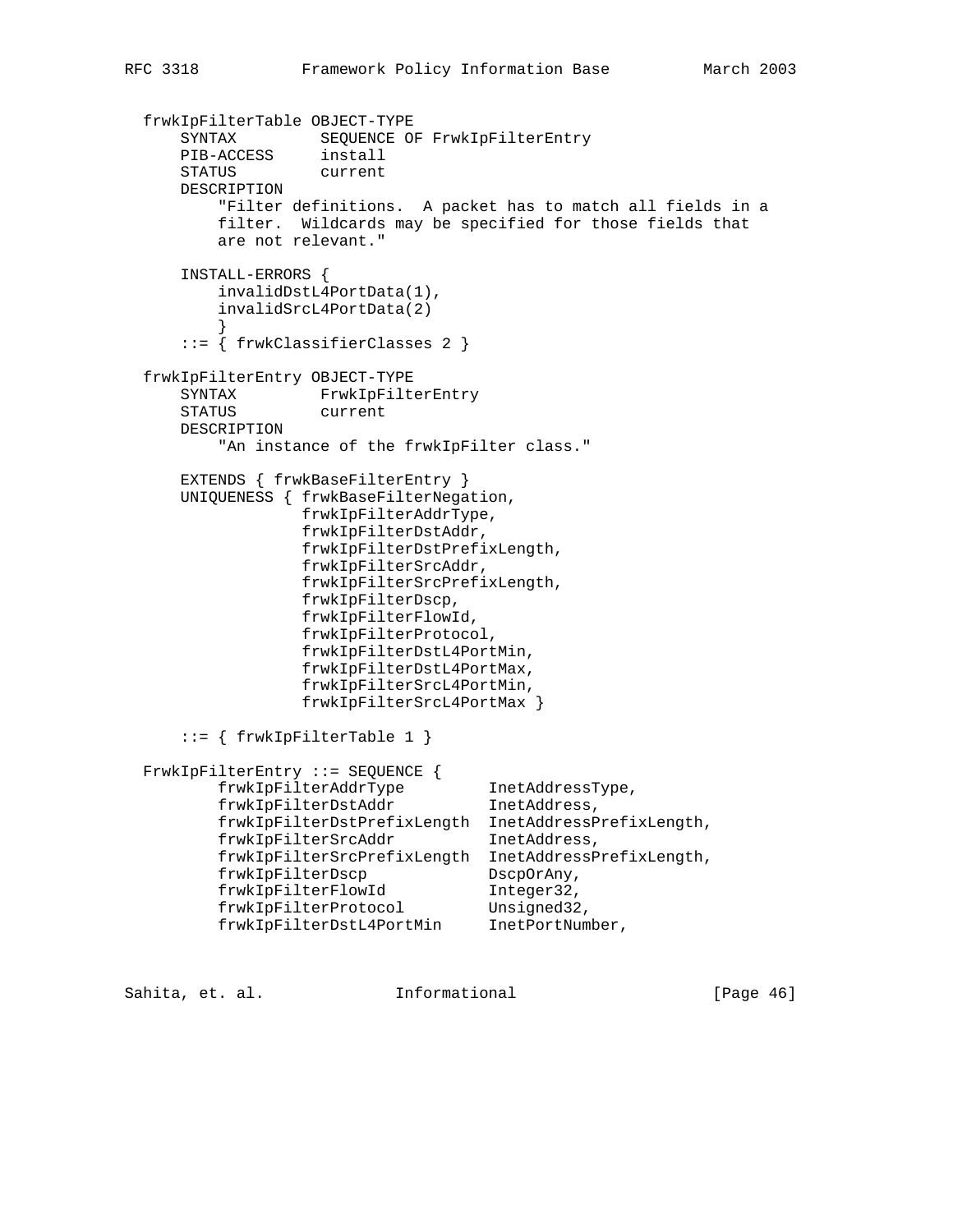| frwkIpFilterDstL4PortMax | InetPortNumber, |
|--------------------------|-----------------|
| frwkIpFilterSrcL4PortMin | InetPortNumber, |
| frwkIpFilterSrcL4PortMax | InetPortNumber  |
|                          |                 |

}

frwkIpFilterAddrType OBJECT-TYPE

 SYNTAX InetAddressType STATUS current DESCRIPTION "The address type enumeration value to specify the type of the packet's IP address.

 While other types of addresses are defined in the InetAddressType textual convention, an IP filter can only use IPv4 and IPv6 addresses directly to classify traffic. All other InetAddressTypes require mapping to the corresponding Ipv4 or IPv6 address before being used to classify traffic. Therefore, this object as such is not limited to IPv4 and IPv6 addresses, i.e., it can be assigned any of the valid values defined in the InetAddressType TC, but the mapping of the address values to IPv4 or IPv6 addresses for the address attributes (frwkIpFilterDstAddr and frwkIpFilterSrcAddr) must be done by the PEP. For example when dns (16) is used, the PEP must resolve the address to IPv4 or IPv6 at install time."

REFERENCE

 "Textual Conventions for Internet Network Addresses. RFC 3291."

::= { frwkIpFilterEntry 1 }

frwkIpFilterDstAddr OBJECT-TYPE

```
 SYNTAX InetAddress
 STATUS current
 DESCRIPTION
     "The IP address to match against the packet's
      destination IP address. If the address type is 'ipv4',
      'ipv6', 'ipv4z' or 'ipv6z' then, the attribute
      frwkIpFilterDstPrefixLength indicates the number of bits
      that are relevant. "
 REFERENCE
     "Textual Conventions for Internet Network Addresses.
     RFC 3291."
```
::= { frwkIpFilterEntry 2 }

Sahita, et. al. **Informational** [Page 47]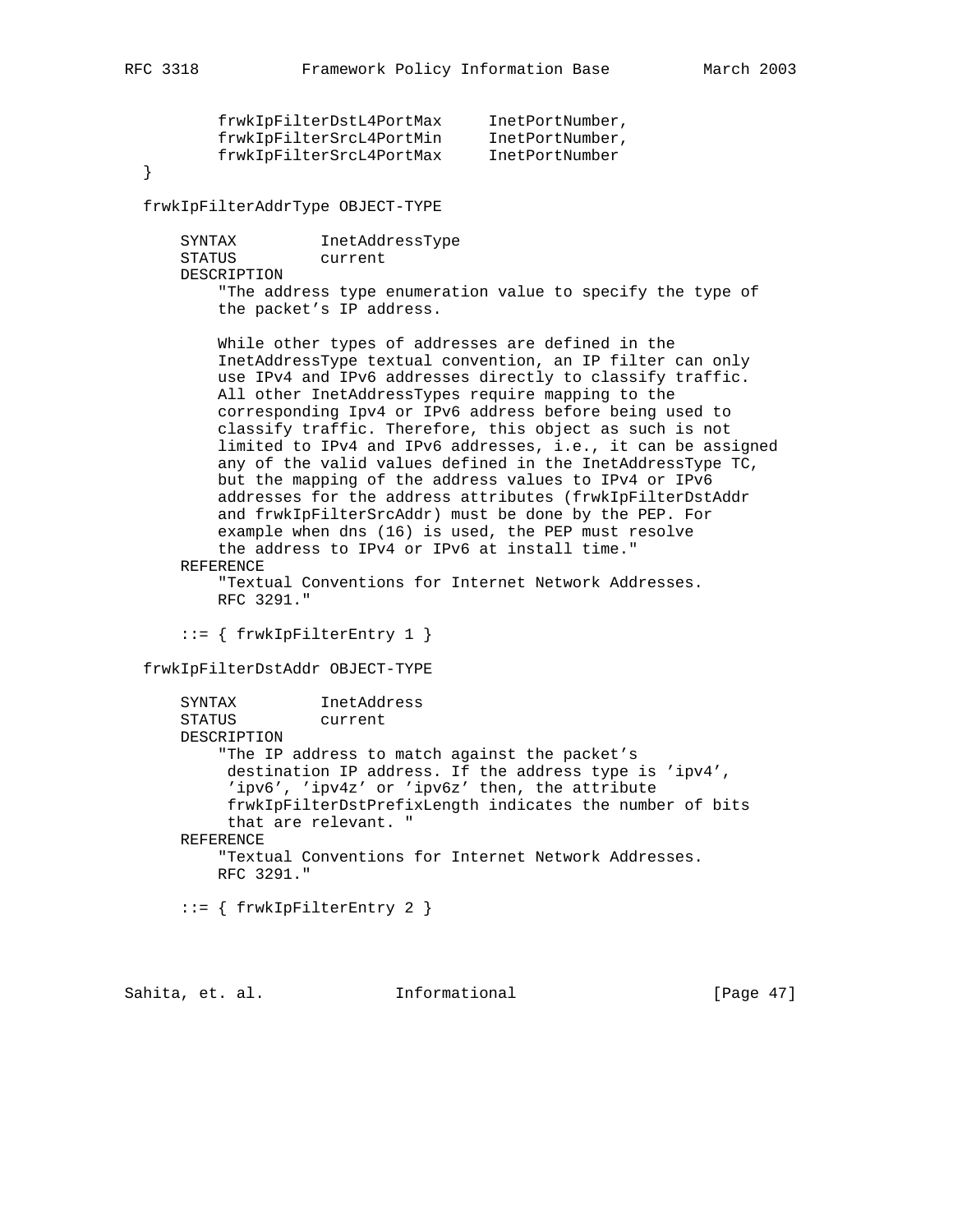```
 frwkIpFilterDstPrefixLength OBJECT-TYPE
 SYNTAX InetAddressPrefixLength
 STATUS current
      DESCRIPTION
           "The length of a mask for the matching of the destination
           IP address. This attribute is interpreted only if the
           InetAddressType is 'ipv4', 'ipv4z', 'ipv6' or 'ipv6z'.
           Masks are constructed by setting bits in sequence from the
           most-significant bit downwards for
           frwkIpFilterDstPrefixLength bits length. All other bits in
           the mask, up to the number needed to fill the length of
           the address frwkIpFilterDstAddr are cleared to zero. A zero
           bit in the mask then means that the corresponding bit in
           the address always matches.
           In IPv4 addresses, a length of 0 indicates a match of any
           address; a length of 32 indicates a match of a single host
           address, and a length between 0 and 32 indicates the use of
           a CIDR Prefix. IPv6 is similar, except that prefix lengths
           range from 0..128."
      REFERENCE
          "Textual Conventions for Internet Network Addresses.
          RFC 3291."
      DEFVAL { 0 }
      ::= { frwkIpFilterEntry 3 }
  frwkIpFilterSrcAddr OBJECT-TYPE
     SYNTAX InetAddress
      STATUS current
      DESCRIPTION
          "The IP address to match against the packet's source IP
          address. If the address type is 'ipv4', 'ipv6', 'ipv4z' or
          'ipv6z' then, the attribute frwkIpFilterSrcPrefixLength
          indicates the number of bits that are relevant."
      REFERENCE
          "Textual Conventions for Internet Network Addresses.
          RFC 3291."
     ::= { frwkIpFilterEntry 4 }
  frwkIpFilterSrcPrefixLength OBJECT-TYPE
      SYNTAX InetAddressPrefixLength
      UNITS "bits"
      STATUS current
      DESCRIPTION
          "The length of a mask for the matching of the source IP
           address. This attribute is interpreted only if the
Sahita, et. al. Informational [Page 48]
```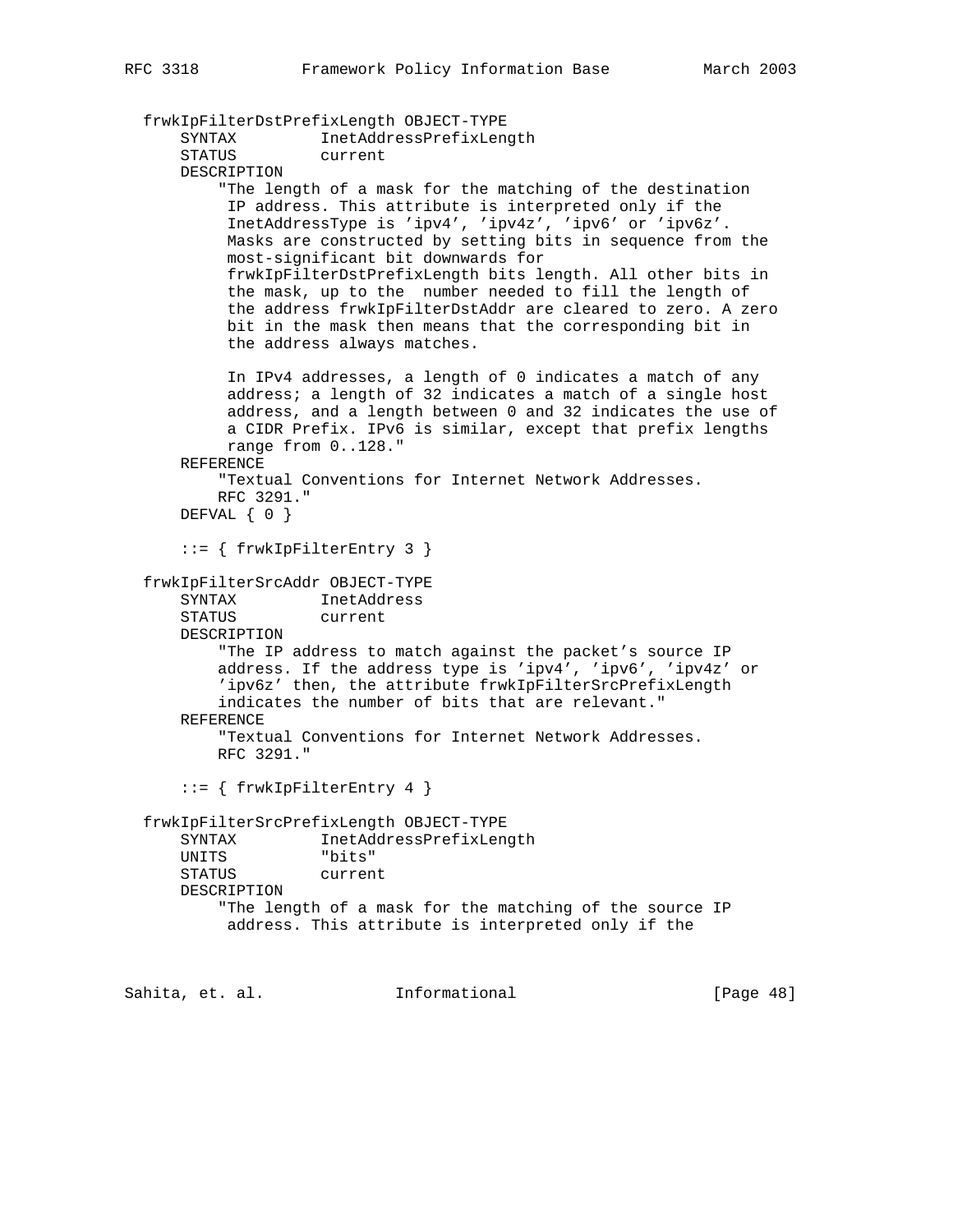```
 InetAddressType is 'ipv4', 'ipv4z', 'ipv6' or 'ipv6z'.
          Masks are constructed by setting bits in sequence from the
          most-significant bit downwards for
          frwkIpFilterSrcPrefixLength bits length. All other bits in
          the mask, up to the number needed to fill the length of
          the address frwkIpFilterSrcAddr are cleared to zero. A
          zero bit in the mask then means that the corresponding bit
          in the address always matches.
          In IPv4 addresses, a length of 0 indicates a match of any
          address; a length of 32 indicates a match of a single host
          address, and a length between 0 and 32 indicates the use of
          a CIDR Prefix. IPv6 is similar, except that prefix lengths
          range from 0..128."
    REFERENCE
         "Textual Conventions for Internet Network Addresses.
        RFC 3291."
    DEFVAL { 0 }
     ::= { frwkIpFilterEntry 5 }
 frwkIpFilterDscp OBJECT-TYPE
    SYNTAX DscpOrAny
    STATUS current
    DESCRIPTION
         "The value that the DSCP in the packet can have and
          match this filter. A value of -1 indicates that a specific
         DSCP value has not been defined and thus all DSCP values
          are considered a match."
    REFERENCE
         "Management Information Base for the Differentiated Services
         Architecture. RFC 3289."
    DEFVAL \{-1\} ::= { frwkIpFilterEntry 6 }
 frwkIpFilterFlowId OBJECT-TYPE
     SYNTAX Integer32 (-1 | 0..1048575)
     STATUS current
     DESCRIPTION
         "The flow label or flow identifier in an IPv6 header
          that may be used to discriminate traffic flows.
         The value of -1 for this attribute MUST imply that
          any flow label value in the IPv6 header will match,
          resulting in the flow label field of the IPv6 header
          being ignored for matching this filter entry."
     ::= { frwkIpFilterEntry 7 }
```
Sahita, et. al. **Informational** [Page 49]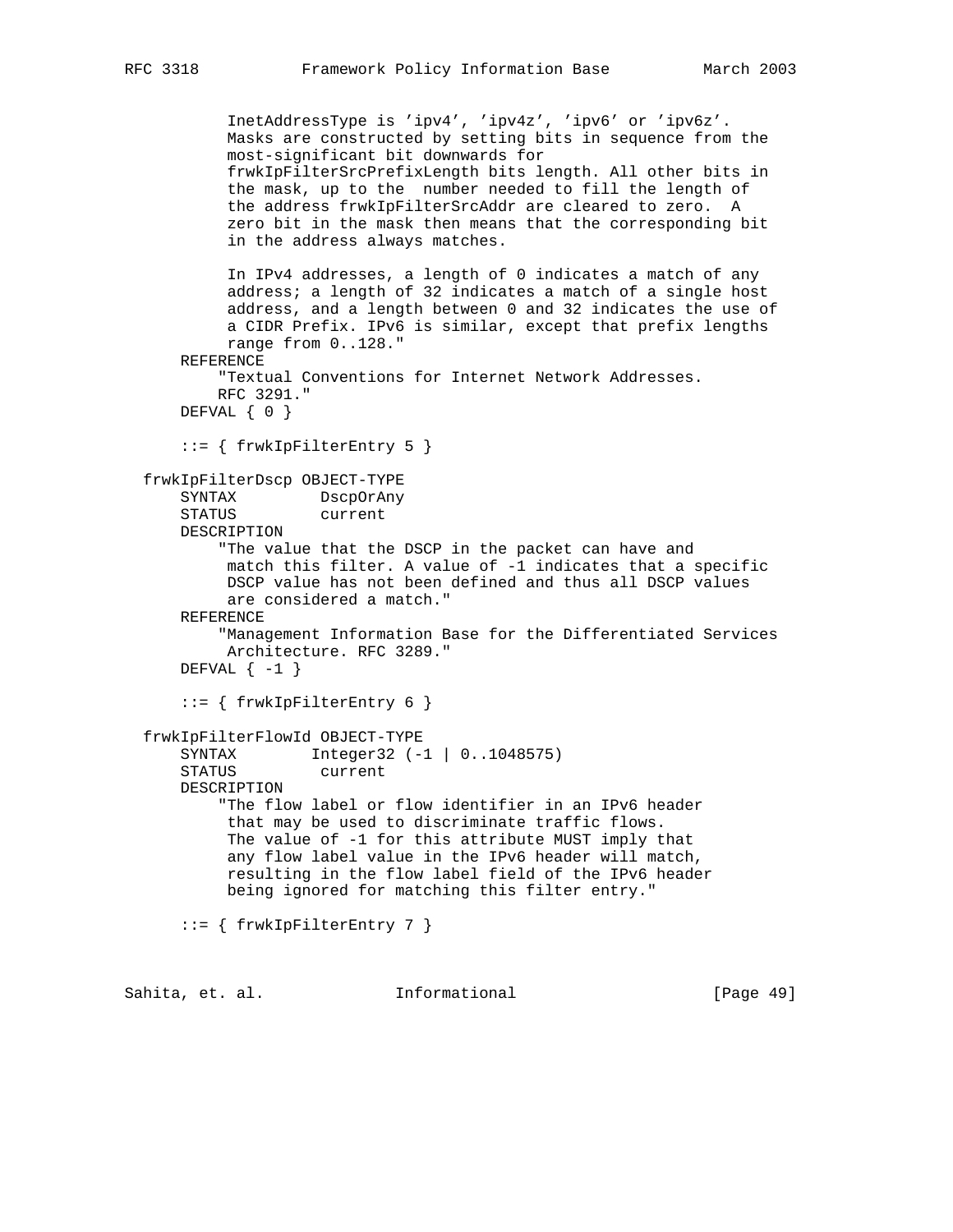```
 frwkIpFilterProtocol OBJECT-TYPE
     SYNTAX Unsigned32 (0..255)
      STATUS current
      DESCRIPTION
          "The layer-4 protocol Id to match against the IPv4 protocol
          number or the IPv6 Next-Header number in the packet. A value
          of 255 means match all. Note the protocol number of 255 is
          reserved by IANA, and Next-Header number of 0 is used in
          IPv6."
      DEFVAL { 255 }
      ::= { frwkIpFilterEntry 8 }
  frwkIpFilterDstL4PortMin OBJECT-TYPE
      SYNTAX InetPortNumber
      STATUS current
      DESCRIPTION
          "The minimum value that the packet's layer 4 destination
          port number can have and match this filter. This value must
          be equal to or lesser that the value specified for this
          filter in frwkIpFilterDstL4PortMax.
          COPS-PR error code 'attrValueInvalid' must be returned if
          the frwkIpFilterSrcL4PortMin is greater than
          frwkIpFilterSrcL4PortMax"
      REFERENCE
          "COPS Usage for Policy Provisioning. RFC 3084, error
          codes section 4.5."
      DEFVAL { 0 }
      ::= { frwkIpFilterEntry 9 }
  frwkIpFilterDstL4PortMax OBJECT-TYPE
      SYNTAX InetPortNumber
      STATUS current
      DESCRIPTION
          "The maximum value that the packet's layer 4 destination
          port number can have and match this filter. This value must
          be equal to or greater that the value specified for this
          filter in frwkIpFilterDstL4PortMin.
          COPS-PR error code 'attrValueInvalid' must be returned if
          the frwkIpFilterDstL4PortMax is less than
          frwkIpFilterDstL4PortMin"
      REFERENCE
          "COPS Usage for Policy Provisioning. RFC 3084, error
          codes section 4.5."
Sahita, et. al. Informational [Page 50]
```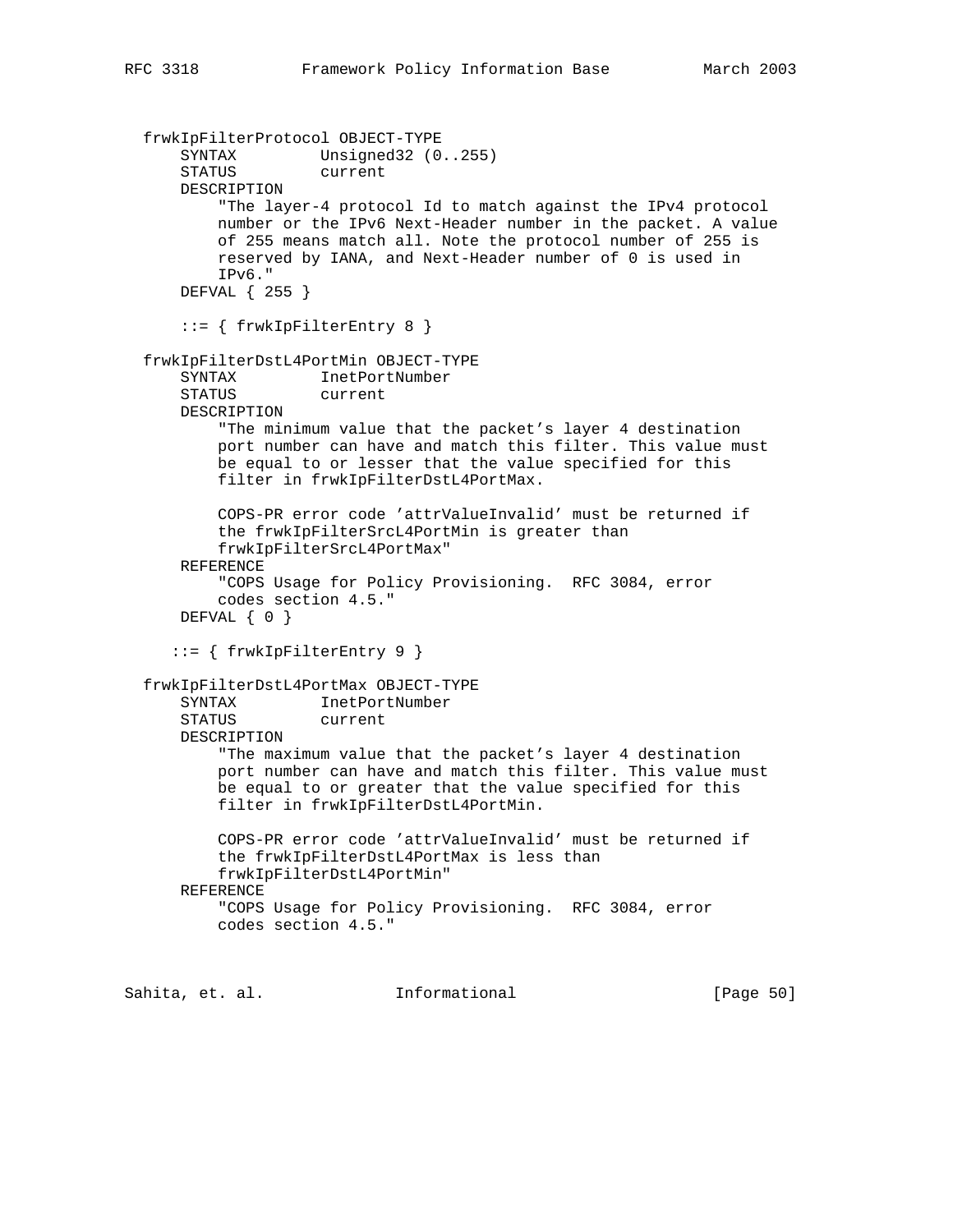```
 DEFVAL { 65535 }
      ::= { frwkIpFilterEntry 10 }
  frwkIpFilterSrcL4PortMin OBJECT-TYPE
      SYNTAX InetPortNumber
      STATUS current
      DESCRIPTION
          "The minimum value that the packet's layer 4 source port
          number can have and match this filter. This value must
          be equal to or lesser that the value specified for this
          filter in frwkIpFilterSrcL4PortMax.
          COPS-PR error code 'attrValueInvalid' must be returned if
          the frwkIpFilterSrcL4PortMin is greated than
          frwkIpFilterSrcL4PortMax"
      REFERENCE
          "COPS Usage for Policy Provisioning. RFC 3084, error
          codes section 4.5."
     DEFVAL \{ 0 \} ::= { frwkIpFilterEntry 11 }
  frwkIpFilterSrcL4PortMax OBJECT-TYPE
 SYNTAX InetPortNumber
 STATUS current
      DESCRIPTION
          "The maximum value that the packet's layer 4 source port
          number can have and match this filter. This value must be
          equal to or greater that the value specified for this filter
          in frwkIpFilterSrcL4PortMin.
          COPS-PR error code 'attrValueInvalid' must be returned if
          the frwkIpFilterSrcL4PortMax is less than
          frwkIpFilterSrcL4PortMin"
      REFERENCE
          "COPS Usage for Policy Provisioning. RFC error codes
          section 4.5."
      DEFVAL { 65535 }
      ::= { frwkIpFilterEntry 12 }
- -- The IEEE 802 Filter Table
 - frwk802FilterTable OBJECT-TYPE
     SYNTAX SEQUENCE OF Frwk802FilterEntry
```
Sahita, et. al. **Informational** [Page 51]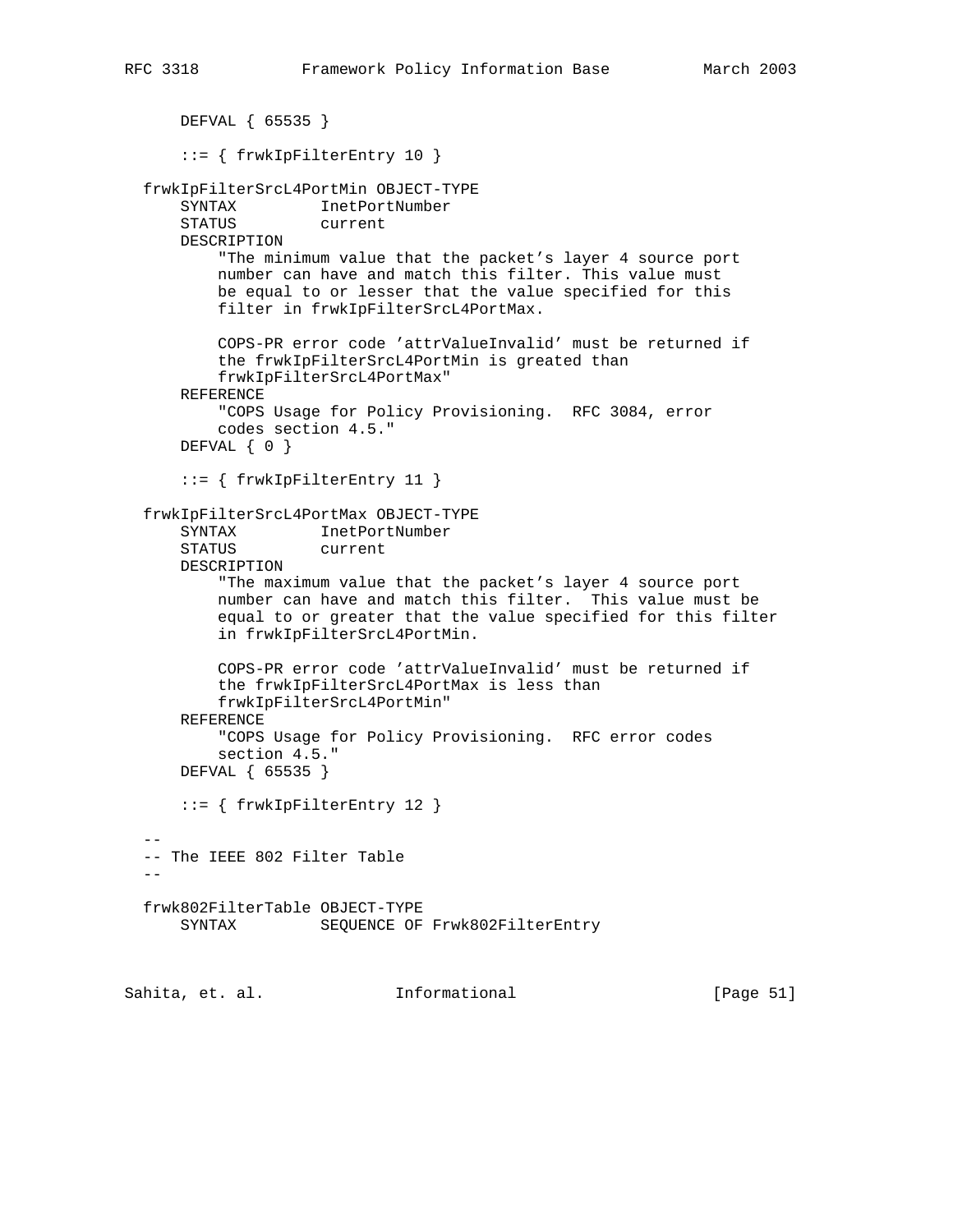```
 PIB-ACCESS install
 STATUS current
      DESCRIPTION
          "IEEE 802-based filter definitions. A class that contains
          attributes of IEEE 802 (e.g., 802.3) traffic that form
          filters that are used to perform traffic classification."
      REFERENCE
         "IEEE Standards for Local and Metropolitan Area Networks.
          Overview and Architecture, ANSI/IEEE Std 802, 1990."
      ::= { frwkClassifierClasses 3 }
  frwk802FilterEntry OBJECT-TYPE
      SYNTAX Frwk802FilterEntry
      STATUS current
      DESCRIPTION
          "IEEE 802-based filter definitions. An entry specifies
          (potentially) several distinct matching components. Each
          component is tested against the data in a frame
          individually. An overall match occurs when all of the
          individual components match the data they are compared
          against in the frame being processed. A failure of any
          one test causes the overall match to fail.
          Wildcards may be specified for those fields that are not
          relevant."
     EXTENDS { frwkBaseFilterEntry }
      UNIQUENESS { frwkBaseFilterNegation,
                  frwk802FilterDstAddr,
                  frwk802FilterDstAddrMask,
                  frwk802FilterSrcAddr,
                  frwk802FilterSrcAddrMask,
                  frwk802FilterVlanId,
                  frwk802FilterVlanTagRequired,
                  frwk802FilterEtherType,
                  frwk802FilterUserPriority }
     ::= { frwk802FilterTable 1 }
  Frwk802FilterEntry ::= SEQUENCE {
frwk802FilterDstAddr PhysAddress,
 frwk802FilterDstAddrMask PhysAddress,
frwk802FilterSrcAddr PhysAddress,
 frwk802FilterSrcAddrMask PhysAddress,
 frwk802FilterVlanId Integer32,
          frwk802FilterVlanTagRequired INTEGER,
 frwk802FilterEtherType Integer32,
 frwk802FilterUserPriority BITS
```
Sahita, et. al. **Informational** [Page 52]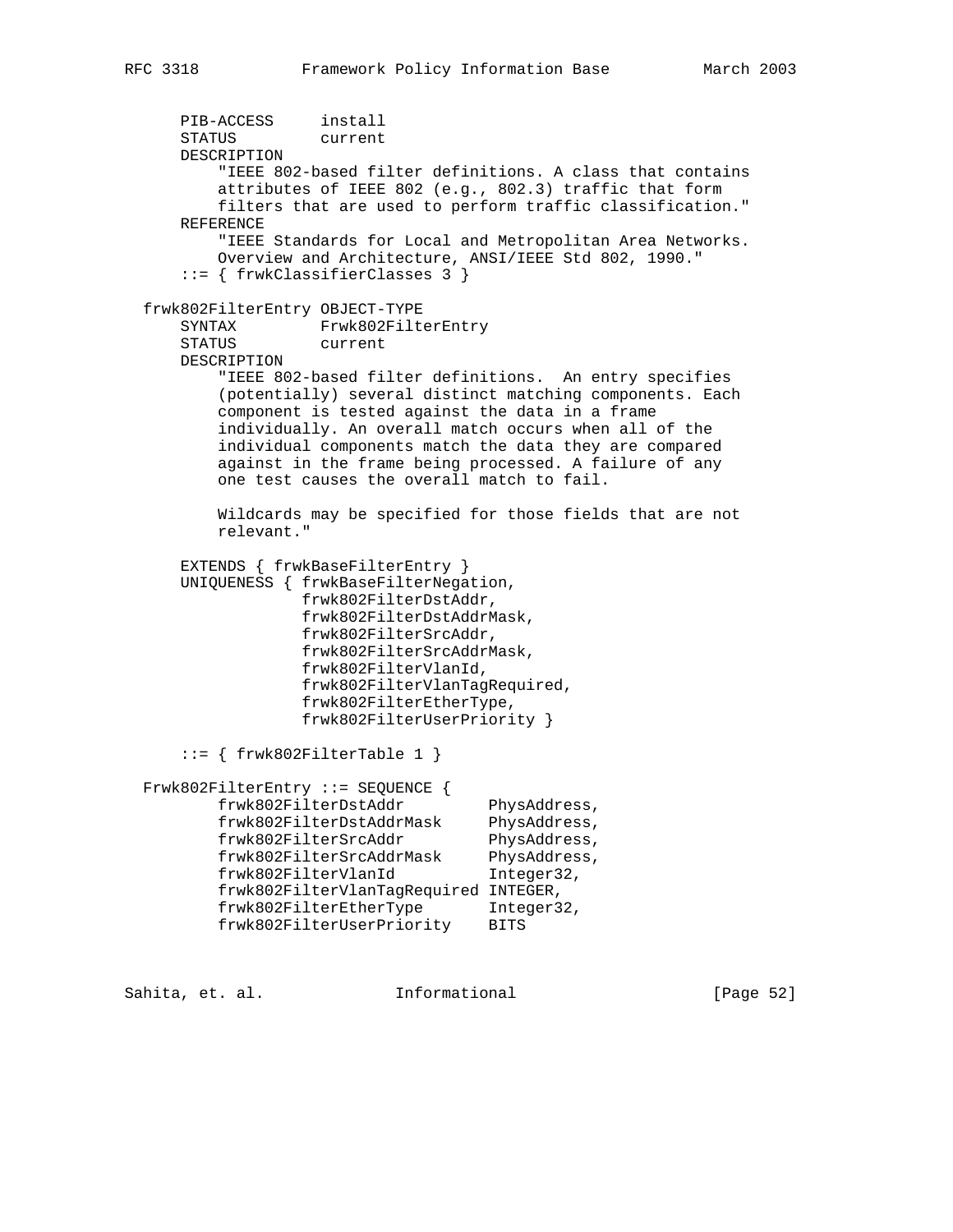```
 }
  frwk802FilterDstAddr OBJECT-TYPE
 SYNTAX PhysAddress
 STATUS current
      DESCRIPTION
          "The 802 address against which the 802 DA of incoming
          traffic streams will be compared. Frames whose 802 DA
          matches the physical address specified by this object,
          taking into account address wildcarding as specified by the
          frwk802FilterDstAddrMask object, are potentially subject to
          the processing guidelines that are associated with this
          entry through the related action class."
      REFERENCE
          "Textual Conventions for SMIv2, RFC 2579."
      ::= { frwk802FilterEntry 1 }
  frwk802FilterDstAddrMask OBJECT-TYPE
      SYNTAX PhysAddress
      STATUS current
      DESCRIPTION
          "This object specifies the bits in a 802 destination address
          that should be considered when performing a 802 DA
          comparison against the address specified in the
          frwk802FilterDstAddr object.
          The value of this object represents a mask that is logically
          and'ed with the 802 DA in received frames to derive the
          value to be compared against the frwk802FilterDstAddr
          address. A zero bit in the mask thus means that the
          corresponding bit in the address always matches. The
          frwk802FilterDstAddr value must also be masked using this
          value prior to any comparisons.
          The length of this object in octets must equal the length in
          octets of the frwk802FilterDstAddr. Note that a mask with no
          bits set (i.e., all zeroes) effectively wildcards the
          frwk802FilterDstAddr object."
       ::= { frwk802FilterEntry 2 }
  frwk802FilterSrcAddr OBJECT-TYPE
      SYNTAX PhysAddress
      STATUS current
      DESCRIPTION
          "The 802 MAC address against which the 802 MAC SA of
          incoming traffic streams will be compared. Frames whose 802
Sahita, et. al. Informational [Page 53]
```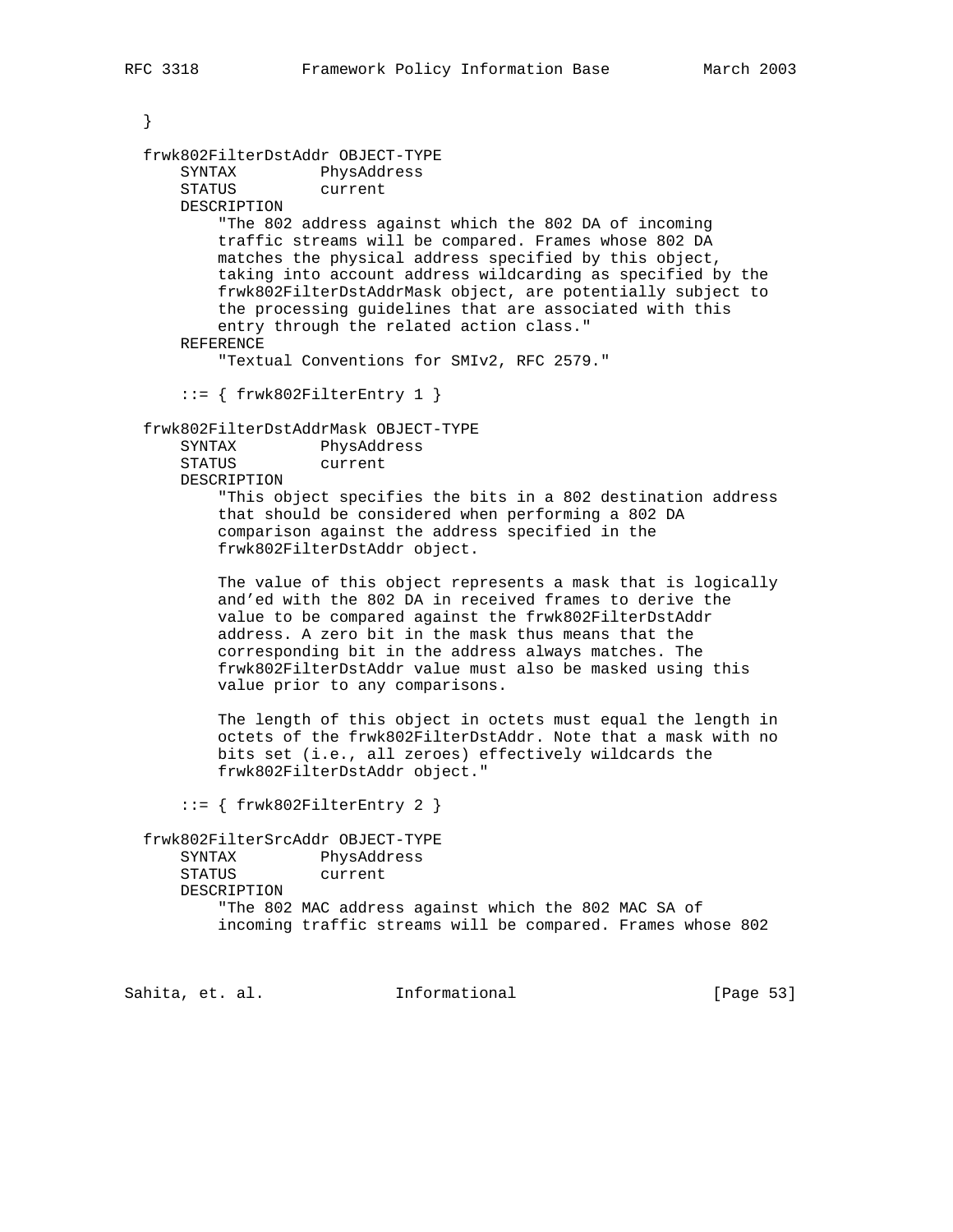MAC SA matches the physical address specified by this object, taking into account address wildcarding as specified by the frwk802FilterSrcAddrMask object, are potentially subject to the processing guidelines that are associated with this entry through the related action class."

::= { frwk802FilterEntry 3 }

```
 frwk802FilterSrcAddrMask OBJECT-TYPE
```

| SYNTAX      | PhysAddress |
|-------------|-------------|
| STATUS      | current     |
| DESCRIPTION |             |

 "This object specifies the bits in a 802 MAC source address that should be considered when performing a 802 MAC SA comparison against the address specified in the frwk802FilterSrcAddr object.

 The value of this object represents a mask that is logically and'ed with the 802 MAC SA in received frames to derive the value to be compared against the frwk802FilterSrcAddr address. A zero bit in the mask thus means that the corresponding bit in the address always matches. The frwk802FilterSrcAddr value must also be masked using this value prior to any comparisons.

 The length of this object in octets must equal the length in octets of the frwk802FilterSrcAddr. Note that a mask with no bits set (i.e., all zeroes) effectively wildcards the frwk802FilterSrcAddr object."

 $::=$  { frwk802FilterEntry 4 }

# frwk802FilterVlanId OBJECT-TYPE

 $Integer32 (-1 | 1..4094)$  STATUS current DESCRIPTION "The VLAN ID (VID) that uniquely identifies a VLAN within the device. This VLAN may be known or unknown (i.e., traffic associated with this VID has not yet been seen by the device) at the time this entry is instantiated.

 Setting the frwk802FilterVlanId object to -1 indicates that VLAN data should not be considered during traffic classification."

 $::=$  { frwk802FilterEntry 5 }

Sahita, et. al. **Informational** [Page 54]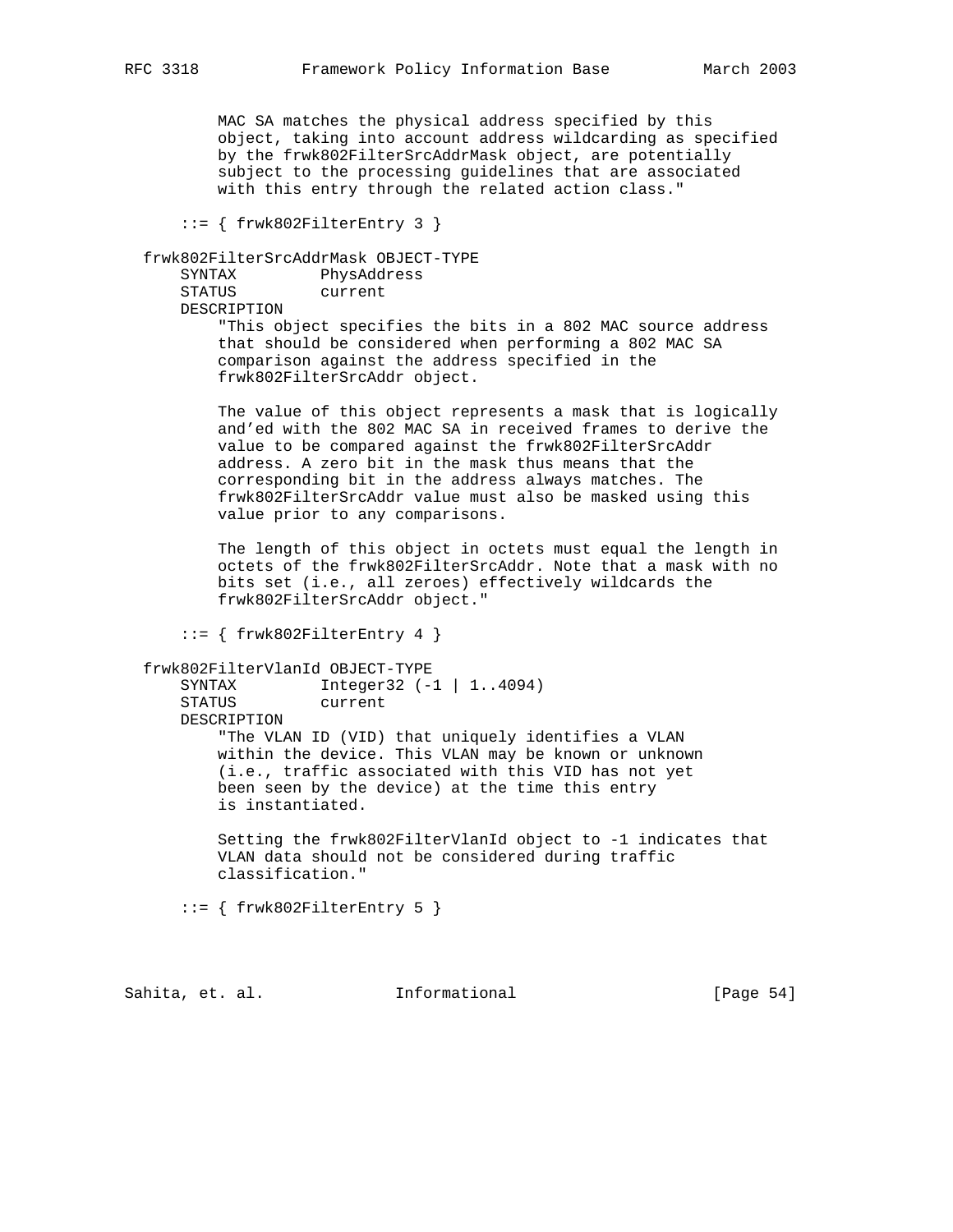frwk802FilterVlanTagRequired OBJECT-TYPE SYNTAX INTEGER { taggedOnly(1), priorityTaggedPlus(2), untaggedOnly(3), ignoreTag(4)<br>} } STATUS current DESCRIPTION "This object indicates whether the presence of an IEEE 802.1Q VLAN tag in data link layer frames must be considered when determining if a given frame matches this 802 filter entry. A value of 'taggedOnly(1)' means that only frames containing a VLAN tag with a non-Null VID (i.e., a VID in the range 1..4094) will be considered a match. A value of 'priorityTaggedPlus(2)' means that only frames containing a VLAN tag, regardless of the value of the VID, will be considered a match. A value of 'untaggedOnly(3)' indicates that only untagged frames will match this filter component. The presence of a VLAN tag is not taken into consideration in terms of a match if the value is 'ignoreTag(4)'."  $::=$  { frwk802FilterEntry 6 } frwk802FilterEtherType OBJECT-TYPE SYNTAX Integer32 (-1 | 0..'ffff'h) STATUS current DESCRIPTION "This object specifies the value that will be compared against the value contained in the EtherType field of an IEEE 802 frame. Example settings would include 'IP' (0x0800), 'ARP' (0x0806) and 'IPX' (0x8137). Setting the frwk802FilterEtherTypeMin object to -1 indicates that EtherType data should not be considered during traffic classification. Note that the position of the EtherType field depends on the underlying frame format. For Ethernet-II encapsulation, the EtherType field follows the 802 MAC source address. For 802.2 LLC/SNAP encapsulation, the EtherType value follows

Sahita, et. al. **Informational** [Page 55]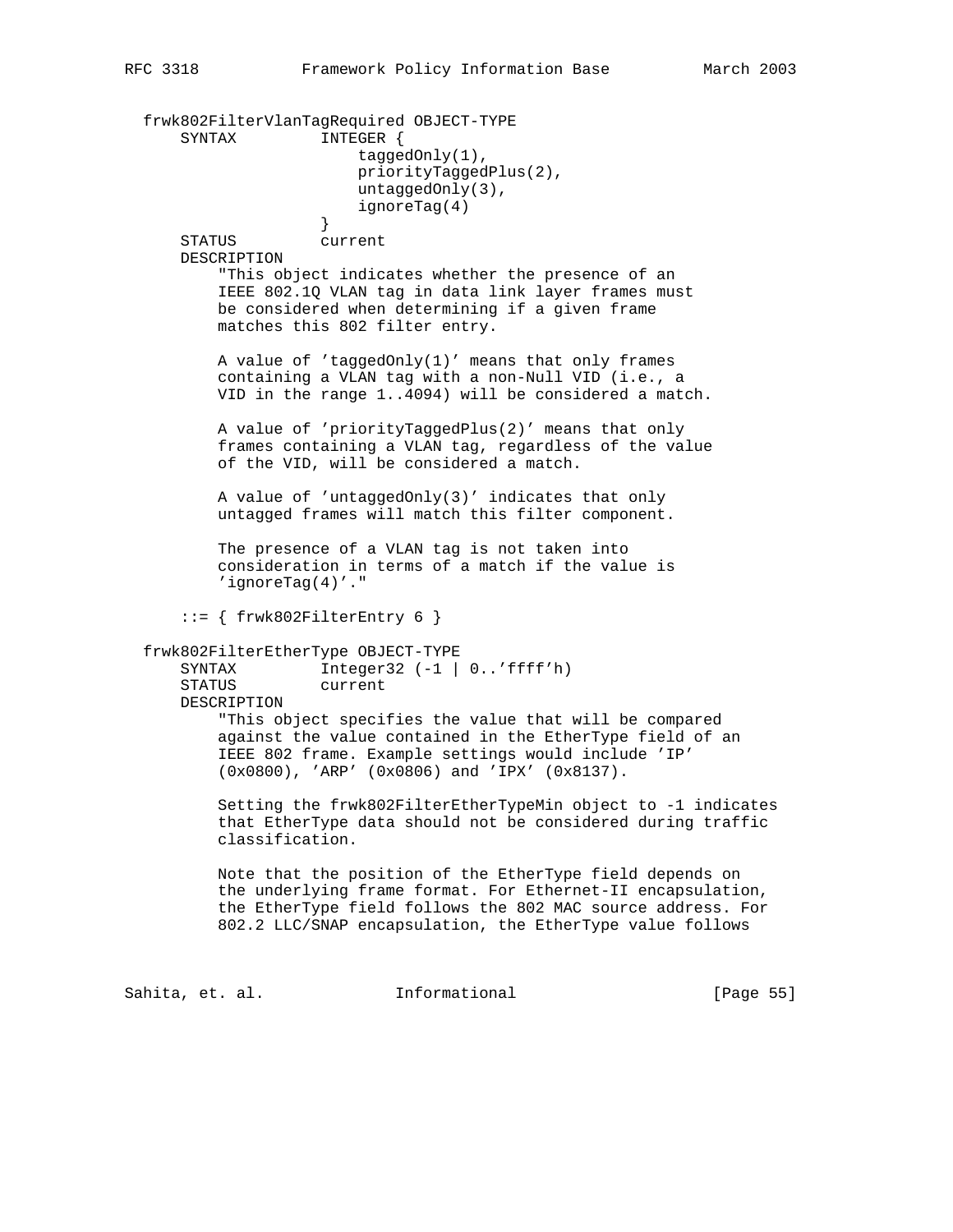the Organization Code field in the 802.2 SNAP header. The value that is tested with regard to this filter component therefore depends on the data link layer frame format being used. If this 802 filter component is active when there is no EtherType field in a frame (e.g., 802.2 LLC), a match is implied."

 $::=$  { frwk802FilterEntry 7 }

```
frwk802FilterUserPriority OBJECT-TYPE
```

```
 SYNTAX BITS {
                      matchPriority0(0),
                      matchPriority1(1),
                      matchPriority2(2),
                      matchPriority3(3),
                      matchPriority4(4),
                      matchPriority5(5),
                      matchPriority6(6),
                      matchPriority7(7)
 }
```
STATUS current

DESCRIPTION

 "The set of values, representing the potential range of user priority values, against which the value contained in the user priority field of a tagged 802.1 frame is compared. A test for equality is performed when determining if a match exists between the data in a data link layer frame and the value of this 802 filter component. Multiple values may be set at one time such that potentially several different user priority values may match this 802 filter component.

 Setting all of the bits that are associated with this object causes all user priority values to match this attribute. This essentially makes any comparisons with regard to user priority values unnecessary. Untagged frames are treated as an implicit match."

::= { frwk802FilterEntry 8 }

-- -- The Internal label filter extension

--

frwkILabelFilterTable OBJECT-TYPE SYNTAX SEQUENCE OF FrwkILabelFilterEntry PIB-ACCESS install STATUS current

Sahita, et. al. **Informational** [Page 56]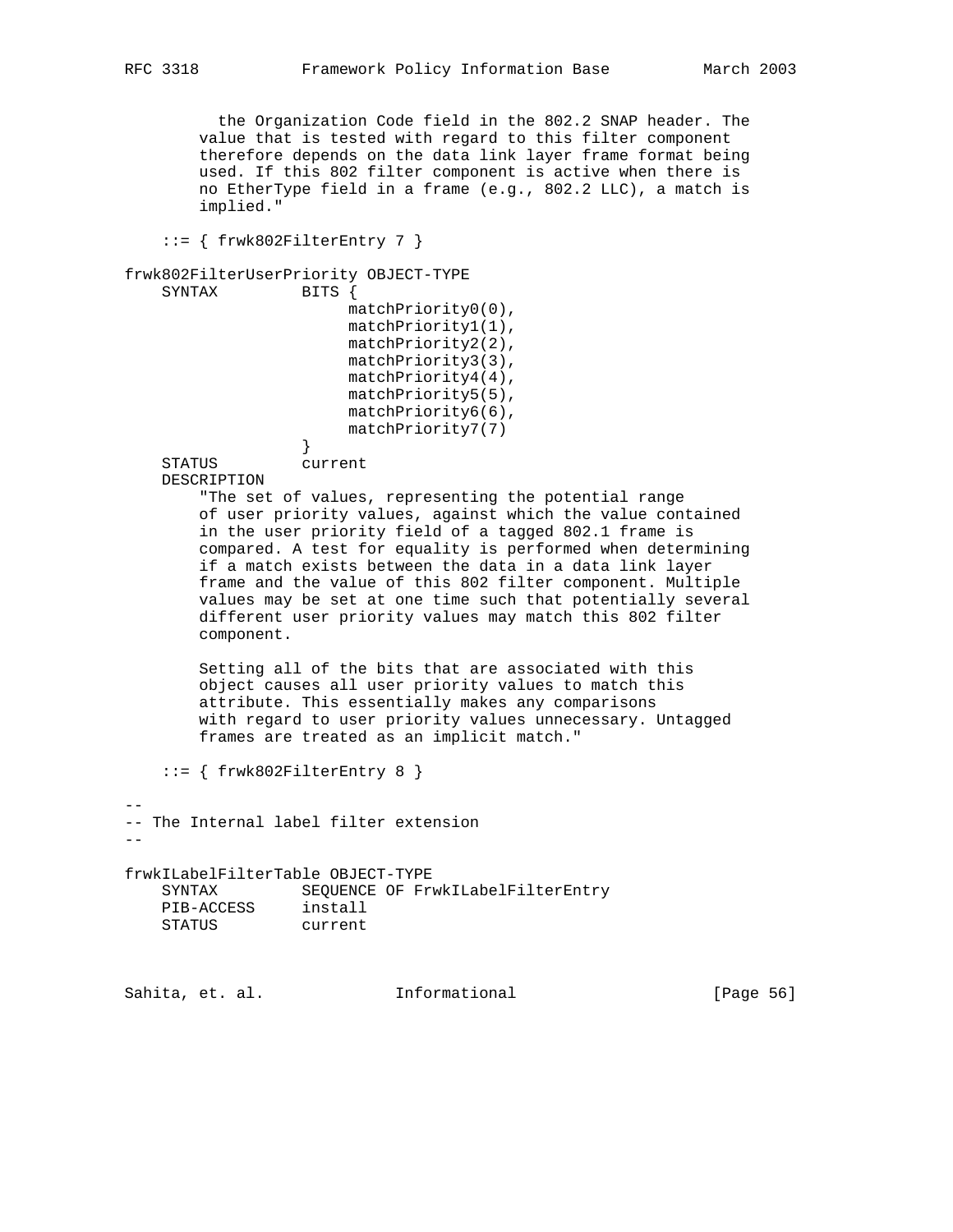```
 DESCRIPTION
        "Internal label filter Table. This PRC is used to achieve
         classification based on the internal flow label set by the
         PEP possibly after ingress classification to avoid
         re-classification at the egress interface on the same PEP."
     ::= { frwkClassifierClasses 4 }
frwkILabelFilterEntry OBJECT-TYPE
    SYNTAX FrwkILabelFilterEntry
    STATUS current
    DESCRIPTION
        "Internal label filter entry definition."
   EXTENDS { frwkBaseFilterEntry }
    UNIQUENESS { frwkBaseFilterNegation,
                 frwkILabelFilterILabel }
    ::= { frwkILabelFilterTable 1 }
FrwkILabelFilterEntry ::= SEQUENCE {
   frwkILabelFilterILabel OCTET STRING
}
frwkILabelFilterILabel OBJECT-TYPE
 SYNTAX OCTET STRING
 STATUS current
    DESCRIPTION
       "The Label that this flow uses for differentiating traffic
        flows. The flow labeling is meant for network device
       internal usage. A value of zero length string matches all
       internal labels."
    ::= { frwkILabelFilterEntry 1 }
--
-- The Marker classes group
--
frwkMarkerClasses
          OBJECT IDENTIFIER ::= { frameworkPib 4 }
--
-- The 802 Marker Table
--
frwk802MarkerTable OBJECT-TYPE
    SYNTAX SEQUENCE OF Frwk802MarkerEntry
 PIB-ACCESS install
 STATUS current
Sahita, et. al. Informational [Page 57]
```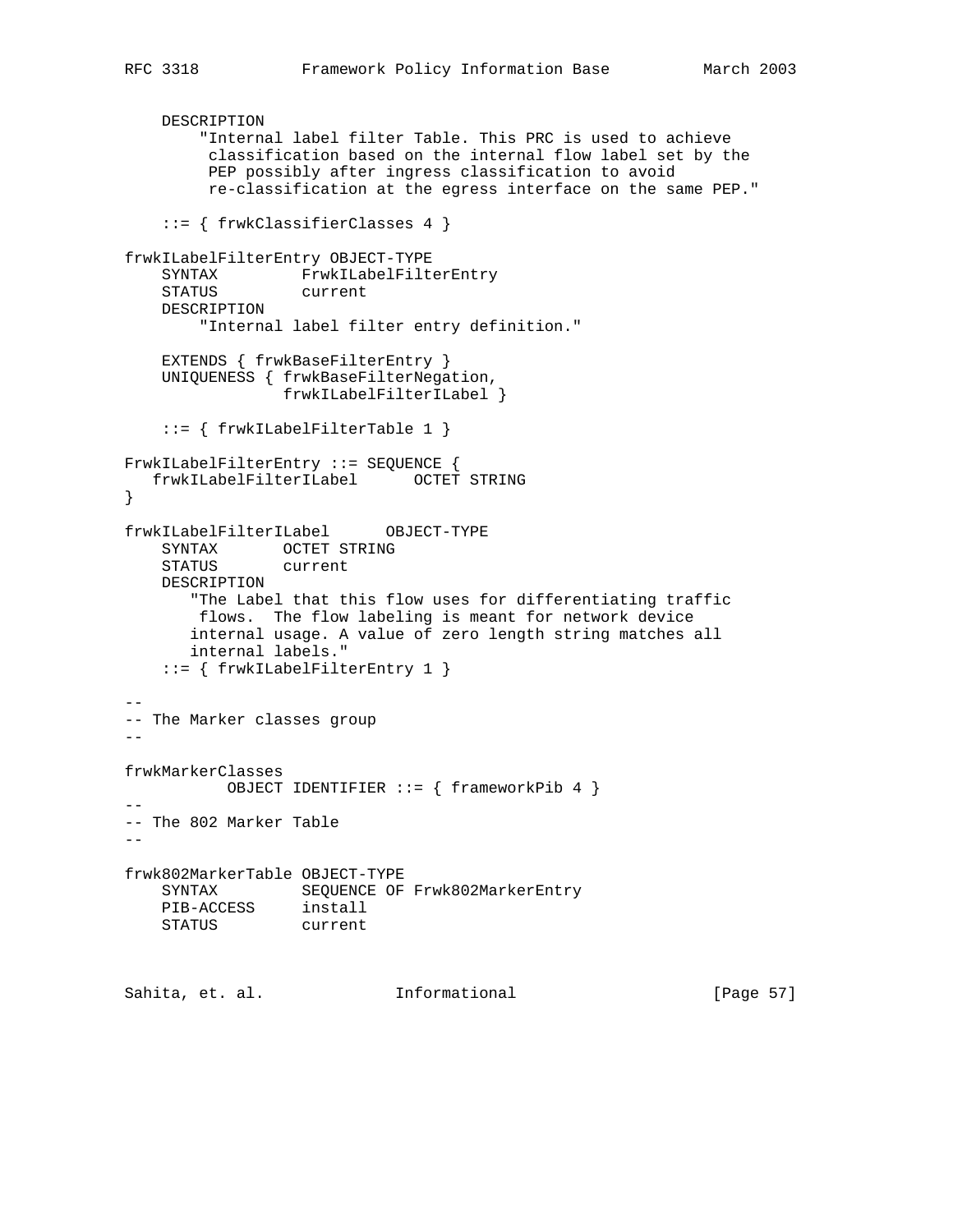```
 DESCRIPTION
        "The 802 Marker class. An 802 packet can be marked with the
         specified VLAN id, priority level."
    ::= { frwkMarkerClasses 1 }
frwk802MarkerEntry OBJECT-TYPE
   SYNTAX Frwk802MarkerEntry
    STATUS current
    DESCRIPTION
        "frwk802Marker entry definition."
    PIB-INDEX { frwk802MarkerPrid }
    UNIQUENESS { frwk802MarkerVlanId,
                frwk802MarkerPriority }
   ::= { frwk802MarkerTable 1 }
Frwk802MarkerEntry::= SEQUENCE {
 frwk802MarkerPrid InstanceId,
 frwk802MarkerVlanId Unsigned32,
 frwk802MarkerPriority Unsigned32
}
frwk802MarkerPrid OBJECT-TYPE
 SYNTAX InstanceId
 STATUS current
    DESCRIPTION
       "An integer index to uniquely identify this 802 Marker."
    ::= { frwk802MarkerEntry 1 }
frwk802MarkerVlanId OBJECT-TYPE
   SYNTAX Unsigned32 (1..4094)
    STATUS current
    DESCRIPTION
        "The VLAN ID (VID) that uniquely identifies a VLAN within
        the device."
    ::= { frwk802MarkerEntry 2 }
frwk802MarkerPriority OBJECT-TYPE
   SYNTAX Unsigned32 (0..7)
    STATUS current
    DESCRIPTION
        "The user priority field of a tagged 802.1 frame."
    ::= { frwk802MarkerEntry 3 }
Sahita, et. al. Informational [Page 58]
```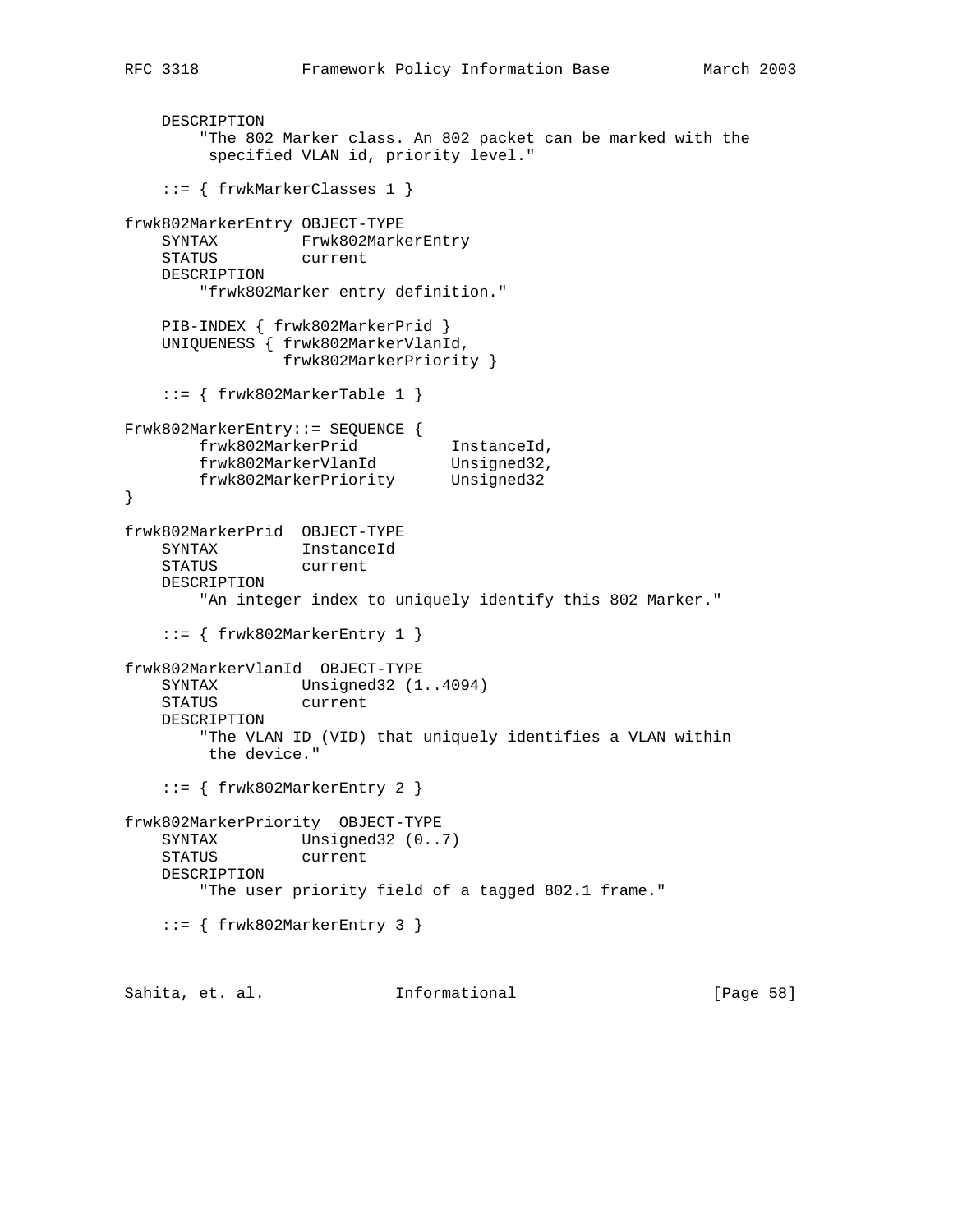```
--
-- The Internal Label Marker Table
--
frwkILabelMarkerTable OBJECT-TYPE
    SYNTAX SEQUENCE OF FrwkILabelMarkerEntry
 PIB-ACCESS install
 STATUS current
    DESCRIPTION
        "The Internal Label Marker class. A flow in a PEP can be
        marked with an internal label using this PRC."
    ::= { frwkMarkerClasses 2 }
frwkILabelMarkerEntry OBJECT-TYPE
    SYNTAX FrwkILabelMarkerEntry
    STATUS current
    DESCRIPTION
        "frwkILabelkMarker entry definition."
    PIB-INDEX { frwkILabelMarkerPrid }
    UNIQUENESS { frwkILabelMarkerILabel }
    ::= { frwkILabelMarkerTable 1 }
FrwkILabelMarkerEntry::= SEQUENCE {
 frwkILabelMarkerPrid InstanceId,
 frwkILabelMarkerILabel OCTET STRING
}
frwkILabelMarkerPrid OBJECT-TYPE
    SYNTAX InstanceId
    STATUS current
    DESCRIPTION
       "An integer index to uniquely identify this Label Marker."
    ::= { frwkILabelMarkerEntry 1 }
frwkILabelMarkerILabel OBJECT-TYPE
    SYNTAX OCTET STRING
    STATUS current
    DESCRIPTION
        "This internal label is implementation specific and may be
        used for other policy related functions like flow
         accounting purposes and/or other data path treatments."
    ::= { frwkILabelMarkerEntry 2 }
Sahita, et. al. Informational [Page 59]
```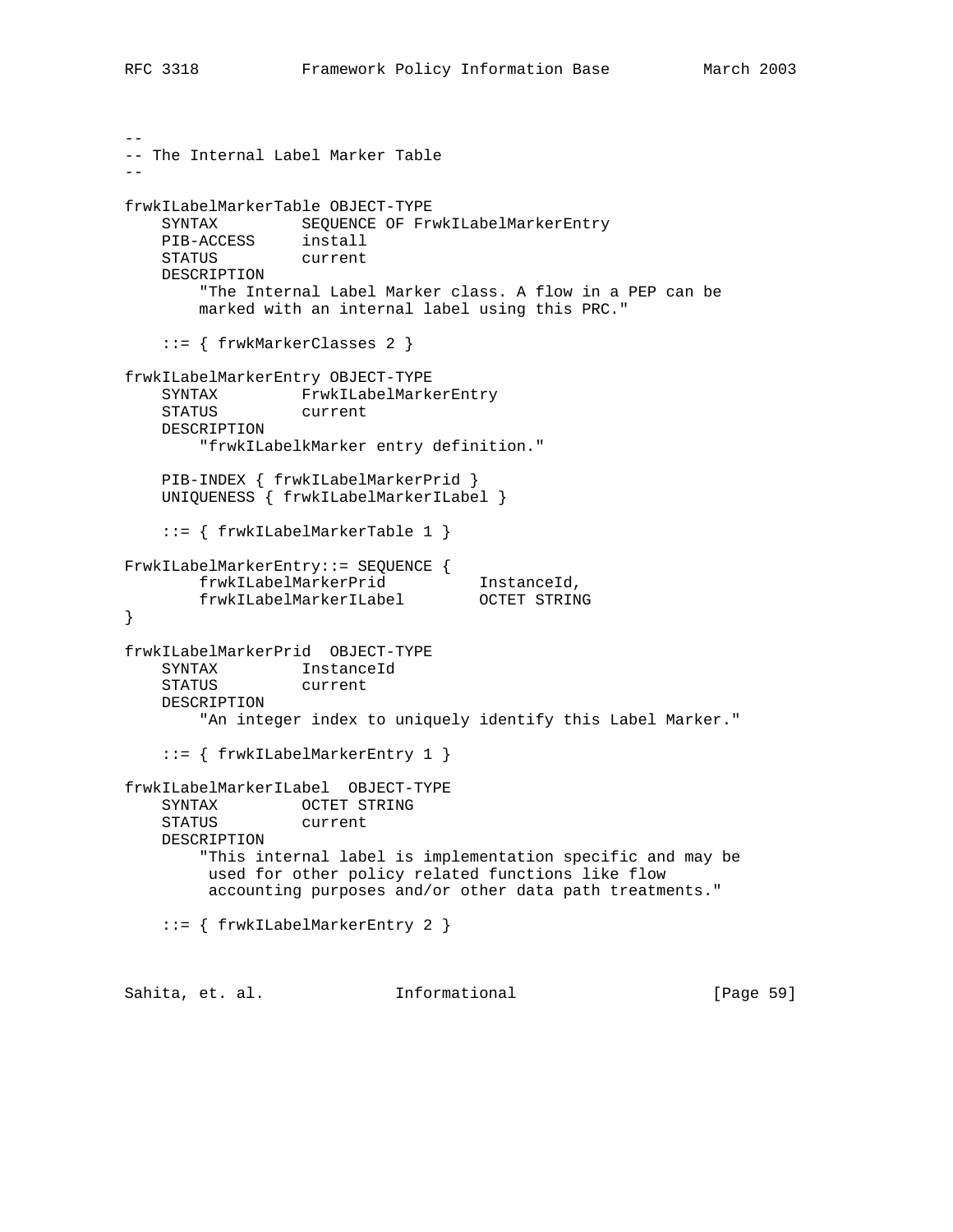-- -- Conformance Section - frwkBasePibConformance OBJECT IDENTIFIER ::= { frameworkPib 5 } frwkBasePibCompliances OBJECT IDENTIFIER ::= { frwkBasePibConformance 1 } frwkBasePibGroups OBJECT IDENTIFIER ::= { frwkBasePibConformance 2 } frwkBasePibCompliance MODULE-COMPLIANCE STATUS current DESCRIPTION "Describes the requirements for conformance to the Framework PIB." MODULE -- this module MANDATORY-GROUPS { frwkPrcSupportGroup, frwkPibIncarnationGroup, frwkDeviceIdGroup, frwkCompLimitsGroup, frwkCapabilitySetGroup, frwkRoleComboGroup, frwkIfRoleComboGroup } OBJECT frwkPibIncarnationLongevity PIB-MIN-ACCESS notify DESCRIPTION "Install support is required if policy expiration is to be supported." OBJECT frwkPibIncarnationTtl PIB-MIN-ACCESS notify DESCRIPTION "Install support is required if policy expiration is to be supported." OBJECT frwkPibIncarnationInCtxtSet PIB-MIN-ACCESS notify DESCRIPTION "Install support is required if configuration contexts and outsourcing contexts are both to be supported." OBJECT frwkPibIncarnationFullState

Sahita, et. al. **Informational** [Page 60]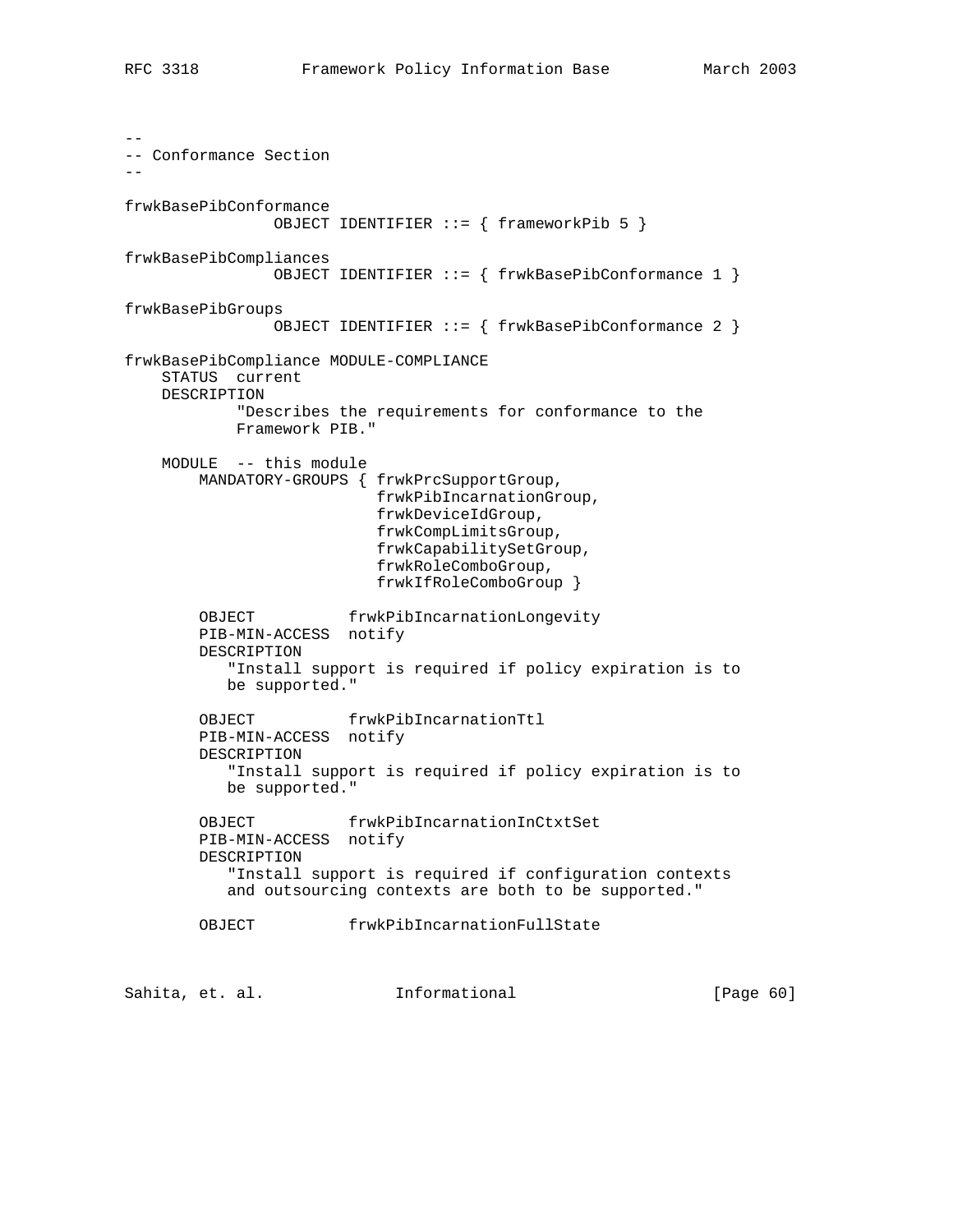PIB-MIN-ACCESS notify DESCRIPTION "Install support is required if incremental updates to request states is to be supported." GROUP frwkReferenceGroup DESCRIPTION "The frwkReferenceGroup is mandatory if referencing across PIB contexts for specific client-types is to be supported." GROUP frwkErrorGroup DESCRIPTION "The frwkErrorGroup is mandatory sending errors in decisions is to be supported." GROUP frwkBaseFilterGroup DESCRIPTION "The frwkBaseFilterGroup is mandatory if filtering based on traffic components is to be supported." GROUP frwkIpFilterGroup DESCRIPTION "The frwkIpFilterGroup is mandatory if filtering based on IP traffic components is to be supported." GROUP frwk802FilterGroup DESCRIPTION "The frwk802FilterGroup is mandatory if filtering based on 802 traffic criteria is to be supported." GROUP frwkILabelFilterGroup DESCRIPTION "The frwkILabelFilterGroup is mandatory if filtering based on PEP internal label is to be supported." GROUP frwk802MarkerGroup DESCRIPTION "The frwk802MarkerGroup is mandatory if marking a packet with 802 traffic criteria is to be supported." GROUP frwkILabelMarkerGroup DESCRIPTION "The frwkILabelMarkerGroup is mandatory if marking a flow with internal labels is to be supported." ::= { frwkBasePibCompliances 1 }

Sahita, et. al. Informational [Page 61]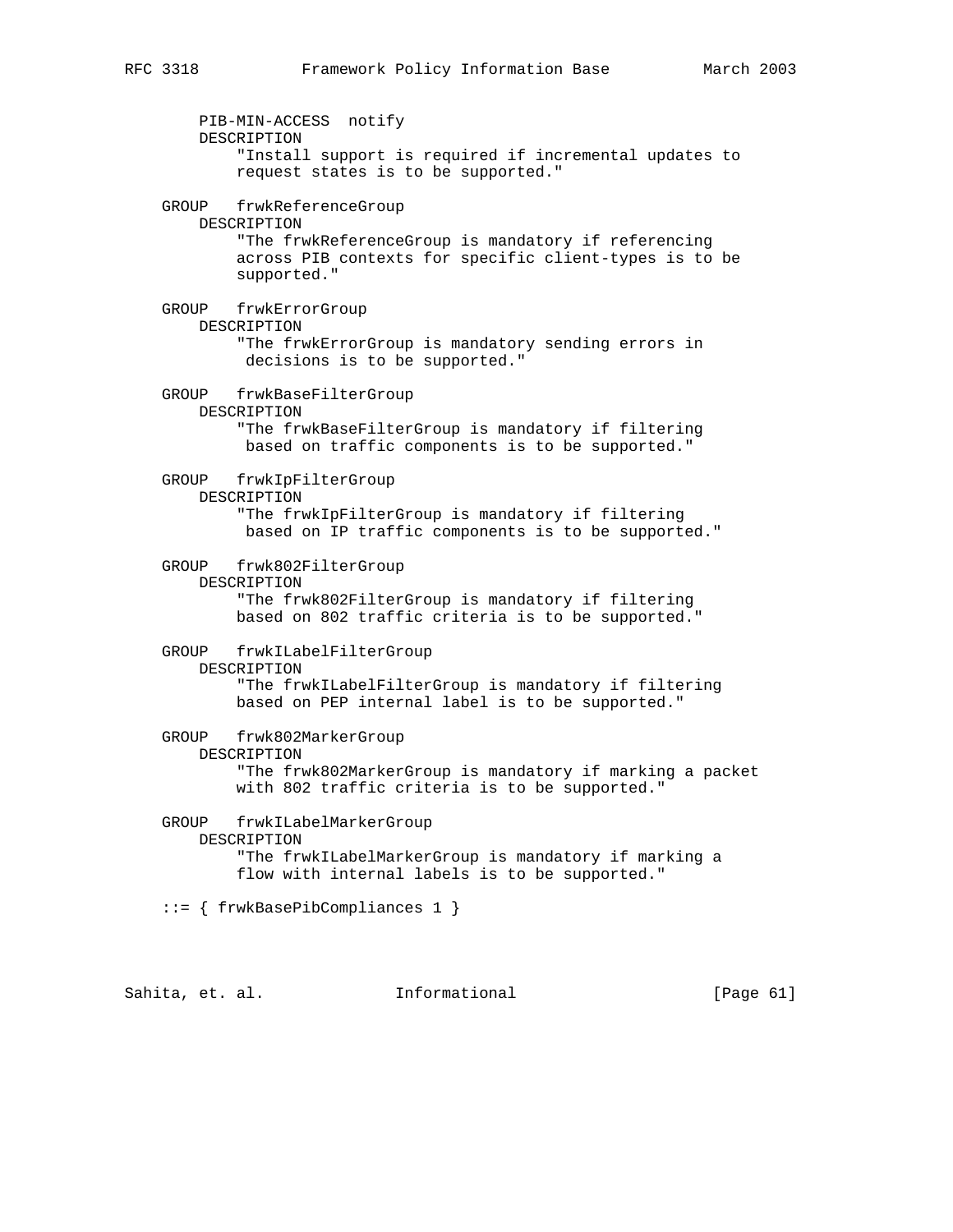```
frwkPrcSupportGroup OBJECT-GROUP
     OBJECTS {
              frwkPrcSupportPrid,
              frwkPrcSupportSupportedPrc,
              frwkPrcSupportSupportedAttrs }
     STATUS current
     DESCRIPTION
             "Objects from the frwkPrcSupportTable."
     ::= { frwkBasePibGroups 1 }
frwkPibIncarnationGroup OBJECT-GROUP
     OBJECTS {
              frwkPibIncarnationPrid,
              frwkPibIncarnationName,
              frwkPibIncarnationId,
              frwkPibIncarnationLongevity,
              frwkPibIncarnationTtl,
              frwkPibIncarnationInCtxtSet,
              frwkPibIncarnationActive,
              frwkPibIncarnationFullState
 }
     STATUS current
     DESCRIPTION
             "Objects from the frwkDevicePibIncarnationTable."
     ::= { frwkBasePibGroups 2 }
frwkDeviceIdGroup OBJECT-GROUP
     OBJECTS {
              frwkDeviceIdPrid,
              frwkDeviceIdDescr,
              frwkDeviceIdMaxMsg,
             frwkDeviceIdMaxContexts }
     STATUS current
     DESCRIPTION
             "Objects from the frwkDeviceIdTable."
     ::= { frwkBasePibGroups 3 }
frwkCompLimitsGroup OBJECT-GROUP
     OBJECTS {
              frwkCompLimitsPrid,
              frwkCompLimitsComponent,
              frwkCompLimitsAttrPos,
              frwkCompLimitsNegation,
              frwkCompLimitsType,
              frwkCompLimitsSubType,
```
Sahita, et. al. **Informational** [Page 62]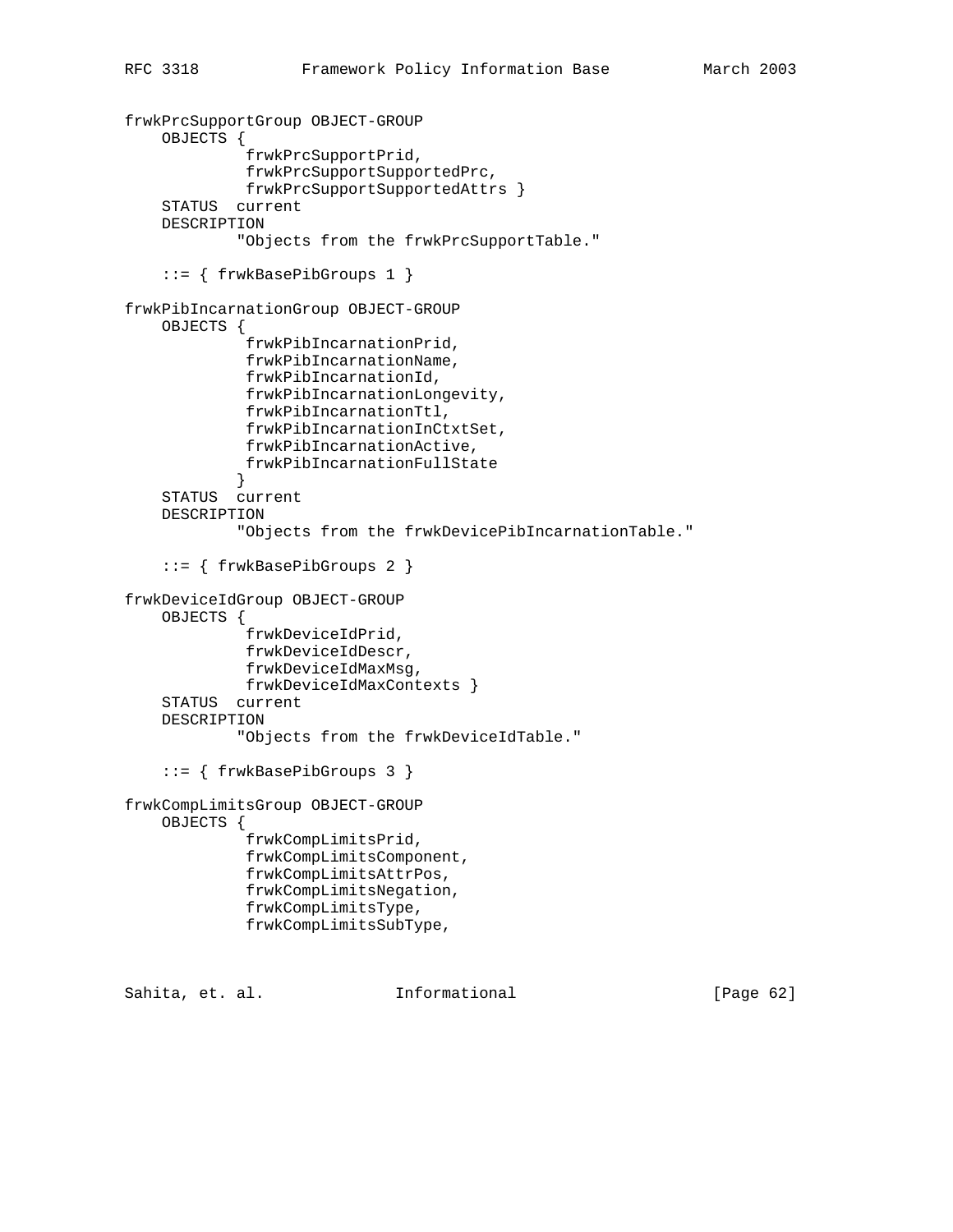```
 frwkCompLimitsGuidance }
     STATUS current
     DESCRIPTION
             "Objects from the frwkCompLimitsTable."
     ::= { frwkBasePibGroups 4 }
frwkReferenceGroup OBJECT-GROUP
     OBJECTS {
              frwkReferencePrid,
              frwkReferenceClientType,
              frwkReferenceClientHandle,
             frwkReferenceInstance }
     STATUS current
    DESCRIPTION
             "Objects from the frwkReferenceTable."
     ::= { frwkBasePibGroups 5 }
frwkErrorGroup OBJECT-GROUP
    OBJECTS {
              frwkErrorPrid,
             frwkErrorCode,
             frwkErrorSubCode,
             frwkErrorPrc,
             frwkErrorInstance }
     STATUS current
     DESCRIPTION
             "Objects from the frwkErrorTable."
     ::= { frwkBasePibGroups 6 }
frwkCapabilitySetGroup OBJECT-GROUP
     OBJECTS {
              frwkCapabilitySetPrid,
              frwkCapabilitySetName,
              frwkCapabilitySetCapability }
     STATUS current
    DESCRIPTION
             "Objects from the frwkCapabilitySetTable."
     ::= { frwkBasePibGroups 7 }
frwkRoleComboGroup OBJECT-GROUP
     OBJECTS {
              frwkRoleComboPrid,
              frwkRoleComboRoles,
              frwkRoleComboCapSetName }
Sahita, et. al. Informational [Page 63]
```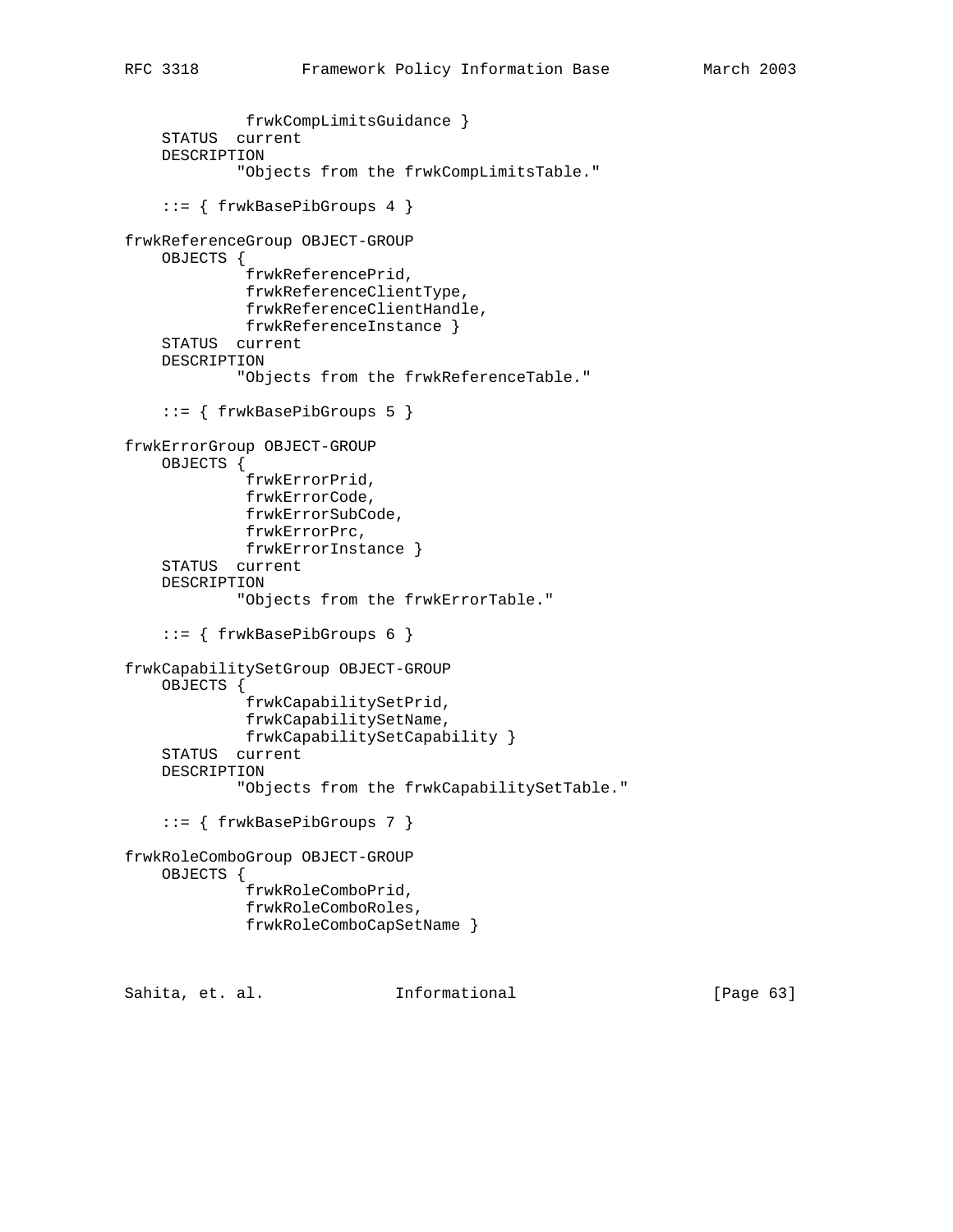```
 STATUS current
     DESCRIPTION
             "Objects from the frwkRoleComboTable."
     ::= { frwkBasePibGroups 8 }
frwkIfRoleComboGroup OBJECT-GROUP
     OBJECTS { frwkIfRoleComboIfIndex }
     STATUS current
     DESCRIPTION
             "Objects from the frwkIfRoleComboTable."
     ::= { frwkBasePibGroups 9 }
frwkBaseFilterGroup OBJECT-GROUP
     OBJECTS {
              frwkBaseFilterPrid,
              frwkBaseFilterNegation }
     STATUS current
     DESCRIPTION
             "Objects from the frwkBaseFilterTable."
```

```
 ::= { frwkBasePibGroups 10 }
frwkIpFilterGroup OBJECT-GROUP
```
frwkIpFilterDstAddr,

frwkIpFilterSrcAddr,

 frwkIpFilterDscp, frwkIpFilterFlowId, frwkIpFilterProtocol,

frwkIpFilterDstPrefixLength,

frwkIpFilterSrcPrefixLength,

```
 OBJECTS {
           frwkIpFilterAddrType,
```

```
 frwkIpFilterDstL4PortMin,
          frwkIpFilterDstL4PortMax,
          frwkIpFilterSrcL4PortMin,
          frwkIpFilterSrcL4PortMax }
 STATUS current
```

```
 DESCRIPTION
```

```
 "Objects from the frwkIpFilterTable."
```

```
 ::= { frwkBasePibGroups 11 }
```

```
frwk802FilterGroup OBJECT-GROUP
     OBJECTS {
              frwk802FilterDstAddr,
              frwk802FilterDstAddrMask,
```
Sahita, et. al. **Informational** [Page 64]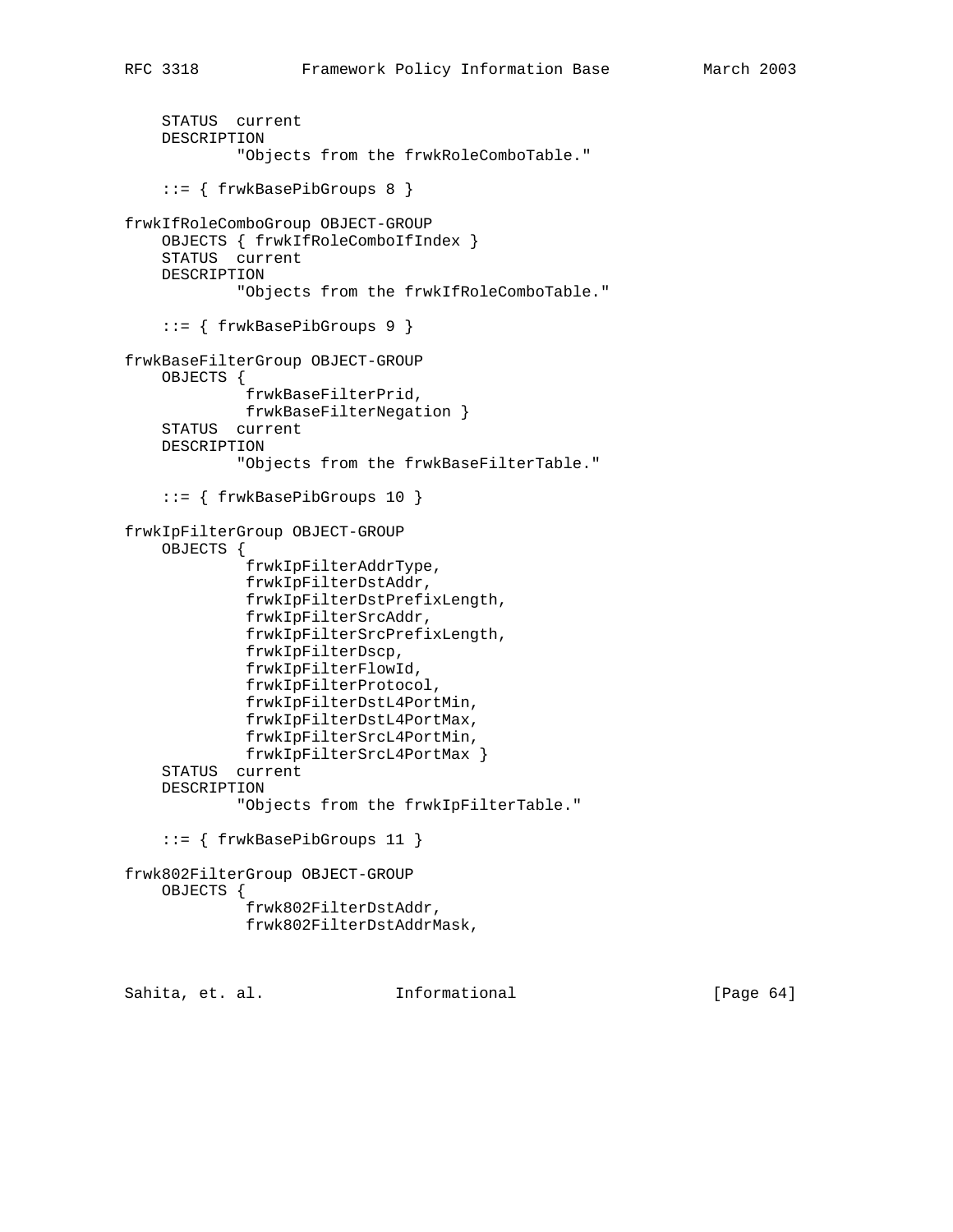```
 frwk802FilterSrcAddr,
              frwk802FilterSrcAddrMask,
              frwk802FilterVlanId,
              frwk802FilterVlanTagRequired,
              frwk802FilterEtherType,
              frwk802FilterUserPriority }
     STATUS current
    DESCRIPTION
             "Objects from the frwk802FilterTable."
     ::= { frwkBasePibGroups 12 }
frwkILabelFilterGroup OBJECT-GROUP
     OBJECTS { frwkILabelFilterILabel }
     STATUS current
     DESCRIPTION
             "Objects from the frwkILabelFilterTable."
     ::= { frwkBasePibGroups 13 }
frwk802MarkerGroup OBJECT-GROUP
     OBJECTS {
              frwk802MarkerPrid,
              frwk802MarkerVlanId,
             frwk802MarkerPriority }
     STATUS current
     DESCRIPTION
             "Objects from the frwk802MarkerTable."
     ::= { frwkBasePibGroups 14 }
frwkILabelMarkerGroup OBJECT-GROUP
     OBJECTS {
              frwkILabelMarkerPrid,
             frwkILabelMarkerILabel }
     STATUS current
     DESCRIPTION
             "Objects from the frwkILabelMarkerTable."
     ::= { frwkBasePibGroups 15 }
```

```
END
```
Sahita, et. al. 1nformational 1999 [Page 65]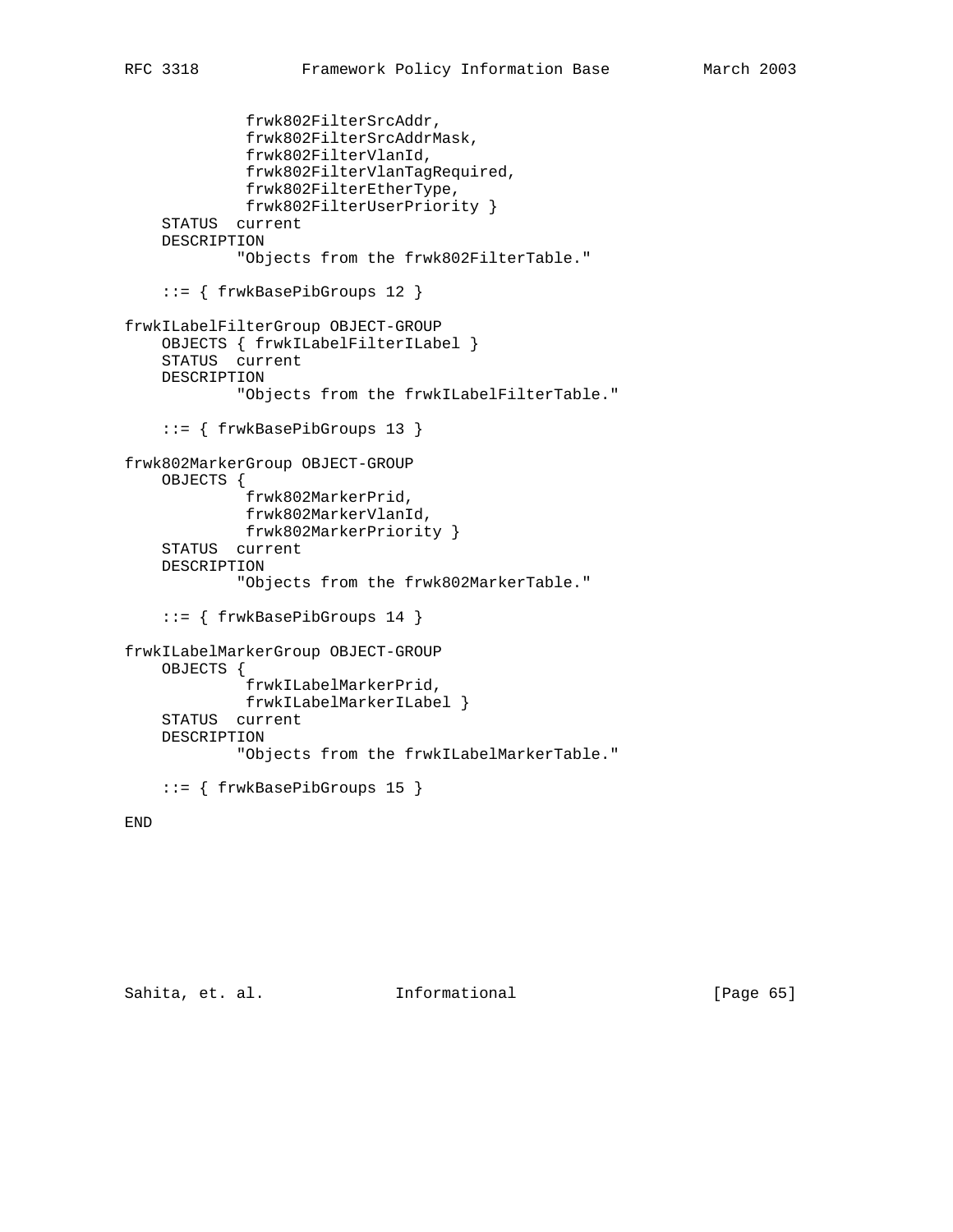#### 6. Security Considerations

 It is clear that this PIB is used for configuration using [COPS-PR], and anything that can be configured can be misconfigured, with a potentially disastrous effect. At this writing, no security holes have been identified beyond those that the COPS base protocol security is itself intended to address. These relate primarily to controlled access to sensitive information and the ability to configure a device - or which might result from operator error, which is beyond the scope of any security architecture.

 There are a number of PRovisioning Classes defined in this PIB that have a PIB-ACCESS clause of install and install-notify (read-create). These are:

 frwkPibIncarnationTable: Malicious access of this PRC can cause the PEP to use an incorrect context of policies.

 frwkReferenceTable: Malicious access of this PRC can cause the PEP to interpret the installed policy in an incorrect manner.

 frwkErrorTable: Malicious access of this PRC can cause the PEP to incorrectly assume that the PDP could not process its messages.

 FrwkCapabilitySetTable, frwkRoleComboTable and frwkIfRoleComboTable: Malicious access of these PRCs can cause the PEP to apply policies to the wrong interfaces.

 FrwkBaseFilterTable, frwkIpFilterTable, frwk802FilterTable and frwkILabelFilterTable: Malicious access of these PRCs can cause unintended classification of traffic on the PEP potentially leading to incorrect policies being applied.

 frwk802MarkerTable, frwkILabelMarkerTable: Malicious access of these PRCs can cause unintended marking of traffic on the PEP potentially leading to incorrect policies being applied.

 Such objects may be considered sensitive or vulnerable in some network environments. The support for "Install" or "Install-Notify" decisions sent over [COPS-PR] in a non-secure environment without proper protection can have a negative effect on network operations. There are a number of PRovisioning Classes in this PIB that may contain information that may be sensitive from a business perspective, in that they may represent a customer's service contract or the filters that the service provider chooses to apply to a customer's ingress or egress traffic. There are no PRCs that are sensitive in their own right, such as passwords or monetary amounts. It may be important to control even "Notify"(read-only) access to

Sahita, et. al. 1nformational [Page 66]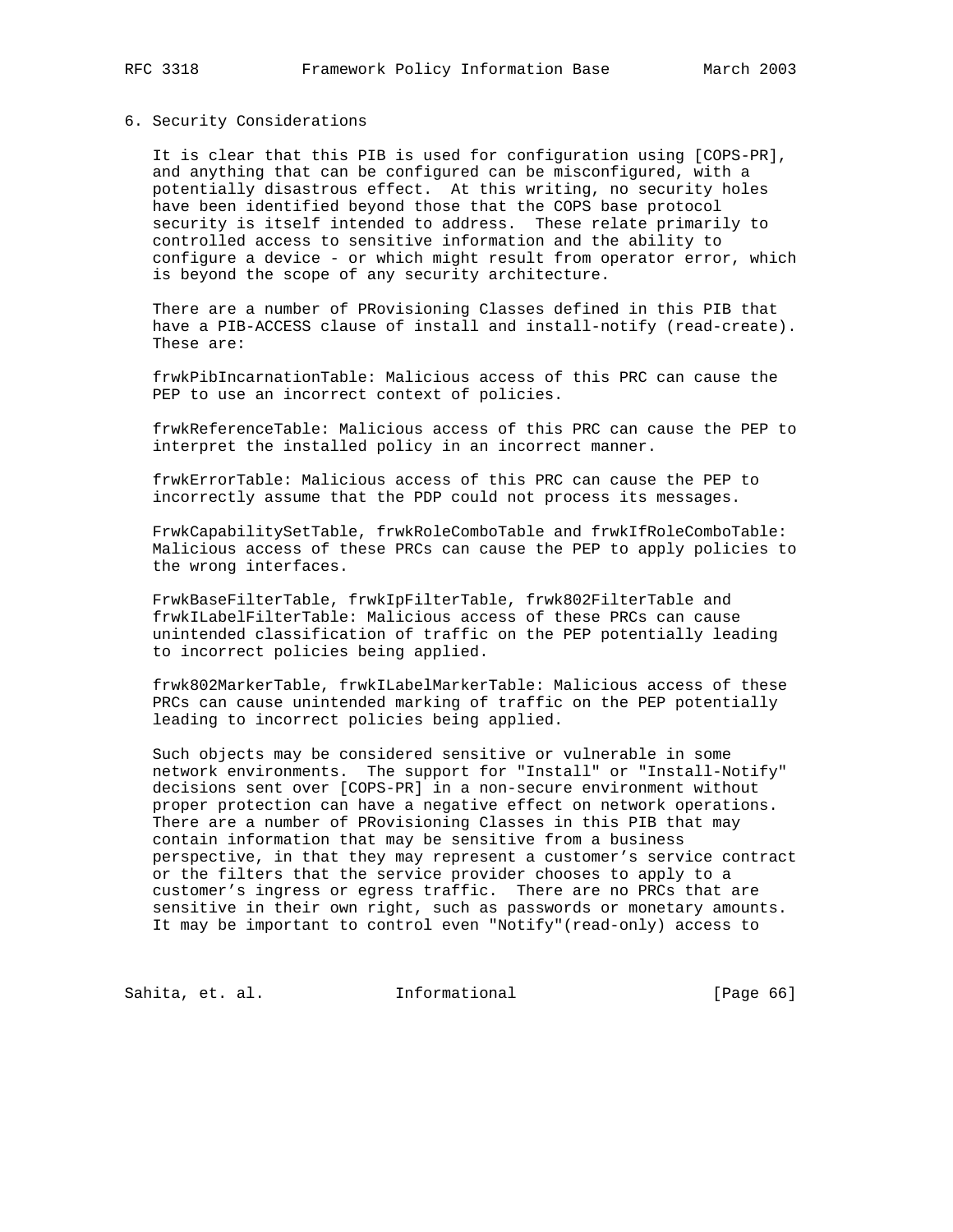these PRCs and possibly to even encrypt the values of these PRIs when sending them over the network via COPS-PR. The use of IPSEC between the PDP and the PEP, as described in [COPS], provides the necessary protection against security threats. However, even if the network itself is secure, there is no control as to who on the secure network is allowed to "Install/Notify" (read/change/create/delete) the PRIs in this PIB.

 It is then a customer/user responsibility to ensure that the PEP/PDP giving access to an instance of this PIB, is properly configured to give access to only the PRIs and principals (users) that have legitimate rights to indeed "Install" or "Notify" (change/create/ delete) them.

7. IANA Considerations

 This document describes the frameworkPib and frwkTcPib Policy Information Base (PIB) modules for registration under the "pib" branch registered with IANA. The IANA has assigned PIB numbers 2 and 3, respectively.

 Both these PIBs use "all" in the SUBJECT-CATEGORIES clause, i.e., they apply to all COPS client types. No new COPS client type is to be registered for these two PIB modules.

- 8. References
- 8.1 Normative References

| [COPS]     | Boyle, J., Cohen, R., Durham, D., Herzog, S., Rajan,<br>R. and A. Sastry, "The COPS (Common Open Policy<br>Service) Protocol", RFC 2748, January 2000.                                |
|------------|---------------------------------------------------------------------------------------------------------------------------------------------------------------------------------------|
| [COPS-PR]  | Chan, K., Durham, D., Gai, S., Herzog, S.,<br>McCloghrie, K., Reichmeyer, Seligson, J., Smith, A.<br>and R. Yavatkar, "COPS Usage for Policy<br>Provisioning", RFC 3084, March 2001.  |
| [SPPI]     | McCloghrie, K., Fine, M., Seligson, J., Chan, K.,<br>Hahn, S., Sahita, R., Smith, A. and F. Reichmeyer,<br>"Structure of Policy Provisioning Information", RFC<br>3159, August 2001.  |
| [SNMP-SMI] | McCloghrie, K., Perkins, D., Schoenwaelder, J.,<br>Case, J., Rose, M. and S. Waldbusser, "Structure of<br>Management Information Version 2 (SMIv2)", STD 58,<br>RFC 2578, April 1999. |

Sahita, et. al. **Informational** [Page 67]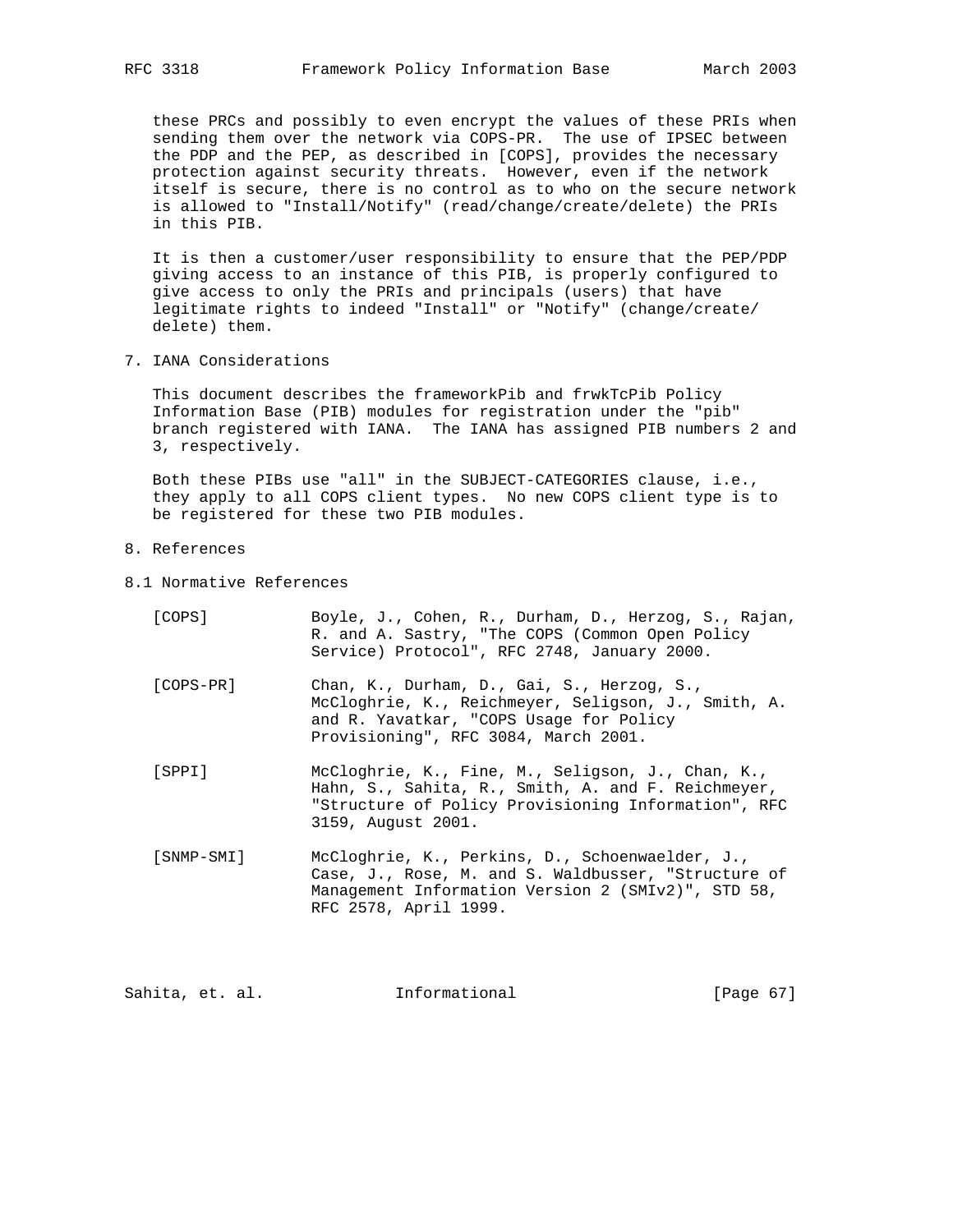| RFC 3318   | Framework Policy Information Base<br>March 2003                                                                                                                                        |
|------------|----------------------------------------------------------------------------------------------------------------------------------------------------------------------------------------|
| [INETADDR] | Daniele, M., Haberman, B., Routhier, S. and J.<br>Schoenwaelder, "Textual Conventions for Internet<br>Network Addresses", RFC 3291, May 2002.                                          |
| $[802]$    | IEEE Standards for Local and Metropolitan Area<br>Networks: Overview and Architecture, ANSI/IEEE Std<br>802, 1990.                                                                     |
| [SNMPFRWK] | Harrington, D., Presuhn, R. and B. Wijnen, "An<br>Architecture for Describing Simple Network<br>Management Protocol (SNMP) Management Frameworks",<br>STD 62, RFC 3411, December 2002. |
| [RFC2863]  | McCloghrie, K. and F. Kastenholz, "The Interfaces<br>Group MIB", RFC 2863, June 2000.                                                                                                  |
| [DS-MIB]   | Baker, F., Chan, K. and A. Smith, "Management<br>Information Base for the Differentiated Services<br>Architecture", RFC 3289, May 2002.                                                |
| SNMPv2TC1  | McCloghrie, K., Perkins, D., and J. Schoenwaelder,<br>"Textual Conventions for SMIv2", STD 58, RFC 2579,<br>April 1999.                                                                |
| [RFC2279]  | Yergeau, F. "UTF-8, a transformation format of ISO<br>10646", RFC 2279, January 1998.                                                                                                  |

 [RFC2119] Bradner, S., "Key words to use in the RFCs", BCP 14, RFC 2119, March 1997.

# 8.2 Informative References

| [RAP-FRAMEWORK] Yavatkar, R and D. Pendarakis, "A Framework for |
|-----------------------------------------------------------------|
| Policy-based Admission Control", RFC 2753, January<br>2000.     |

- [POLTERM] Westerinen, A., Schnizlein, J., Strassner, J., Scherling, M., Quinn, B., Herzog, S., Huynh, A., Carlson, M., Perry, J. and S. Waldbusser, "Terminology for Policy-Based Management", RFC 3198, November 2001.
- 9. Acknowledgments

 Early versions of this specification were also co-authored by Michael Fine, Francis Reichmeyer, John Seligson and Andrew Smith.

Sahita, et. al. **Informational** [Page 68]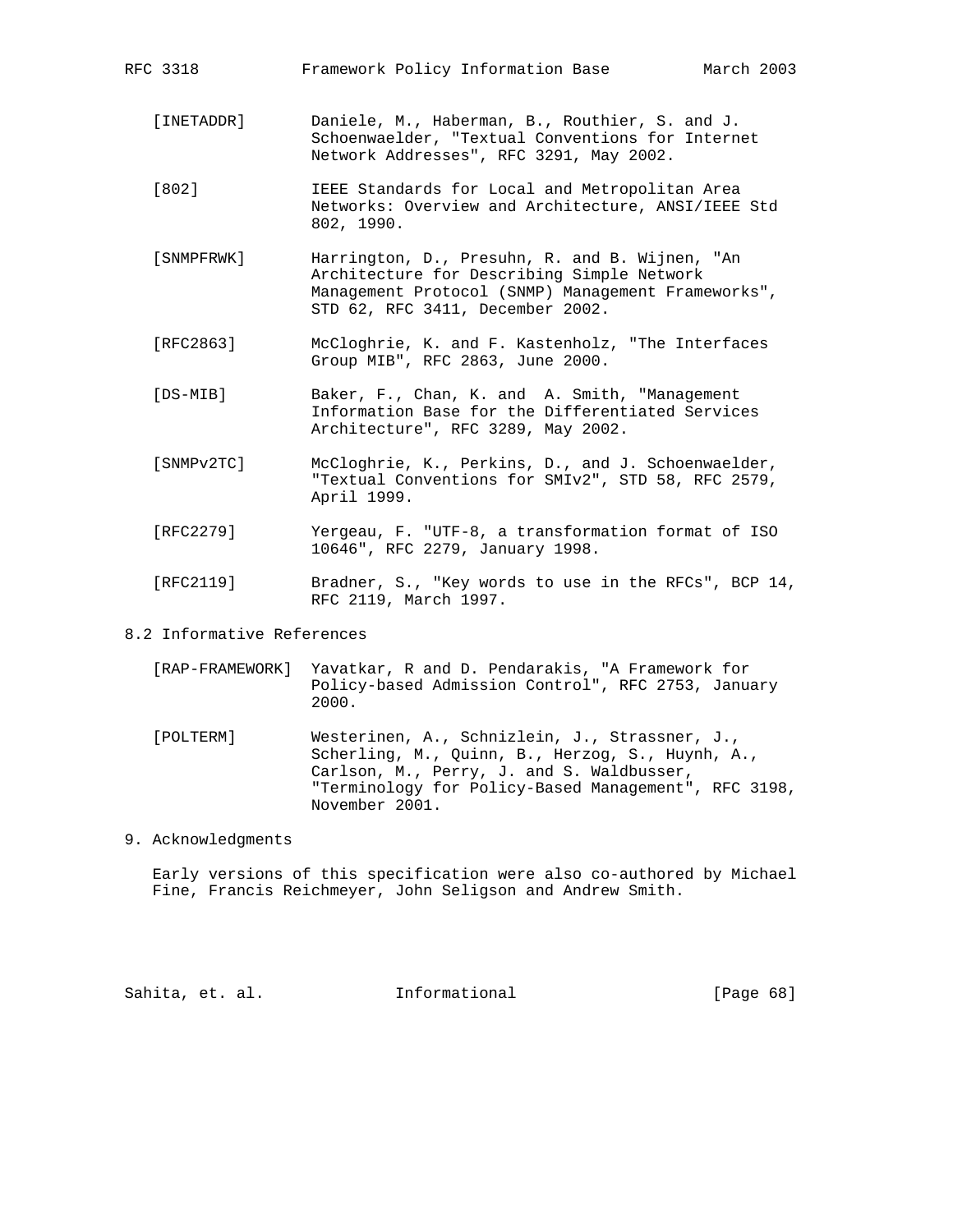Special thanks to Carol Bell, David Durham and Bert Wijnen for their many significant comments.

 Additional useful comments have been made by Diana Rawlins, Martin Bokaemper, Tina Iliff, Pedro Da Silva, Juergen Schoenwaelder, Noisette Yoann and Man Li.

10. Authors' Addresses

 Ravi Sahita Intel Labs. 2111 NE 25th Avenue Hillsboro, OR 97124 USA

 Phone: +1 503 712 1554 EMail: ravi.sahita@intel.com

 Scott Hahn Intel Corp. 2111 NE 25th Avenue Hillsboro, OR 97124 USA

 Phone: +1 503 264 8231 EMail: scott.hahn@intel.com

 Kwok Ho Chan Nortel Networks, Inc. 600 Technology Park Drive Billerica, MA 01821 USA

 Phone: +1 978 288 8175 EMail: khchan@nortelnetworks.com

 Keith McCloghrie Cisco Systems, Inc. 170 West Tasman Drive San Jose, CA 95134-1706 USA

 Phone: +1 408 526 5260 EMail: kzm@cisco.com

Sahita, et. al. 1nformational [Page 69]